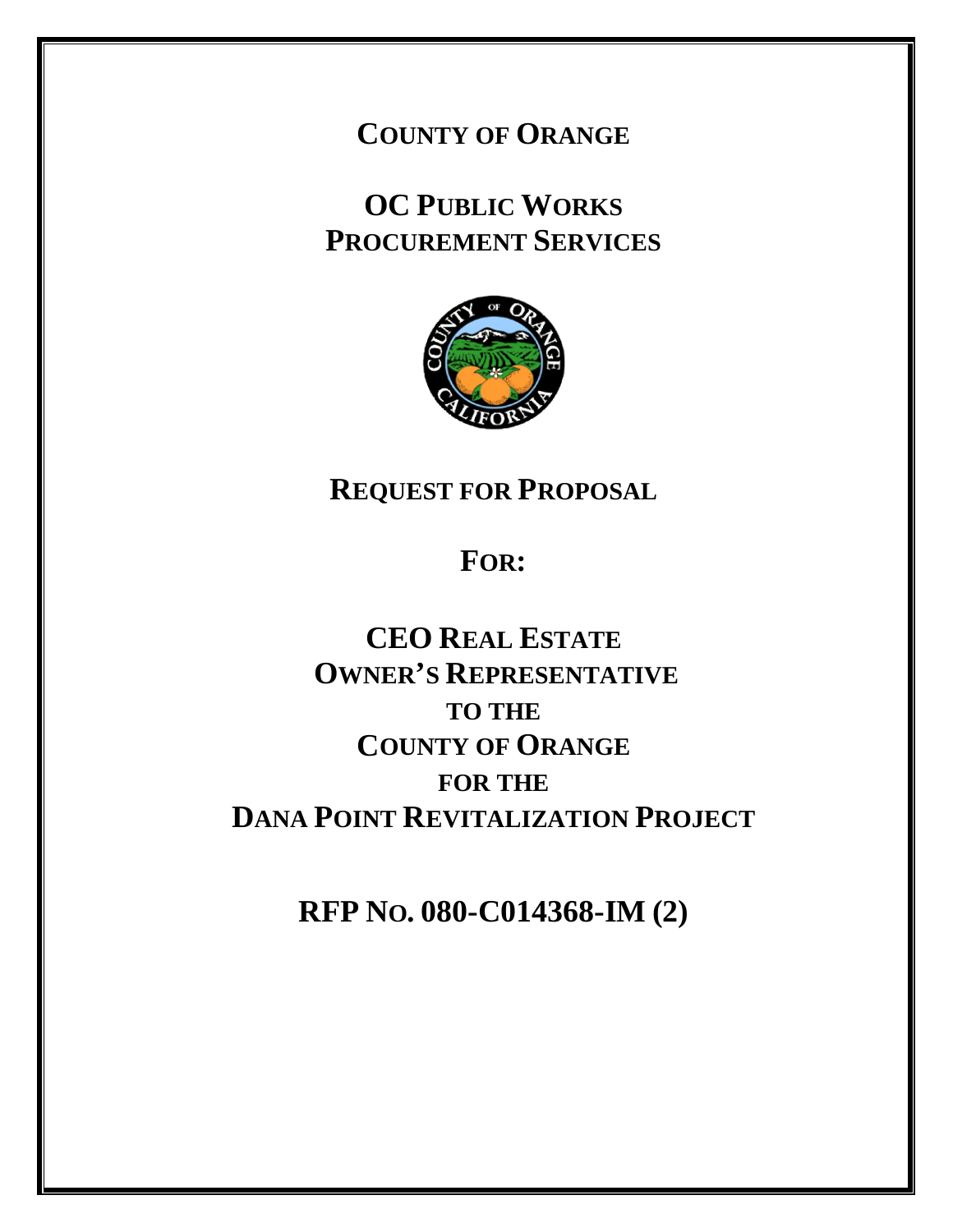#### **COVER PAGE COUNTY OF ORANGE OC Public Works Procurement Services 300 N. Flower Street, Ste. 861 Santa Ana, CA 92703 PROPOSALS MUST BE RECEIVED ON OR BEFORE: 4:00 P.M. PT By August 10, 2017 RFP #: 080-C014368-IM (2) INSTRUCTIONS:** 1. SUBMIT ONE (1) SIGNED ORIGINAL, FIVE (5) COPIES AND ONE (1) SOFT COPY OF YOUR PROPOSAL IN MS WORD OR TEXT SEARCHABLE PDF ON A FLASH DRIVE. 2. RETURN THIS PAGE SIGNED, WITH PROPOSAL. 3. ALL PROPOSALS ARE TO BE IDENTIFIED WITH RFP # AND RETURNED IN A SEALED ENVELOPE OR PACKAGE. 4. FOR FURTHER INFORMATION, CONTACT: [Isela.Martinez@ocpw.ocgov.com](mailto:Angela.Shim@ocpw.ocgov.com) **RFP RELEASE DATE: July 13, 2017**

#### **REQUEST FOR PROPOSALS ("RFP")**

#### **PROJECT TITLE: CEO REAL ESTATE- OWNER'S REPRESENTATIVE TO THE COUNTY OF ORANGE FOR THE DANA POINT REVITALIZATION PROJECT**

The County of Orange ("County") is soliciting Proposals from qualified firms ("Respondents"), to provide a wide range of owner's representation, project management and construction monitoring and quality assurance consulting services in support of the County's revitalization of Dana Point Harbor ("Harbor")*.* The awarded Proposal ("Contract") will be between the County and the selected Respondent. Respondents must meet the minimum qualifications and requirements set forth herein.

This Request for Proposal is set out in the following format:

| SECTION I.          | Introduction and Instructions to Respondents |
|---------------------|----------------------------------------------|
| <b>SECTION II.</b>  | Response Requirements                        |
| <b>SECTION III.</b> | Model Contract                               |

ALL QUESTIONS/REQUESTS FOR INTERPRETATION ARE DUE: **JULY 28, 2017 - 4:00 P.M. PACIFIC TIME**

**All questions and inquiries related to this RFP must be directed to**: Isela Martinez, County Deputy Purchasing Agent ("DPA"), OC Public Works/Procurement Services, via the County's on-line bid system at: [https://www.bidsync.com](https://www.bidsync.com/) under the bid page for this solicitation.

**Respondents are not to contact other County personnel with any questions or clarifications concerning this RFP.** OC Public Works/Procurement Services will provide all official communication concerning this RFP. Any County response relevant to this RFP other than through or approved by OC Public Works/Procurement Services is unauthorized and will be considered invalid.

I HAVE READ, UNDERSTOOD AND AGREE TO ALL STATEMENTS IN THIS REQUEST FOR PROPOSALS, AND TO THE TERMS, CONDITIONS AND ATTACHMENTS REFERENCED HEREIN. Date:\_\_\_\_\_\_\_\_\_\_\_\_\_\_\_\_\_\_\_\_\_\_\_ Company Legal Name:\_\_\_\_\_\_\_\_\_\_\_\_\_\_\_\_\_\_\_\_\_\_\_\_\_\_\_\_\_\_\_

| *Legally Authorized Signature | Name | Title |
|-------------------------------|------|-------|
|                               |      |       |
| *Legally Authorized Signature | Name | Title |

\* If the Respondent is a corporation, (2) two signatures are required: one (1) signature by the Chairman of the Board, the President or any Vice President; and one (1) signature by the Secretary, any Assistant Secretary, the Chief Financial Officer or any Assistant Treasurer. The signature of one person alone is sufficient to bind a corporation, as long as he or she holds corporate offices in each of the two categories described above. For County purposes, proof of such dual office holding will be satisfied by having the individual sign the instrument twice, each time indicating his or her office that qualifies under the above described provision. In the alternative, a single corporate signature is acceptable when accompanied by a corporate resolution demonstrating the legal authority of the signatory to bind the corporation.

#### **RETURN THIS SHEET WITH YOUR RESPONSE**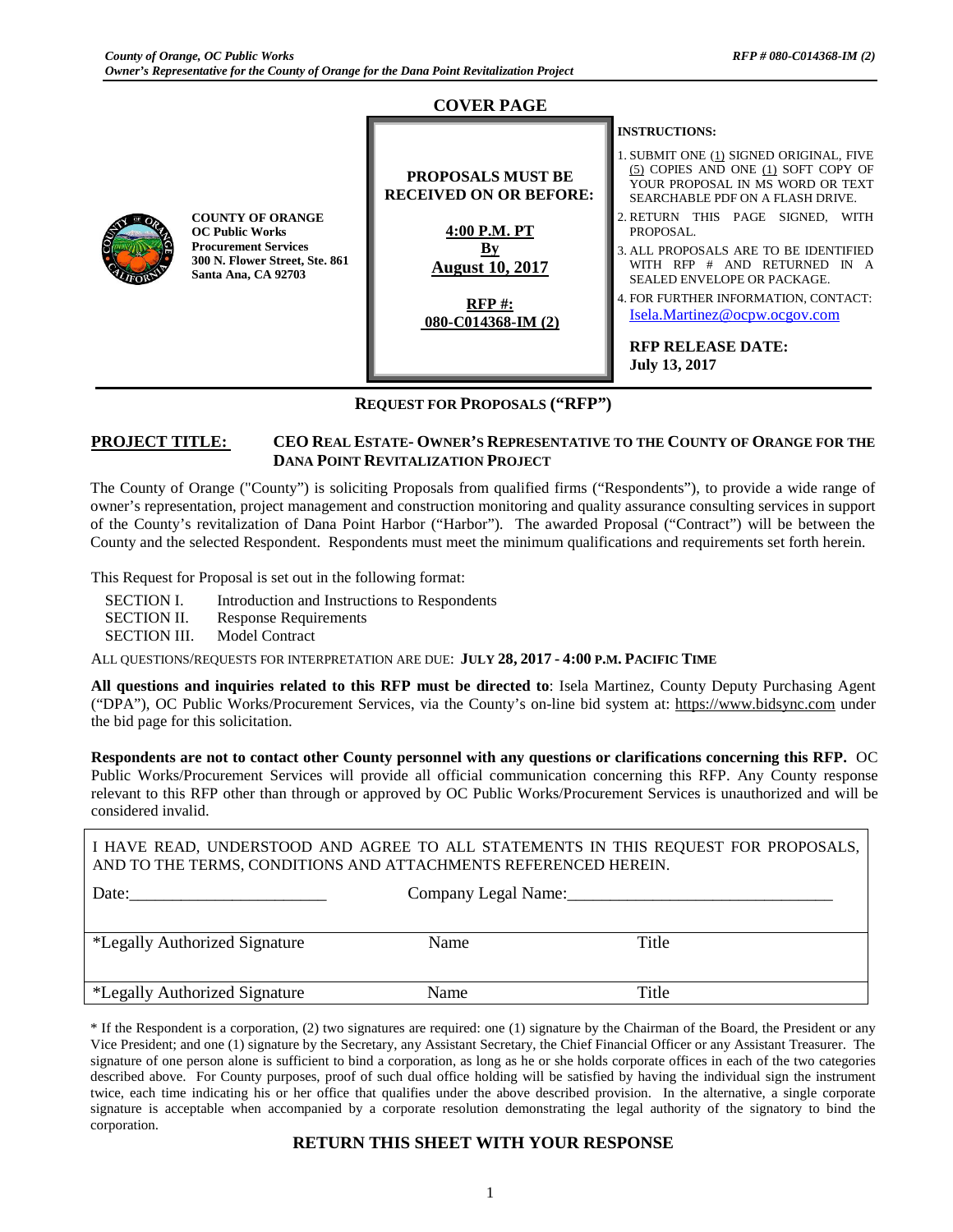# **TABLE OF CONTENTS**

Page No.

| <b>SECTION I: INTRODUCTION AND INSTRUCTIONS TO RESPONDENTS</b>                                                                                                                                                                                                                                                                    |  |
|-----------------------------------------------------------------------------------------------------------------------------------------------------------------------------------------------------------------------------------------------------------------------------------------------------------------------------------|--|
| A. Introduction $\ldots$ $\ldots$ $\ldots$ $\ldots$ $\ldots$ $\ldots$ $\ldots$ $\ldots$ $\ldots$ $\ldots$ $\ldots$ $\ldots$ $\ldots$ $\ldots$ $\ldots$ $\ldots$ $\ldots$ $\ldots$ $\ldots$ $\ldots$ $\ldots$ $\ldots$ $\ldots$ $\ldots$ $\ldots$ $\ldots$ $\ldots$ $\ldots$ $\ldots$ $\ldots$ $\ldots$ $\ldots$ $\ldots$ $\ldots$ |  |
|                                                                                                                                                                                                                                                                                                                                   |  |
|                                                                                                                                                                                                                                                                                                                                   |  |
|                                                                                                                                                                                                                                                                                                                                   |  |
|                                                                                                                                                                                                                                                                                                                                   |  |
|                                                                                                                                                                                                                                                                                                                                   |  |

# SECTION II: RESPONSE REQUIREMENTS

#### Part 1

| Part 2 |  |
|--------|--|
|        |  |

#### $\mathbf{D}$  $\overline{a}$

| Part 3 |  |
|--------|--|
|        |  |

# SECTION III: MODEL CONTRACT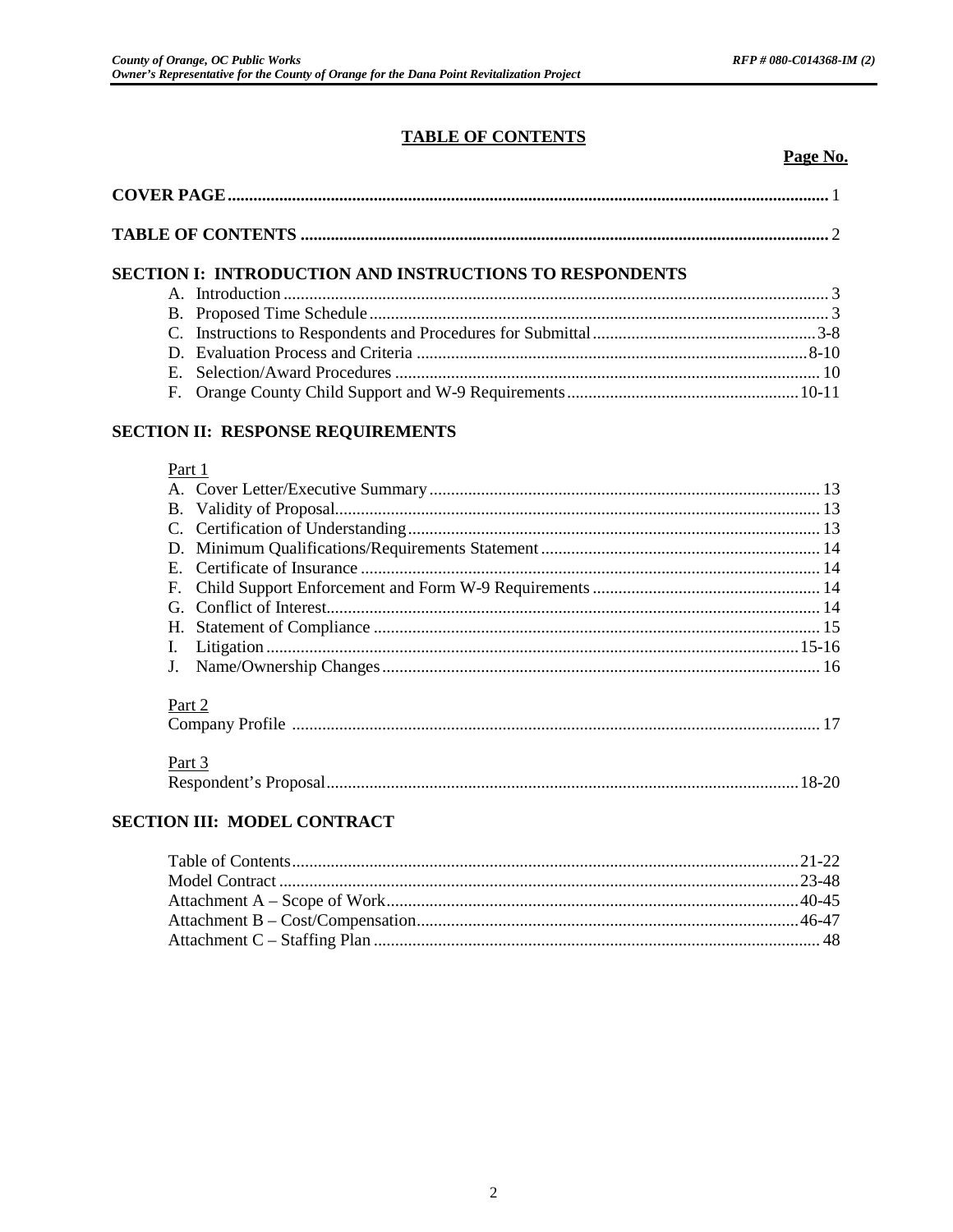# **SECTION I**

**INTRODUCTION AND INSTRUCTIONS TO RESPONDENTS**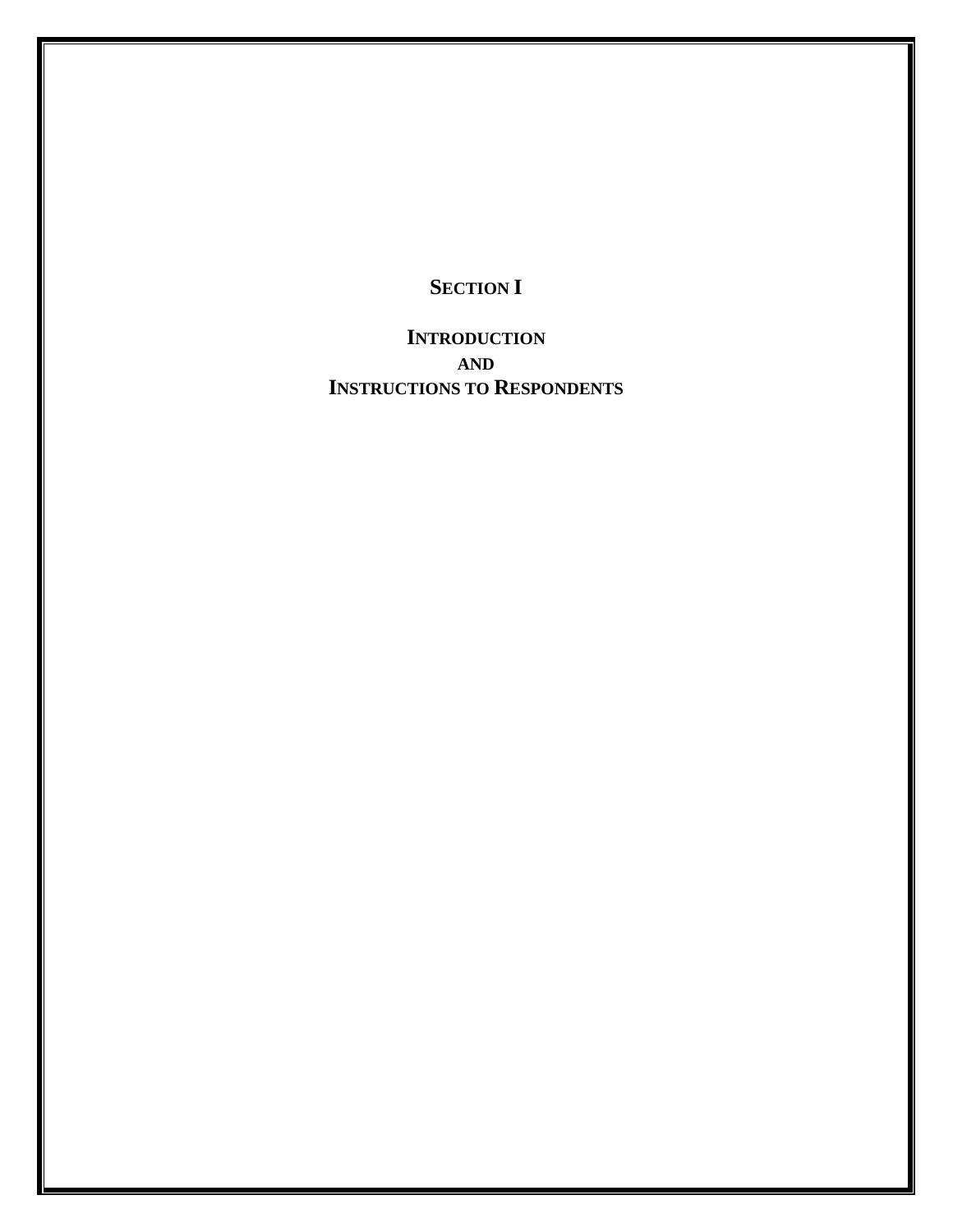#### **SECTION I: INTRODUCTION AND INSTRUCTIONS TO RESPONDENTS**

#### **A. INTRODUCTION**

The County of Orange ("County') is soliciting Proposals from qualified firms to execute a Contract ("Contract") with the County to provide a wide range of owner's representation, project management and construction monitoring and quality assurance consulting services (the "Representative Services") in support of the County's revitalization of Dana Point Harbor ("Harbor").

#### **B. PROPOSED TIME SCHEDULE (subject to change)**

| <b>July 13, 2017</b>      | Release of RFP solicitation                            |
|---------------------------|--------------------------------------------------------|
| <b>July 26, 2017</b>      | <b>Mandatory Pre-Proposal Meeting</b>                  |
| <b>July 28, 2017</b>      | Written Questions from Respondents Due by 4:00 P.M. PT |
| <b>August 10, 2017</b>    | RFP Submittal Closing Date and Time - 4:00 P.M. PT     |
| <b>September 26, 2017</b> | <b>RFP</b> Respondent Interviews                       |

#### **C. INSTRUCTIONS TO RESPONDENTS AND PROCEDURES FOR SUBMITTAL**

**A mandatory pre-proposal meeting will be held on July 26, 2017 at 1:00 p.m**. Attendees shall check in at the **Dana Cove Room** of the **OC Sailing and Events Center** at 34451 Ensenada Place, Dana Point, CA 92629. Parking is available in the Baby Beach parking lot.

Attendance is mandatory in order to participate in the proposal process. Failure to attend this preproposal meeting will render the Proposal non-responsive. Under no circumstances will an alternative pre-proposal meeting be granted. Qualified firms or team of firms intent on submitting a Proposal must have their meeting representative arrive on time and remain for the entire meeting. All Respondents must be signed-in in order to continue in the RFP process. Representatives arriving tardy in excess of ten (10) minutes or more after **1:00 p.m.** will be deemed as non-responsive to the mandatory requirement as evidenced by the closure of the sign-in sheet at exactly **1:10 p.m.** This rule will be strictly adhered to without exception or consideration of cause. Failure to attend this pre-proposal meeting will render any Proposal non-responsive. Any Proposal submitted for which Respondents have not been represented at this mandatory pre-proposal site meeting will be rejected.

The mandatory pre-proposal meeting will establish a list of firms eligible to submit a Proposal. The purpose of the meeting is to familiarize Respondents with the County, to answer questions on the RFP and to discuss any technicalities of the proposed scope of services. Under no circumstances will an alternative pre-proposal meeting be granted.

- 1. Respondents shall acknowledge receipt of this RFP and *indicate their intent to attend* the preproposal meeting by email to [isela.martinez@ocpw.ocgov.com](mailto:isela.martinez@ocpw.ocgov.com) prior to end of business day **July 21, 2017.**
- 2. Clearly identified Proposals are due by 4:00 P.M. PT on the date as specified on the Cover Page, and are to be addressed **in a sealed package** to:
	- **Re: RFP No. 080-C014368 (2)-IM for CEO Real Estate- Owner's Representative to the County of Orange for the Dana Point Revitalization Project**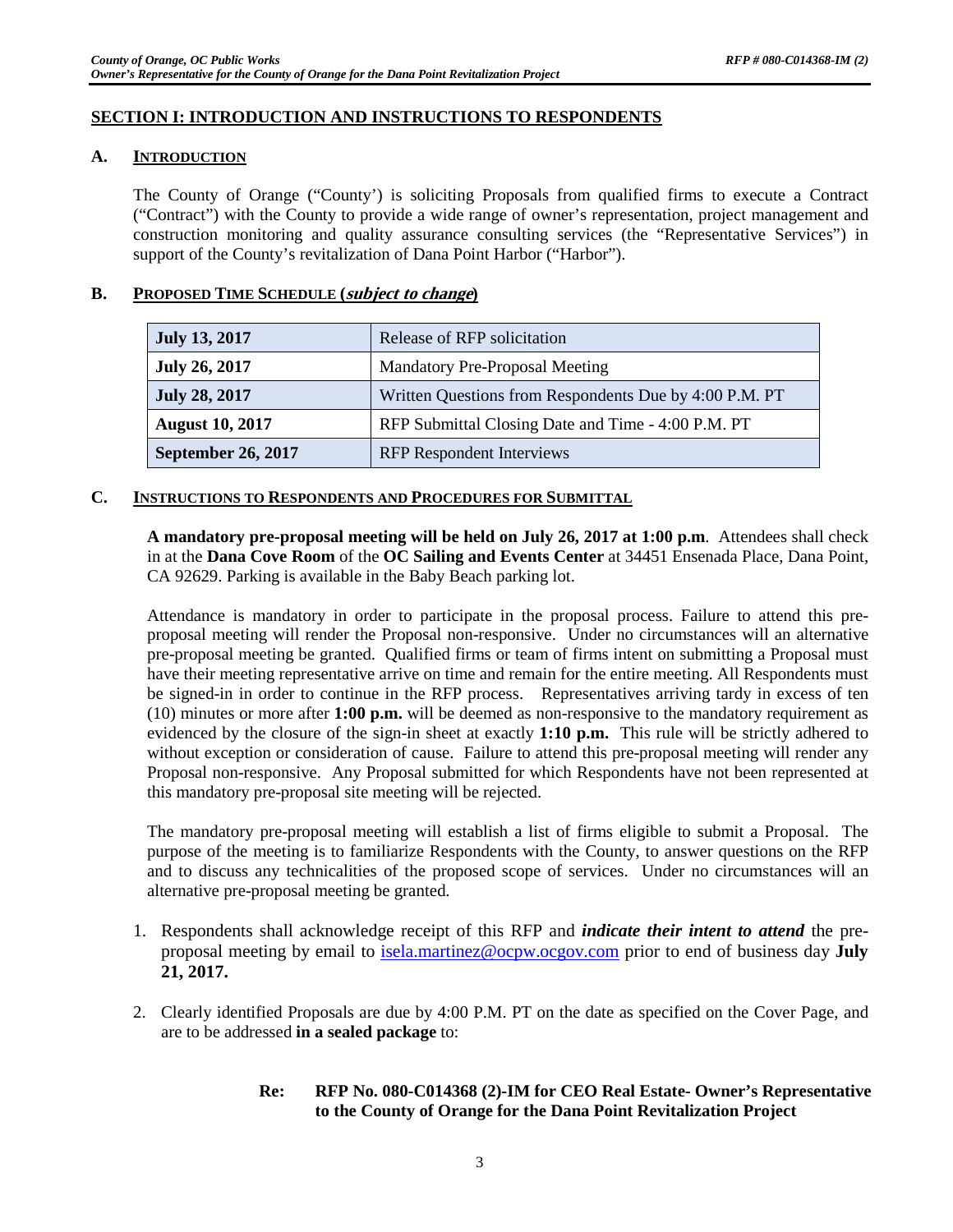Attn: Isela Martinez – c/o: Badge Access Counter County of Orange, OC Public Works/Procurement Services  $300$  N. Flower Street,  $6<sup>th</sup>$  Floor Santa Ana, CA 92703-5000

# **Package Submittal Drop-off Hours:**

Monday through Friday 8:00 a.m. to 12:00 p.m. 1:00 p.m. to 4:00 p.m. Closed from 12:00 P.M. to 1:00 P.M. (PT)

**Facsimile and e-mail Proposals will NOT be allowed. Proposals must be time-stamped on the outside of the sealed package by the OC Public Works, Procurement Services Badge Access Counter. The delivery location for the receipt of Proposals is the OC Public Works Badge Access Counter. It is the responsibility of the Respondent to ensure that delivery is made to the OC Public Works Procurement Services Badge Access Counter at the above address by the due date and time specified. Late Proposals or Proposals delivered to any other location will not be accepted. Delivery receipts are available upon request.**

# **Parking and loading zone are available adjacent to the building. The County of Orange will not provide free parking.**

3. The County has attempted to provide all information available. It is the responsibility of each Respondent to review, evaluate, and, where necessary, request any clarification prior to submission of a Proposal. If any person contemplating submitting a response to this Request for Proposals is in doubt as to the true meaning of any part of the solicitation documents attached hereto or finds discrepancies in or omissions from the specifications, they may submit a written request for clarification/interpretation to the County Deputy Purchasing Agent (DPA) via the County's on-line bid system at: [https://www.bidsync.com](https://www.bidsync.com/) under the bid page for this solicitation.

If clarification or interpretation of this solicitation is considered necessary by County, a written addendum shall be issued and the information will be posted on County's on-line bid system at: [https://www.bidsync.com.](https://www.bidsync.com/) Any interpretation of, or correction to, this solicitation shall be issued by the County DPA. The County will make reasonable efforts to provide a copy of such addendum to each person/firm receiving the original solicitation documents directly from the County. However, the County does not guarantee receipt by Respondent of all addenda. It is the responsibility of each Respondent to periodically check the County's on-line bid system to ensure that they have received and reviewed any and all addenda to this solicitation. The County will not be responsible for any other explanations, corrections to, or interpretations of the documents, including any oral information.

After this RFP has been issued, any Respondent that undertakes to discuss any matter related to this RFP with anyone within the County other than the identified County DPA is presumed to have gained an unfair competitive advantage and may be disqualified. All communications regarding this RFP and any matter related thereto shall be in accordance with this RFP.

# **All questions or requests for interpretation must be received by the date and time specified on Cover Page (page 1).**

4. Proposals must be valid for a period of at least three hundred and sixty five (365) calendar days from the Proposal due date. No Proposal may be withdrawn after the submission date.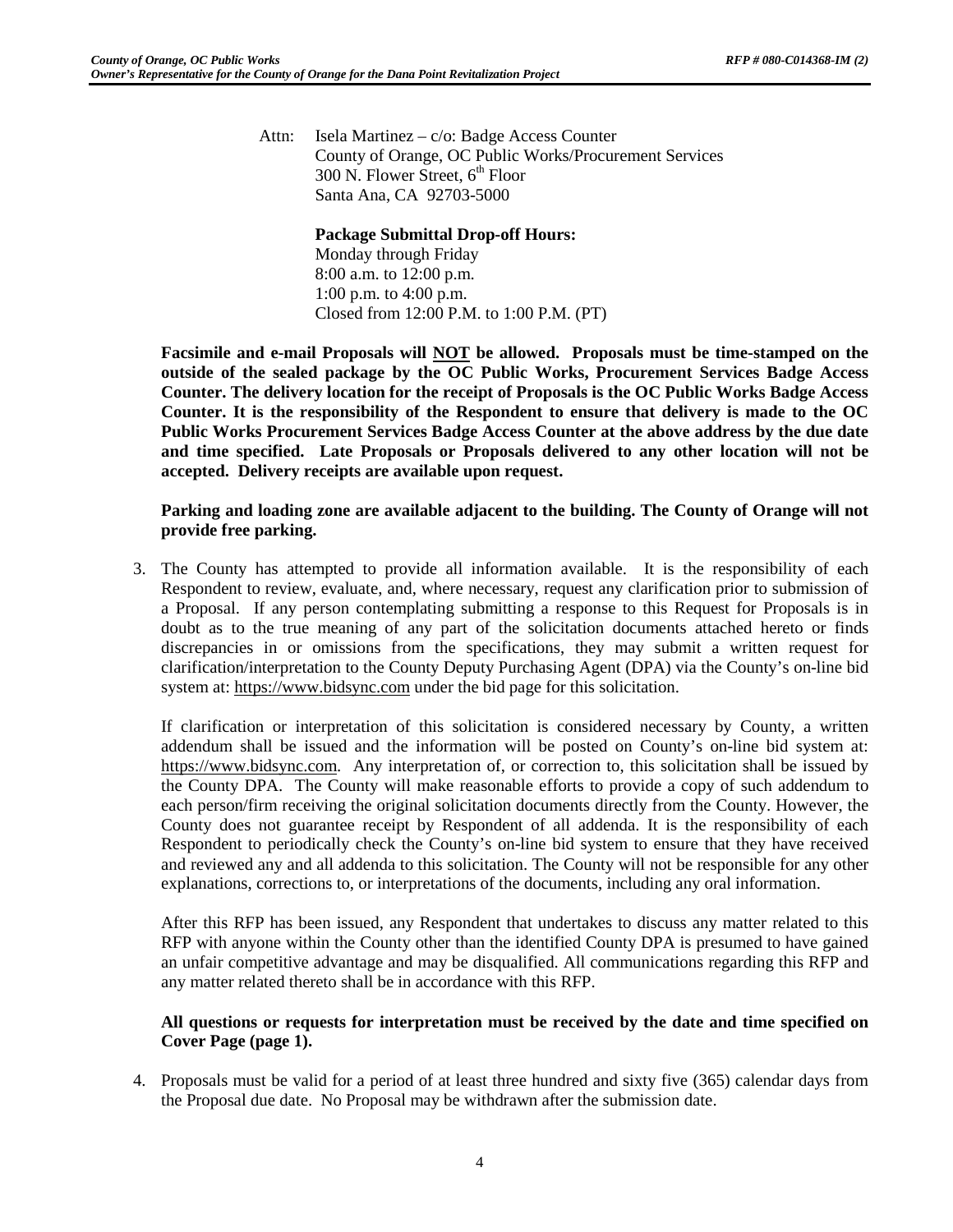- 5. Each Respondent must provide: **One (1) signed original; five (5) copies and additionally one (1) "soft" copy in MS Word format or text searchable PDF on flash drive** of their Proposal. The original signature copy is to be clearly marked as "ORIGINAL" on the outside cover and contain original ink signatures.
- 6. All Proposals shall be submitted on standard 8.5 x 11-inch paper. All pages must be numbered and identified sequentially by section. Proposals must be tabbed and indexed in accordance with the information requested in Section II, Proposal Response Requirements. It is imperative that all Respondents responding to this RFP comply, exactly and completely, with the instructions set forth herein. All responses to this RFP shall be typewritten or word-processed (except where otherwise provided or noted), concise, straightforward, *and must fully address each requirement and question*. Although not as a substitute for a complete written response, additional material, such as technical documents, may be referenced in any response, if the material is included in the same section as additional information.
- 7. Proposals are not to be marked as confidential or proprietary. The County may refuse to consider any Proposal so marked. Proposals submitted in response to this RFP may become subject to public disclosure. The County shall not be liable in any way for disclosure of any such records. Additionally, all Proposals shall become the property of the County. The County reserves the right to make use of any information or ideas in the Proposals submitted.

All Proposals and supporting documents will be subject to the provisions of the California Public Records Act (California Code Government Code 6250 et seq.)(PRA) and will be disclosed or withheld in accordance therewith.

Respondents should not request that certain information be treated as exempt, and statements in the Proposals should not be marked as confidential or proprietary. In the event that any information is marked as confidential or proprietary, as it may be absolutely necessary, Respondents have the sole responsibility of obtaining any applicable injunctive reliefs to prevent the disclosure of such confidential proprietary information in connection with any request made to County pursuant to PRA or a subpoena for disclosure of such information.

8. Each Respondent shall exercise reasonable care and diligence to avoid submitting a Proposal that could result in a conflict of interest if Respondent were to be selected. This obligation shall apply to the Respondent, the Respondent's employees, agents, and relatives, sub-contractors, and third parties associated with accomplishing work and services in Proposal. In the event Respondent has done work for the County on this Project in the past or has reason to believe that a conflict of interest may exist for Respondent in regard to this Project, Respondent should consult with its legal counsel prior to responding to this RFP. Any Respondent who is found to have an actual conflict of interest may have its Proposal rejected on that ground.

Respondent, its employees and/or consultants may be subject to the provisions of the California Political Reform Act of 1974 (the "Act"), which (1) requires such persons to disclose any financial interest that may be materially affected by services provided under this Contract, (2) prohibits such persons from making, or participating in making, decisions that could reasonably affect such interest; and (3) may require the filing a Statement of Economic Interest (Form 700).

If subject to the Act, Respondent shall conform to all requirements of the Act. Failure to do so shall constitute a material breach and is grounds for immediate termination of the Contract by County. Respondent shall indemnify and hold harmless County for any and all claims for damages resulting from Respondent's violation of this Section.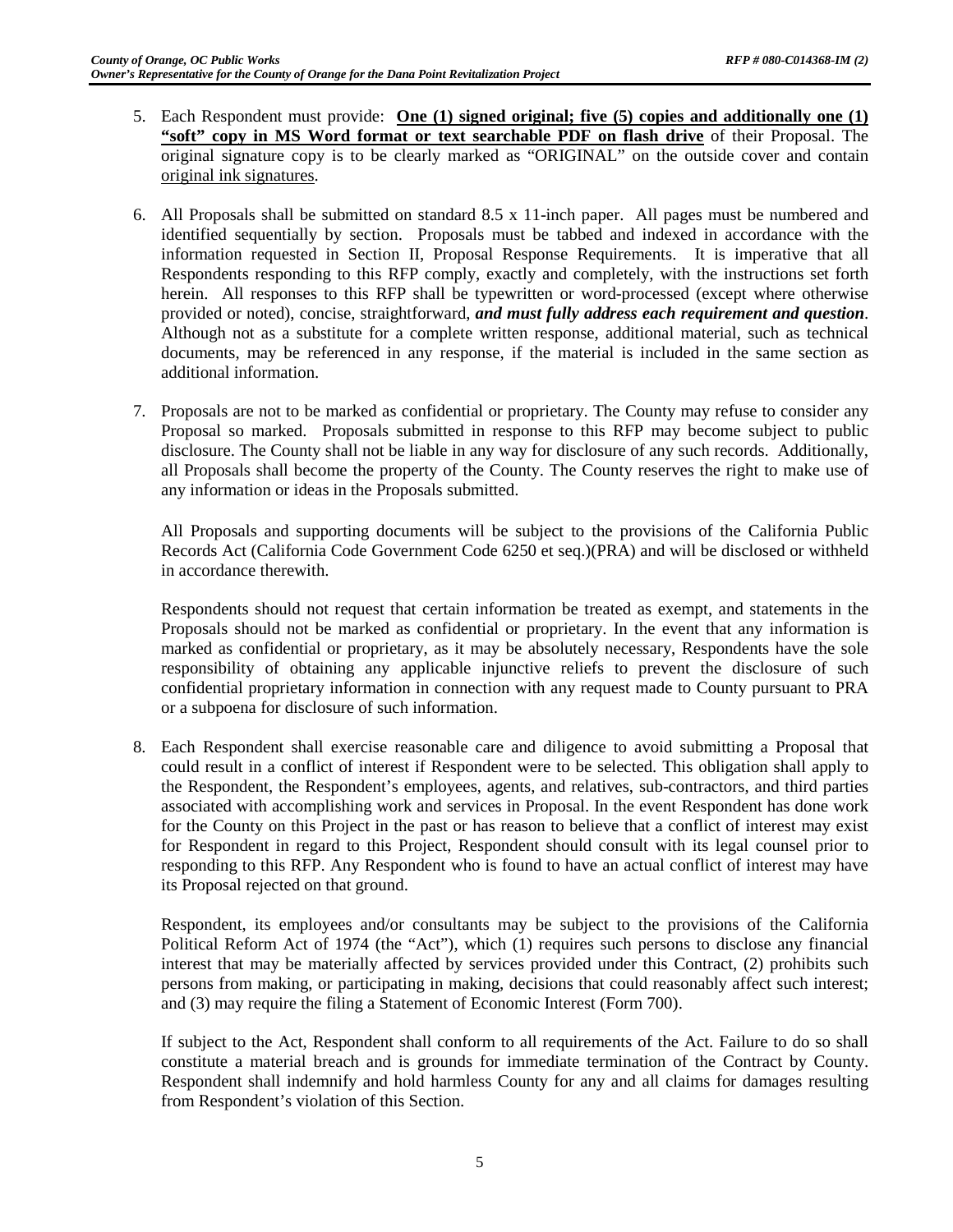- 9. By submitting a Proposal, the Respondent represents that it has thoroughly examined the County's requirements and are familiar with the services required under this RFP and that it is qualified and capable of providing the services to achieve the County's objectives.
- 10. Each Respondent must submit its Proposal in strict accordance with all requirements of this RFP and compliance must be stated in the Proposal. **Deviations, clarifications and/or exceptions** must be clearly identified and listed separately as alternative items for the County's **consideration as specified in Section II, Part 1, H. "Statement of Compliance."**
- 11. County reserves the right to negotiate modifications with any Respondent as necessary to serve the best interests of the County. Any Proposal may be rejected if it is conditional, incomplete or deviates from specifications in this RFP. The County reserves the right to waive, at its discretion, any procedural irregularity, immaterial defects or other improprieties which the County deems reasonably correctable or otherwise not warranting rejection of the Proposal. Any waiver will not excuse a proponent from full compliance.
- 12. Pre-contractual expenses are not to be included in the Cost/Compensation (Attachment B). Precontractual expenses are defined as including, but not limited to, expenses incurred by the Respondent in: a) preparing its Proposal in response to this RFP; b) submitting that Proposal to the County; c) negotiating with the County any matter related to the Respondent's Proposal; and d) any other expenses incurred by the Respondent prior to the date of award and execution, if any, of the Contract.
- 13. County reserves the right to: a) negotiate the final Contract with any Respondent(s); b) withdraw this RFP in whole or part at any time without prior notice (the County makes no representations that any Contract will be awarded to any Respondent responding to this RFP; c) award its total requirements to one Respondent or to apportion those requirements among two or more Respondents; and/or d) reject any Proposal if it is conditional, incomplete or deviates significantly from the services requested in this RFP.

Proposals submitted should contain the **Respondent's most favorable terms and conditions**, since the selection and award may be made without discussion with any Respondent.

- 14. Where two or more Respondents desire to submit a single Proposal in response to this solicitation, they must do so on a prime/subcontractor basis rather than as a joint venture. The County intends to contract with a single firm that may subcontract with multiple firms (team) but not with multiple firms doing business as a joint venture.
- 15. The County does not require and neither encourages nor discourages the use of advocates or other consultants for the purpose of securing business.
- 16. In the event a Respondent believes that the County's solicitation is unfairly restrictive or ambiguous or contains conflicting provisions or the Respondent believes that any resulting Contract would be commercially impractical to perform, the Respondent must file a written protest with the County DPA.

#### **a. Procedure**

All protests shall be typed under the protestor's letterhead and submitted in accordance with the provisions stated herein. All protests shall include at a minimum the following information:

- 1) The name, address and telephone number of the protestor;
- 2) The signature of the protestor or the protestor's representative;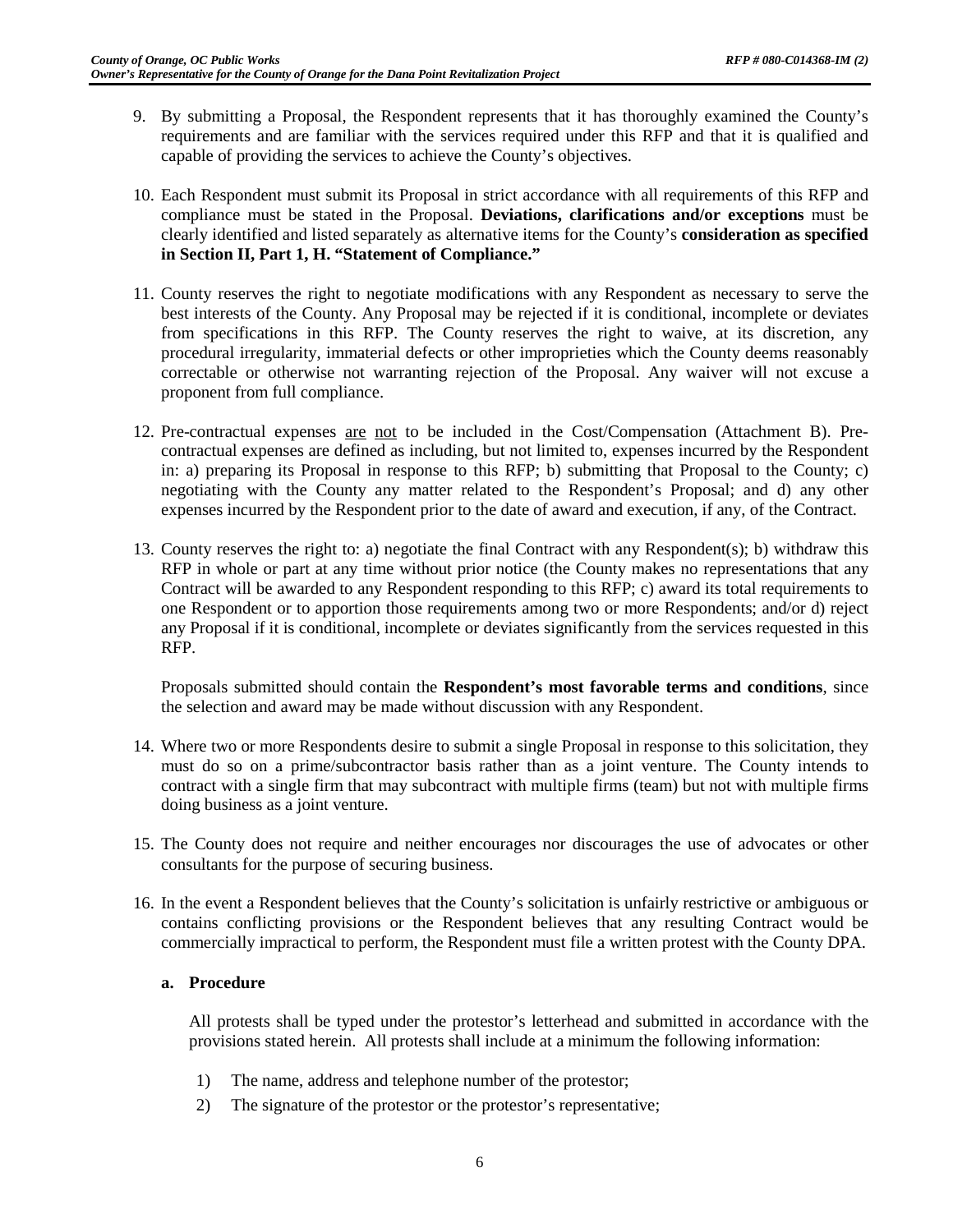- 3) The solicitation or contract number;
- 4) A detailed statement of the legal and/or factual grounds for the protest; and
- 5) The form of relief requested.

#### **b. Protest of Bid/Proposal Specifications**:

All protests related to bid or Proposal specifications must be submitted to the DPA no later than five (5) business days prior to the closing date for Proposals. Protests received after the five (5) business-day deadline will not be considered by the County.

In the event the protest of specifications is denied and the protestor wishes to continue in the solicitation process, they must still submit a bid prior to the close of the solicitation in accordance with the bid/Proposal submittal procedures provided in the bid/Proposal.

#### **c. Protest of Award of Contract**:

Immediately upon completion of negotiations with the top-ranked vendor(s), but prior to the filing of an Agenda Staff Report (ASR) for award of Contract, the DPA shall send a Notice of Intent to Award a Contract to all participating vendors and submit a copy to the Clerk of the Board.

- 1) Vendors will have five (5) business days from the date of the notice in which to file a protest concerning the award of the Contract.
- 2) Protests relating to a proposed Contract award which are received after the five (5) business day deadline will not be considered by the County.
- 3) During the five (5) business day period, RFP information, including the final evaluator score sheets with the names of individual evaluators redacted, are subject to public disclosure.
- 4) Upon expiration of the five (5) business day period or proper resolution of a protest/appeal, the department may move forward with the Contract award or if necessary, filing the item for approval by the Board of Supervisors.

#### **d. Protest Process**

- 1) In the event of a timely protest, the County shall not proceed with the solicitation or award of the Contract until the DPA, or the Director renders a decision on the protest.
- 2) Upon receipt of a timely protest, the DPA will within ten (10) business days of the receipt of the protest, issue a decision in writing which shall state the reasons for the actions taken.
- 3) The County may, after providing written justification to be included in the procurement file, make the determination that an immediate award of the Contract is necessary to protect the substantial interests of the County. The award of a Contract shall in no way compromise the protestor's right to the protest procedures outlined herein.
- 4) If the protestor disagrees with the decision of the DPA, the protestor may submit a written appeal to the Office of the Director.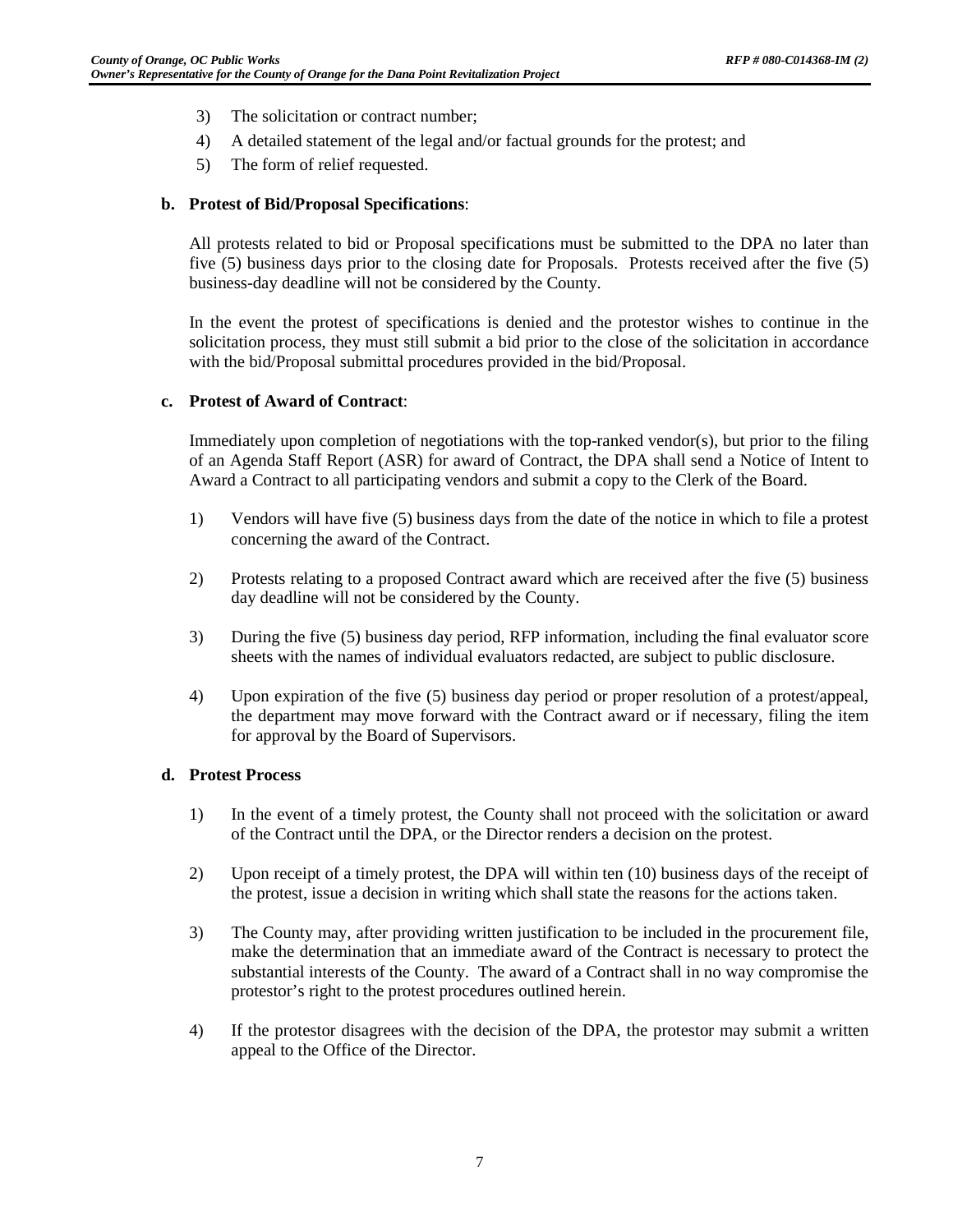#### **e. Appeal Process**

- 1) If the protestor wishes to appeal the decision of the DPA, the protestor must submit, within three (3) business days from receipt of the DPA's decision, a written appeal to the Office of the Director.
- 2) Within fifteen (15) business days, the Office of the Director will conduct a third party review of all materials in connection with the grievance, assess the merits of the protest and provide a written determination that shall contain his or her decision.
- 3) The decision of the Director will be final and there shall be no right to any administrative appeals of this decision.

# **D. EVALUATION PROCESS AND CRITERIA**

An Evaluation Committee will conduct evaluations of the Proposals submitted through the RFP process. The committee will consider the information supplied and not supplied by Respondents. If it finds a failure or deficiency in the Proposals or any information provided in connection thereto, the Evaluation Committee may reject said Proposal or information or reflect the failure or deficiency in the evaluation.

The County may request clarifications, or otherwise verify the contents of the Proposal, including information about the Respondent, consultants, and sub-consultants. County reserves the right to seek publicly available information about the Respondents.

An evaluation panel will rank the Respondent's Proposal and develop a shortlist of Respondents. At the discretion of the evaluation panel and based on evaluation results and County needs, top ranked (up to four) Respondents may be invited for interviews.

Minimum Qualifications/Requirements: Respondent's Proposal shall meet the following minimum requirements and qualifications to proceed to the evaluation and scoring process:

The Owner's Representative shall demonstrate through a combination of education and experience the ability to maintain the cost, control the schedule, manage the Project, conduct meetings, maintain records, etc.

- a. Served as Owner's Representative on at least one public agency government project within the past five years
- b. Managed at least two projects of \$25,000,000 or more in construction costs within the last 10 years
- c. Experience providing project management services including on-site management and facilitation of communications between various Project stakeholders
- d. The leadership abilities necessary to deliver the project successfully within communicated schedule milestones and within the not to exceed budget
- e. A clear understanding of the Project and the scope of work
- f. The ability to communicate effectively orally and in writing

#### **1. Written Proposals Scoring Format: 700 maximum:**

Proposals will be evaluated on the basis of the responsiveness to the questions and requirements in this RFP. Proposals will be competitively evaluated on the basis of the following criteria listed in a random sequence to their order of importance: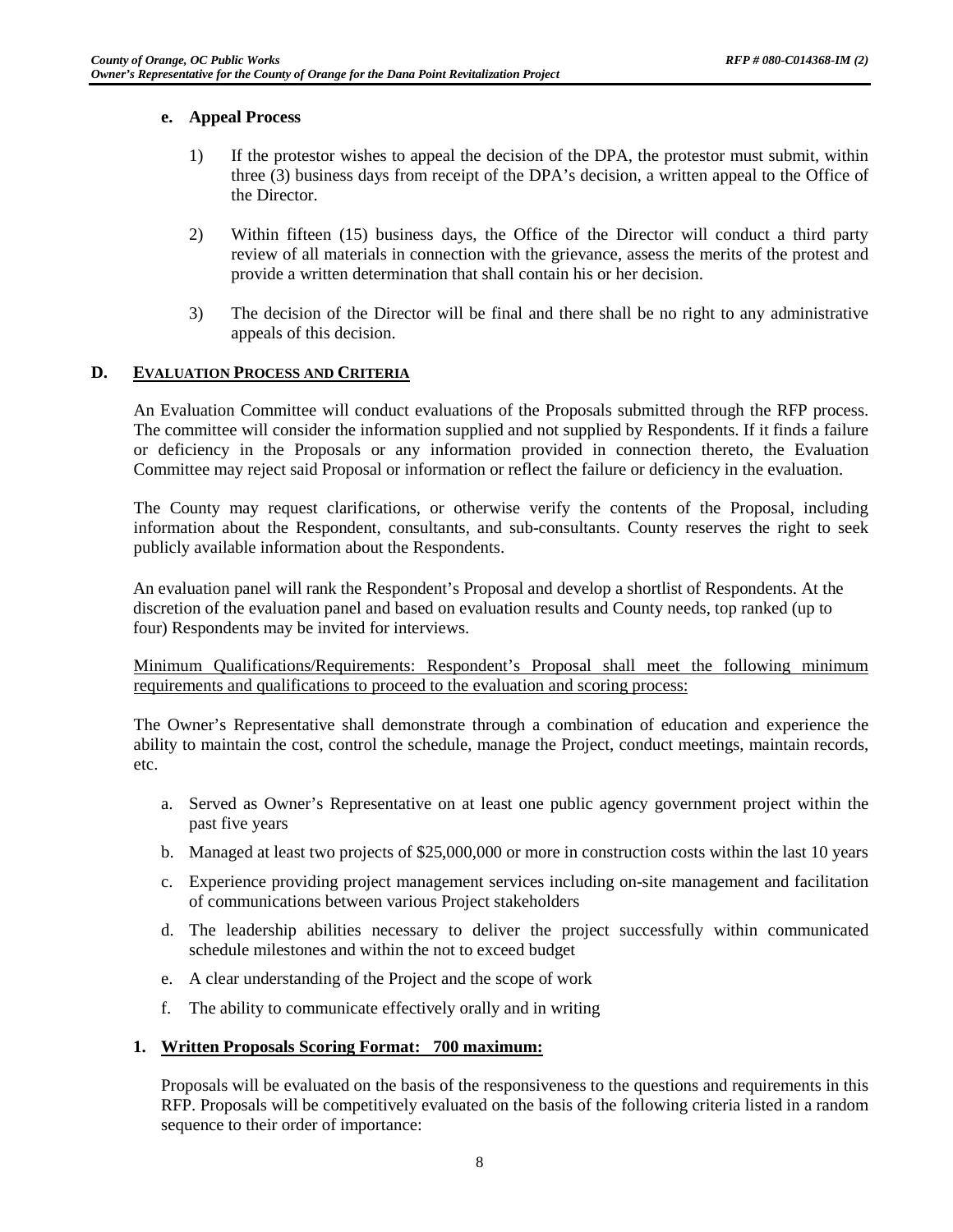- a. Expertise, Qualifications & Experience (200 max)
	- i. Extent of experience and involvement of the proposed Owner's Representative and key staff on referenced projects
	- ii. Extent of experience and involvement of the proposed Owner's Representative and key staff on other projects that closely match the requirements outlined in this RFP
	- iii. Extent that the Representative Services represent the core competencies of the firm
- b. Key Personnel (100 max)
	- i. Resumes and professional credentials of the assigned Owner's Representative responsible for day-to-day Project operations and management of this Project
- c. Adequate Staff and Availability to Perform Project (100 max)
	- i. Capacity of the firm and ability to locally commit designated team members for the duration of the Project
- d. Approach/Understanding of Project (200 max)
	- i. Approach to overall project management
	- ii. Approach to design review and construction oversight
	- iii. Approach and protocols to budget overview and cost control measures
	- iv. Approach and protocols for schedule compliance and monitoring
	- v. Approach to change management
	- vi. Approach to management of contingencies
	- vii. Approach and protocols for contract administration and record keeping
	- viii. Approach to Project closeout and transition from construction to occupancy and operations
	- ix. Quality Control
- e. Proposal Organization and Completeness of Response (50 max)
- f. Degree of Compliance with the County Model Contract Terms, Conditions, and Scope (50 max)

#### 2. **Presentation/Interview Scoring Format: 300 points maximum**

The County will conduct interviews with Respondents, as needed. Respondents shall be ready to attend the Interview within five (5) business days of notification. The County may also send written questions and ask for written responses within three (3) business days.

Proposals deemed to meet all minimum RFP requirements will be scored based on the established criteria, which have been weighted and will be assigned points that measure the responsiveness to each identified criterion. The total number of points earned will be tallied for each Proposal, and the Proposals will be ranked in order, based upon the Respondent(s) submitted written materials.

County reserves the right to conduct, or to not conduct, interviews and/or presentations with the highest-rated Respondent(s). The decision whether to conduct interviews/presentations rests solely with County and the decision of the DPA is final. If the interviews are not conducted, the written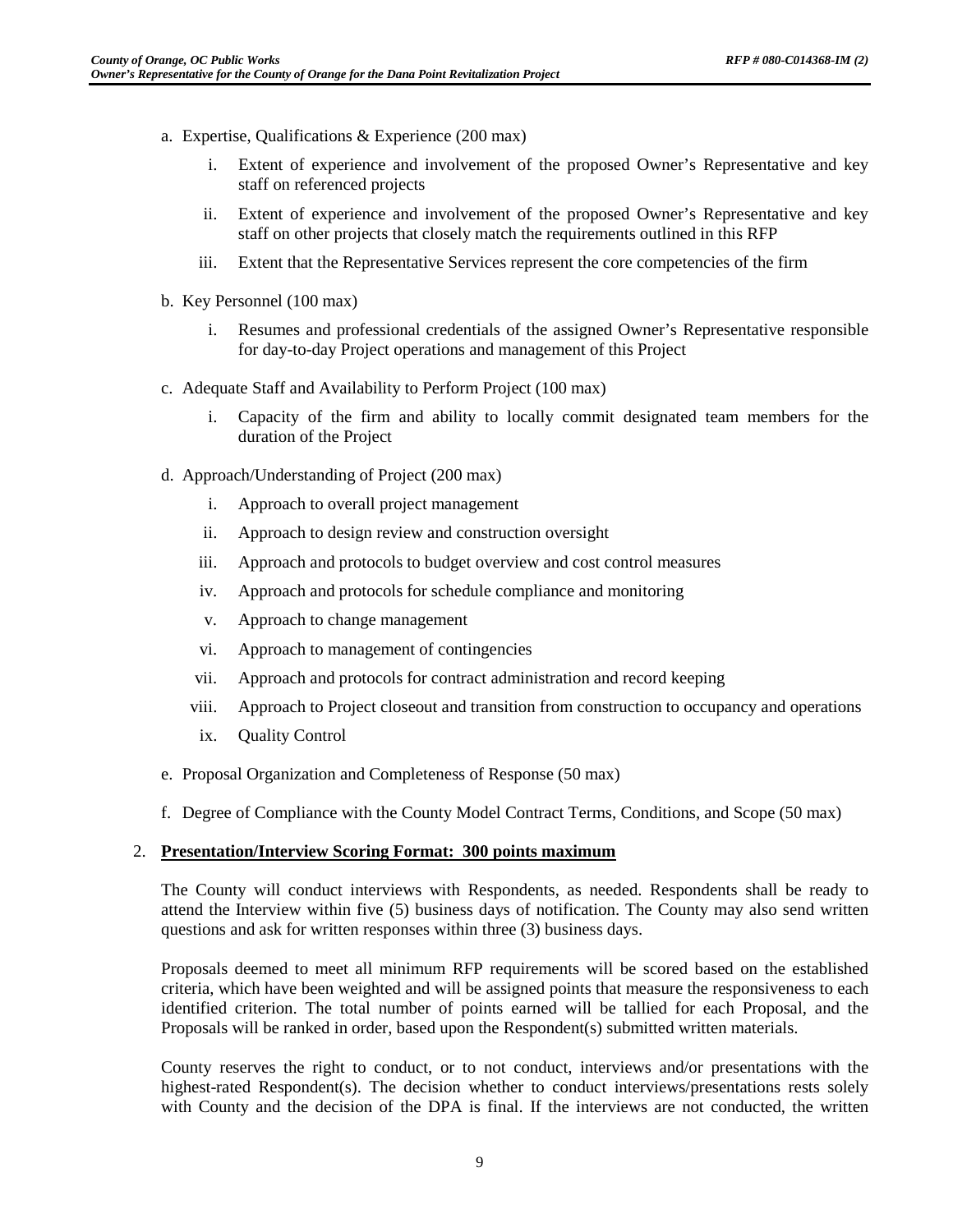Proposals will be scored at a maximum of 700 points. Respondent shall be ready to attend meeting within five (5) calendar days of notification. The County reserves the right to interview additional Respondents. Any inquiry to determine the responsibility of a Respondent to this RFP may be conducted. Respondent agrees that the submission of a Proposal is permission by Respondent for County to verify all information contained therein. If County believes it necessary, additional information may be requested from Respondent. Failure to comply with any such request may disqualify a Respondent from further consideration.

# **E. SELECTION/AWARD PROCEDURES**

Upon the completion of the evaluation process, the Evaluation Panel will make a recommendation for award to the County DPA. Final award determination shall be subject to reference checks and past performance.

The Model Contract contained in Section III of this solicitation is the Contract proposed for execution. It may be modified to incorporate negotiated items and other pertinent terms and conditions set forth in this solicitation, including special conditions and requirements and those added by addendum and necessary attachments and/or exhibits and to reflect the Respondent's Proposal and qualifications.

It is the County's intention to negotiate a Contract with the first-ranked Respondent. Should the parties fail to reach agreement on Contract terms, County may begin negotiations with second ranked Respondent. The County reserves the right to make no award, or award the Contract in its entirety to a sole Respondent.

Negotiations may or may not be conducted with the finalists; therefore, the Proposals submitted should contain Respondent's most favorable terms and conditions, since the selection and award may be made without further discussion. **Exceptions to the terms and conditions of the proposed Contract or the statements regarding Respondent's inability to comply with any of the provisions thereof are to be declared in the response to the RFP in Section II, Part 1, H. "Statement of Compliance".**

#### **F. ORANGE COUNTY CHILD SUPPORT AND W-9 REQUIREMENTS**

#### **1. ORANGE COUNTY CHILD SUPPORT**

In order to comply with the child support enforcement requirements of the County, within ten (10) days of notification of selection of award of Contract but prior to official award of Contract, the selected contractor agrees to furnish to the contract administrator, the Purchasing Agent, or the agency/department Deputy Purchasing Agent:

- a. In the case of an individual contractor, his/her name, date of birth, Social Security number, and residence address;
- b. In the case of a contractor doing business in a form other than as an individual, the name, date of birth, Social Security number, and residence address of each individual who owns an interest of 10 percent or more in the contracting entity;
- c. A certification that the contractor has fully complied with all applicable federal and state reporting requirements regarding its employees; and
- d. A certification that the contractor has fully complied with all lawfully served Wage and Earnings Assignment Orders and Notices of Assignment and will continue to so comply.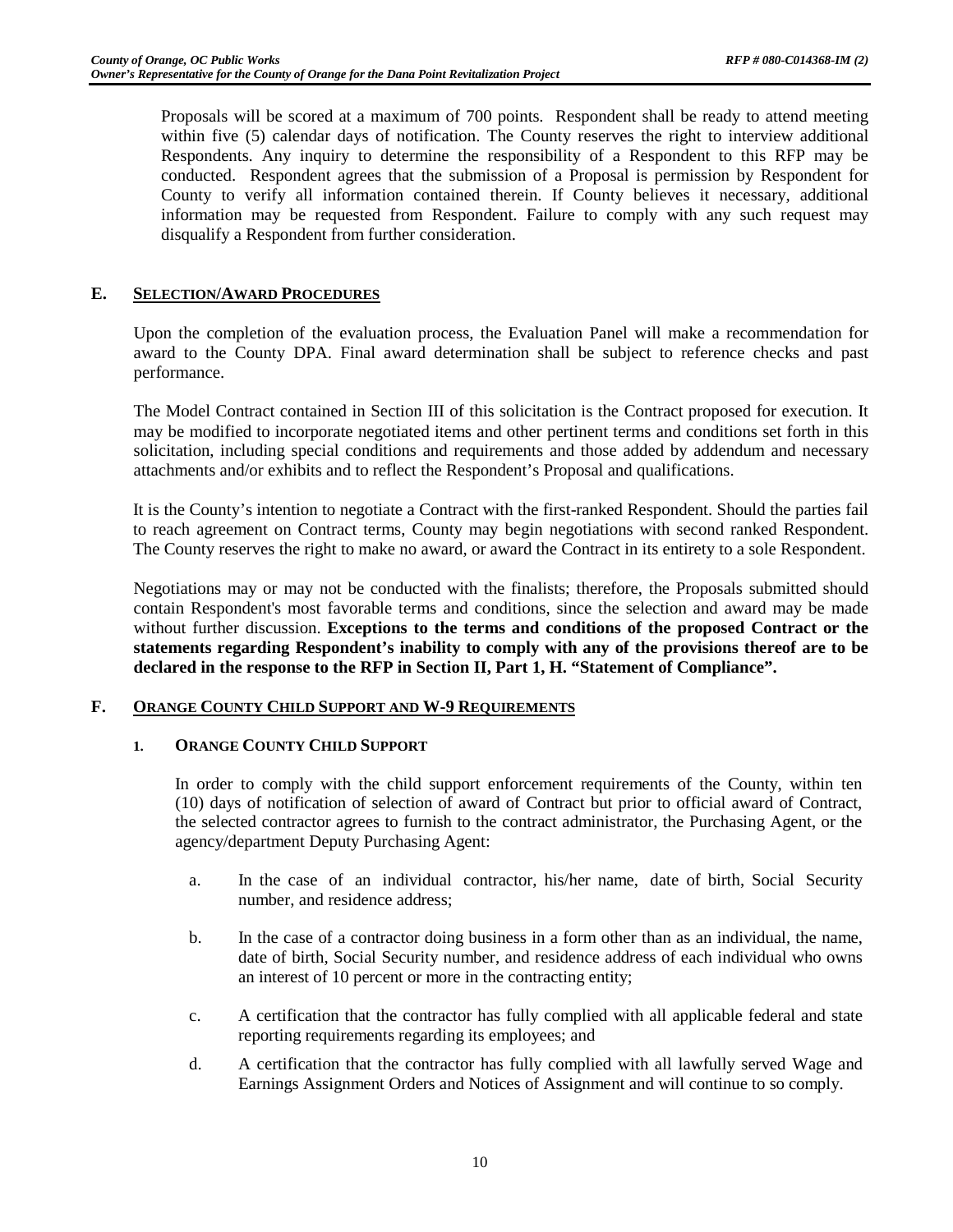Failure of the contractor to timely submit the data and/or certifications required may result in the Contract being awarded to another contractor. In the event a Contract has been issued, failure of the contractor to comply with all federal, state, and local reporting requirements for child support enforcement or to comply with all lawfully served Wage and Earnings Assignment Orders and Notices of Assignment shall constitute a material breach of the Contract. Failure to cure such breach within sixty (60) calendar days of notice from the County shall constitute grounds for termination of the Contract.

# **2. DEPARTMENT OF THE TREASURY, INTERNAL REVENUE SERVICE FORM W-9 REQUIREMENT**

Effective June 3, 2006, all Contractors, entering into a Contract with the County, who are not already established in the Countywide Accounting and Personnel System (CAPS) as an Auditor-Controller vendor, will be required to submit to the County a federal Form W-9, or form W-8 for foreign vendors. The County will inform the Contractor, at the time of award, if the Form W-9 or W-8, will be required.

In order to comply with this County requirement, within ten (10) days of notification of selection of award of Contract but prior to official award of Contract, the selected Contractor agrees to furnish to the contract administrator, the Purchasing Agent, or the agency/department Deputy Purchasing Agent the required W-9 or W-8.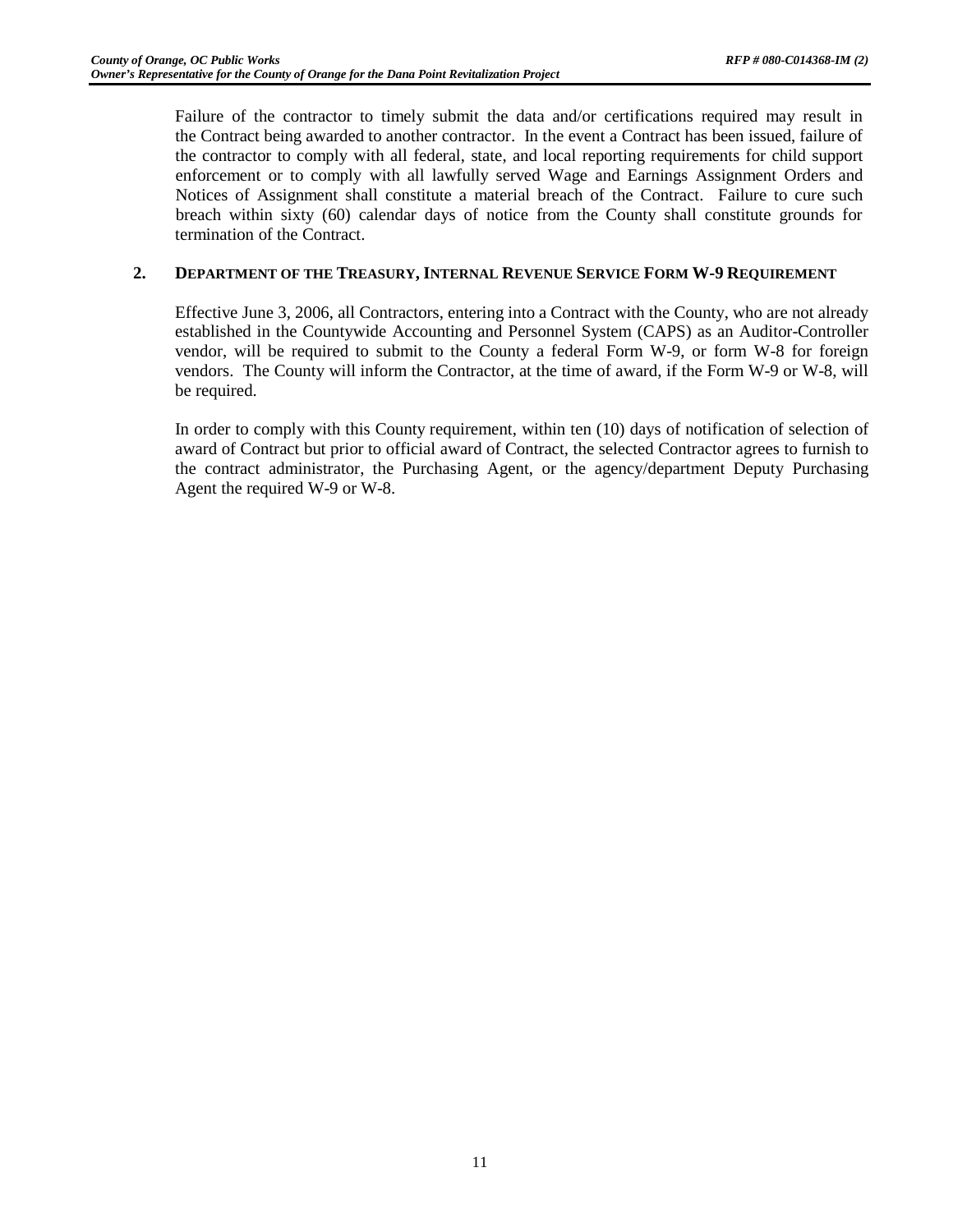# **SECTION II**

# **RESPONSE REQUIREMENTS**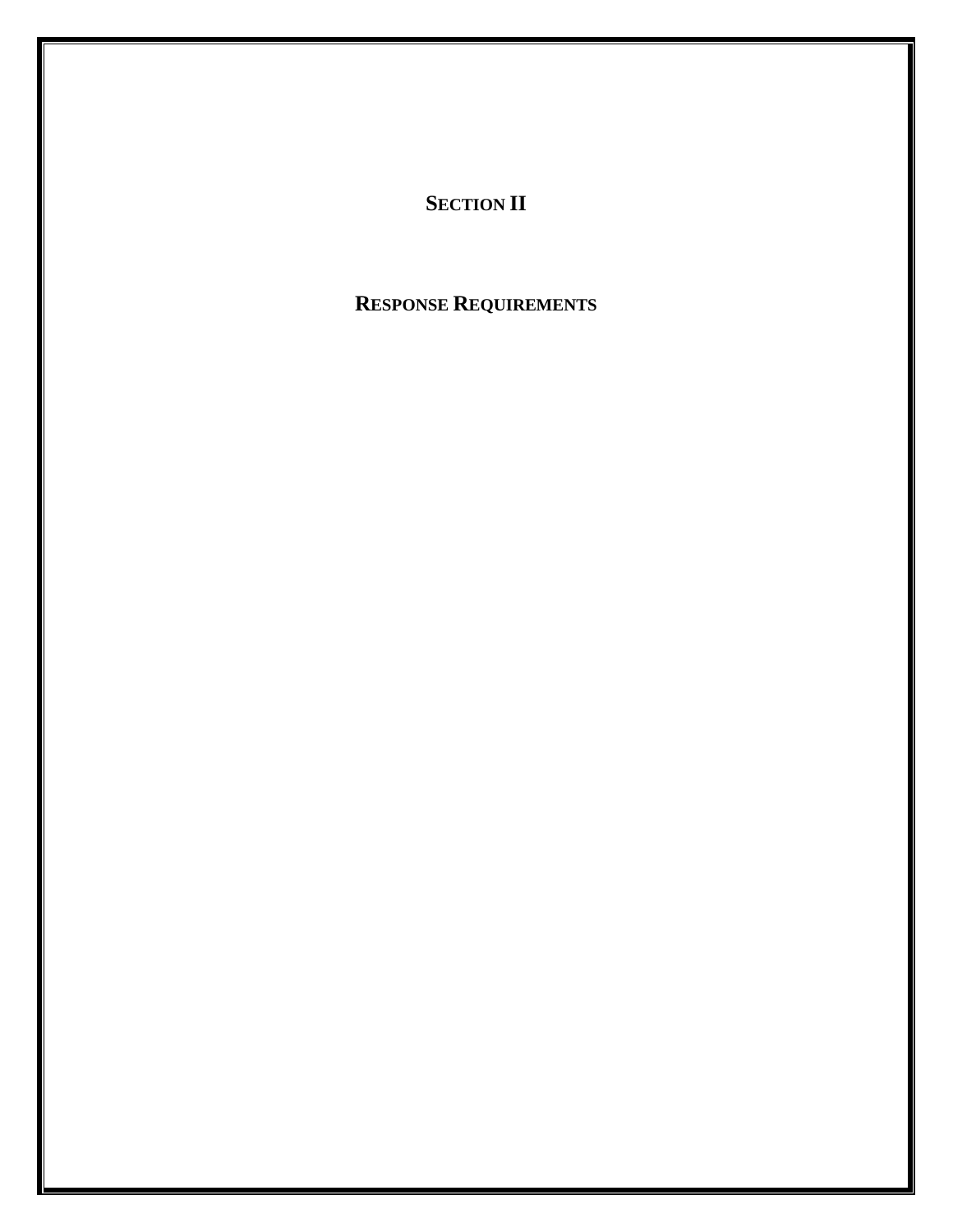# **SECTION II: RESPONSE REQUIREMENTS**

**Proposals are limited to 30 single-sided pages (11 font or greater)**. Therefore, Proposals must be prepared simply and economically, providing a straightforward, concise description of capabilities to satisfy the requirements of this RFP. Emphasis should be on completeness and clarity of content with sufficient detail to allow for accurate evaluation and comparative analysis. *Note: Proposals that exceed the page limit noted above may be disqualified from further consideration.*

**Proposals must include three tabbed sections, Part 1, Part 2 and Part 3 and must be indexed in the order outlined below. List questions and your responses and/or attachments as numbered and listed within each section.**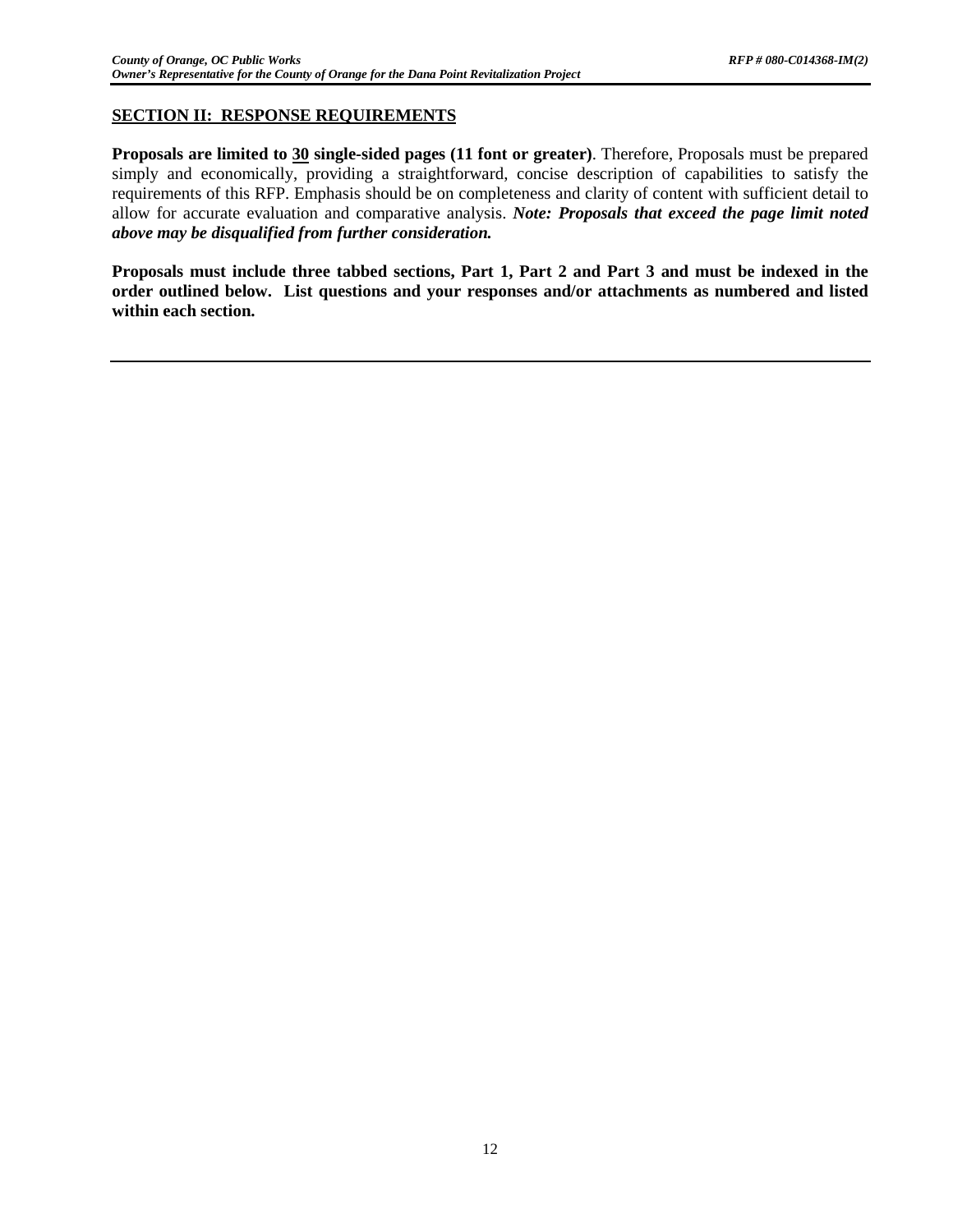# **Part 1:**

(Complete this section and submit as *Part 1* in the first tabbed section of Proposal.)

# **A. Cover Letter/Executive Summary**

All Proposals must be accompanied by a cover letter of introduction and executive summary of the Proposal. The cover letter must be signed by person(s) with authority to bind the Respondent. If the Respondent is a corporation, two (2) signatures are required: one (1) signature by the Chairman of the Board, the President or any Vice President; and one (1) signature by the Secretary, any Assistant Secretary, the Chief Financial Officer or any Assistant Treasurer. The signature of one person alone is sufficient to bind a corporation, as long as he or she holds corporate offices in each of the two categories described above. For County purposes, proof of such dual office holding will be satisfied by having the individual sign the instrument twice, each time indicating his or her office that qualifies under the above described provision. In the alternative, a single corporate signature is acceptable when accompanied by a corporate resolution demonstrating the legal authority of the signatory to bind the corporation. An unsigned or improperly signed Proposal submission is grounds for rejection of the Proposal and disqualification from further participation in this RFP process. All Proposals shall include in this first tabbed section, the Cover Page of this RFP and any subsequent addenda issued to this RFP with appropriate signatures as required.

# **B. Validity of Proposal**

The County requires that all Proposals be valid for at least three hundred sixty-five (365**)** calendar days. Submissions not valid for at least three hundred sixty-five (365) days will be considered non-responsive. The Respondent shall state the length of time for which the submitted Proposal shall remain valid below:

Validity of Proposal (in days) Signature required

# **C. Certification of Understanding**

The County assumes no responsibility for any understanding or representation made by any of its officers, employees or agents during or prior to the execution of any Contract resulting from this solicitation unless:

- 1. Such understanding or representations are expressly stated in the Contract; and
- 2. The Contract expressly provides that the County therefore assumes the responsibility.

Representations made but not expressly stated and for which liability is not expressly assumed by the County in the Contract shall be deemed only for the information of the Respondent.

By signing below, Respondent certifies that such understanding has been considered in this response.

(Signature required)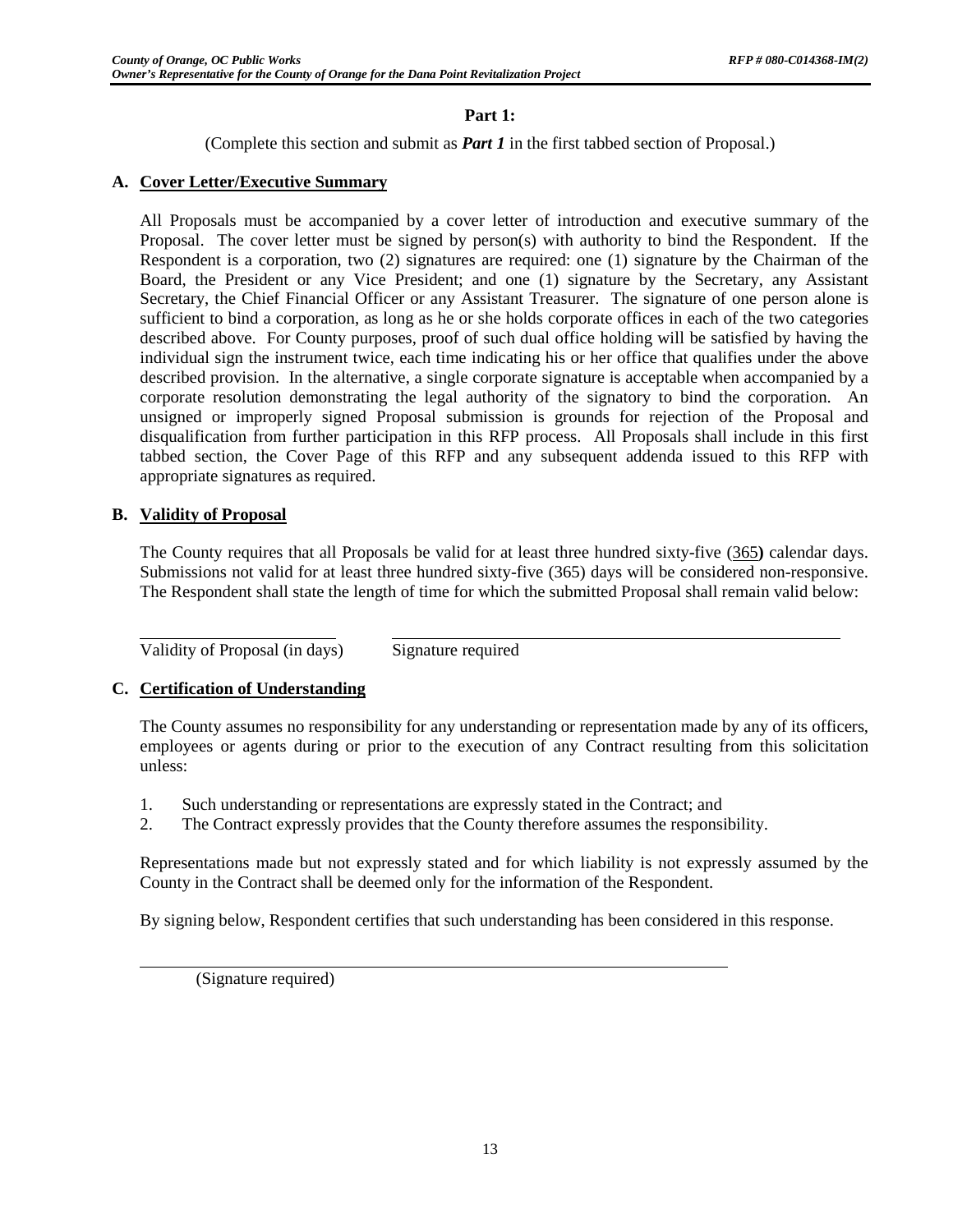### **D. Minimum Qualifications/Requirements Statement**

Respondent shall certify that it meets all minimum qualifications and requirements set forth above in this Section II by signing below.

(Signature required)

# **E. Certificate of Insurance**

The Respondent shall certify its willingness and ability to provide the required insurance coverage and certificates as set forth in Section III, Model Contract by signing below (see Article "3" for insurance requirements).

(Signature required)

#### **F. Child Support Enforcement and Form W-9 Requirements**

The Respondent shall certify its willingness and ability to provide the required Orange County Child Support Enforcement and Form W-9 Requirements as indicated in Section I by signing below.

(Signature required)

# **G. Conflict of Interest**

#### **Respondent must certify either 1 or 2 by signing below:**

- 1. Respondent certifies current/past financial, business or other relationship(s) with the County exist/existed as follows:
	- i. Disclose any financial, business or other relationship with the County, any other entity that the County Board of Supervisors governs, or any County Board member, officer or employee, which may have an impact, effect or influence on the outcome of the services you propose to provide. Provide a list of current clients, employees, principals or shareholders (including family members) who may have a financial interest in the outcome of services you propose to provide.
	- ii. Disclose any financial, business or other relationship within the last three (3) years with any firm or member of any firm who may have a financial interest in the outcome of the work.

(Signature required)

# **OR**

\_\_\_\_\_\_\_\_\_\_\_\_\_\_\_\_\_\_\_\_\_\_\_\_\_\_\_\_\_\_\_\_\_\_\_\_\_\_\_\_\_\_\_\_\_\_\_\_\_\_\_\_\_\_\_\_\_\_\_\_\_\_\_\_\_\_\_\_\_

2. Respondent certifies that no relationships exist/existed as outlined in item 1. above.

(Signature required)

\_\_\_\_\_\_\_\_\_\_\_\_\_\_\_\_\_\_\_\_\_\_\_\_\_\_\_\_\_\_\_\_\_\_\_\_\_\_\_\_\_\_\_\_\_\_\_\_\_\_\_\_\_\_\_\_\_\_\_\_\_\_\_\_\_\_\_\_\_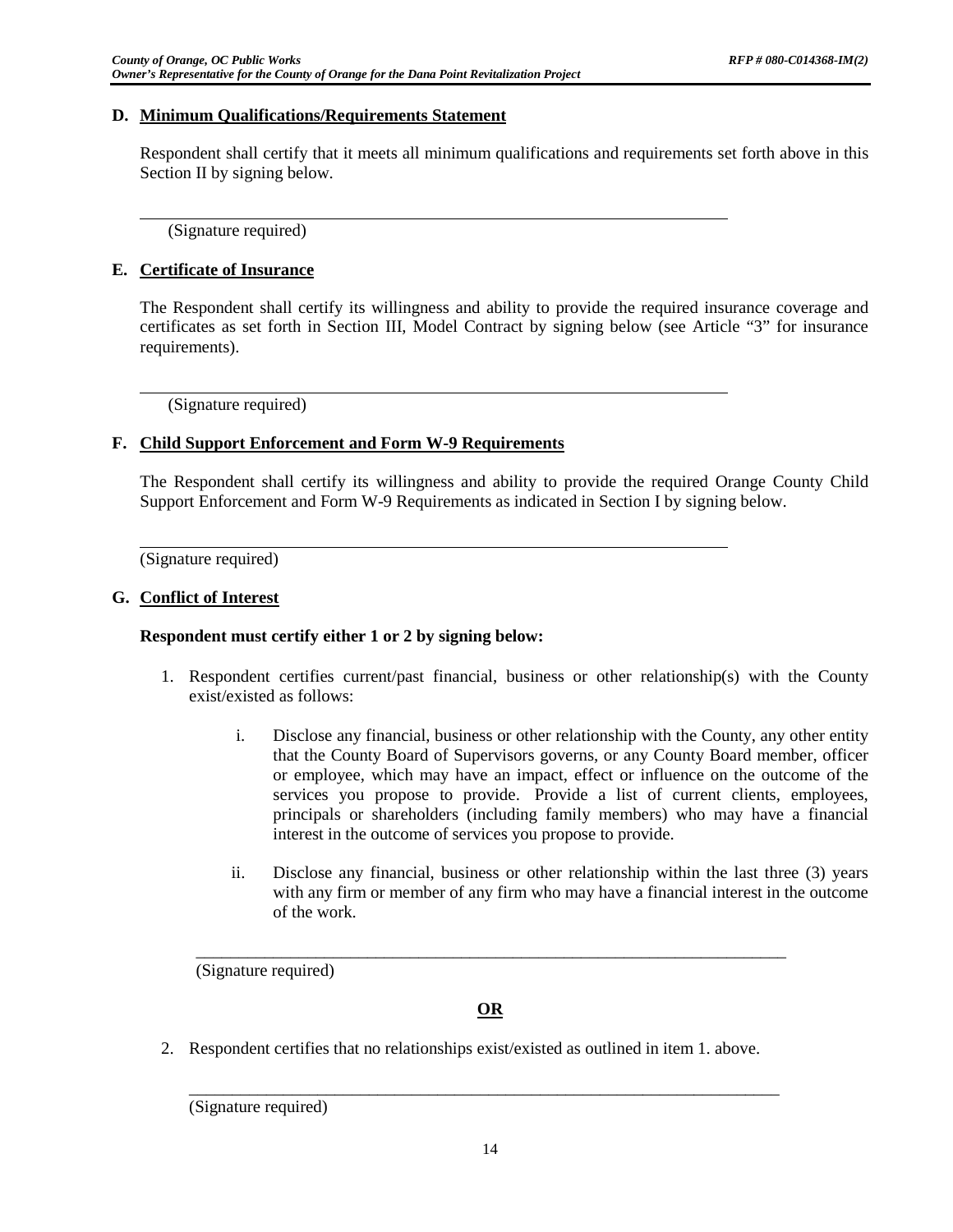# **H. Statement of Compliance**

A statement of compliance with all parts of this RFP or a listing of exceptions and suggested changes must be submitted in response to this RFP. **Respondent must certify either 1 or 2 by signing below:**

1. This response is in strict compliance with said Request for Proposals, including the terms and conditions set forth in the Contract and its Attachments, and no exceptions thereto are proposed.

(Signature required)

# **OR**

2. This response is in strict compliance with said Request for Proposals, including the terms and conditions set forth in the Contract and its Attachments, except for those proposed exceptions listed in a separate attachment hereto.

(Signature required)

- i. Attachment for each proposed exception must include:
	- a. The RFP page number and section of the provision Respondent is taking exception to;
	- b. The complete provision Respondent is taking exception to;
	- c. The Respondent's suggested rewording;
	- d. Reason(s) for submitting the proposed exception; and
	- e. Any impact the proposed exception may have on cost, scheduling, or other areas.

# **I. Litigation**

# **Respondent must certify either 1 or 2 by signing below:**

- 1. Respondent certifies current/past litigation as follows:
	- i. Respondent shall provide detailed information regarding any litigation (court and case number), liens, or claims involving Respondent, or any company Respondent holds a controlling interest in, or any company that holds an interest in Respondent, or any of the principal officers of the Respondent's firm in the past seven (7) years.
	- ii. Respondent shall provide detailed information regarding any litigation (court and case number), liens, or claims involving any proposed subcontractors, or any company proposed subcontractors hold a controlling interest in, or any company that holds an interest in subcontractor firm(s), or any of the principal officers of the subcontractor's firm in the past seven (7) years.

 <sup>(</sup>Signature required)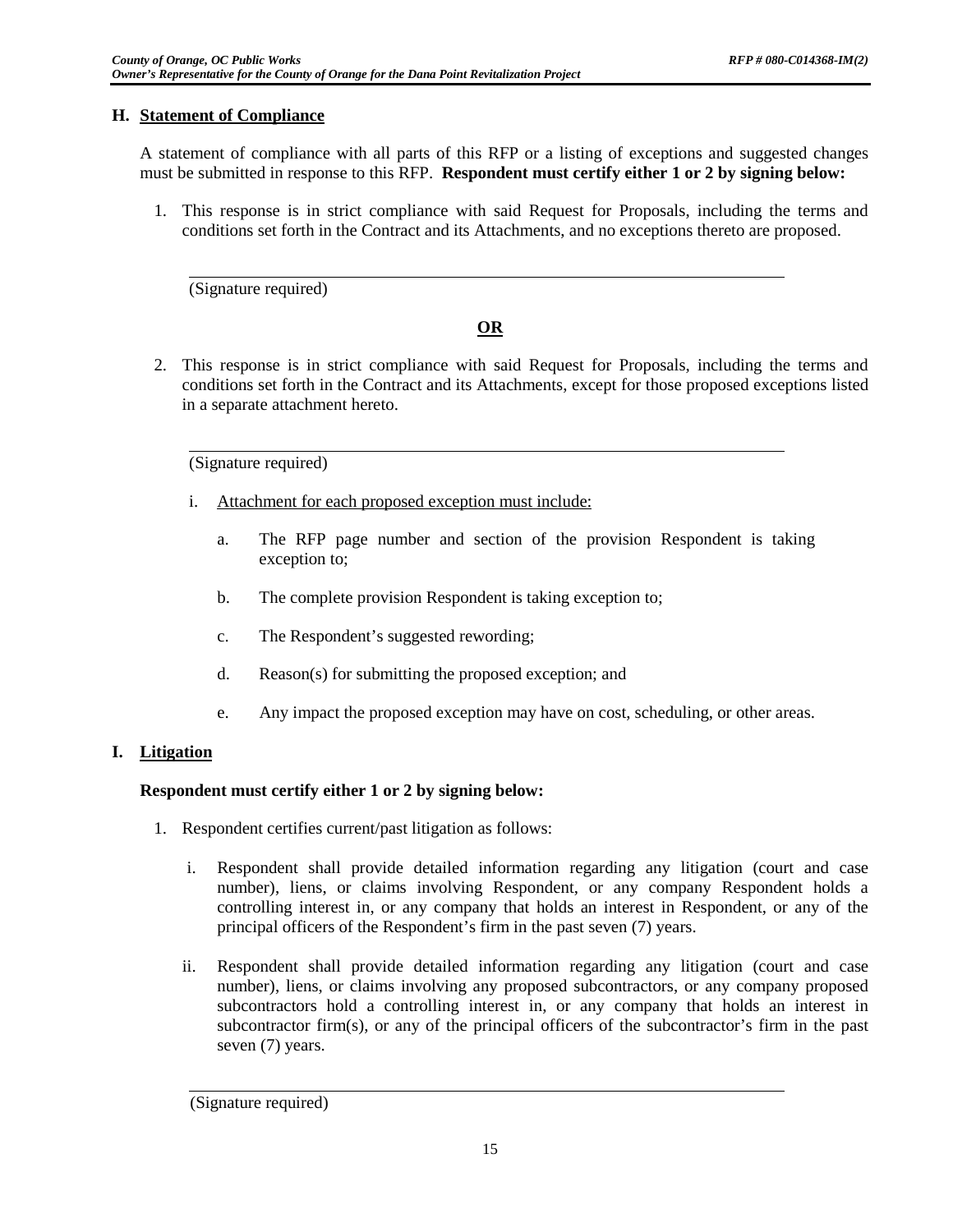# **OR**

2. Respondent certifies that Respondent or proposed subcontractors do not have any past or current litigation.

(Signature required)

# **J. Name/Ownership Changes**

# **Respondent must certify either 1 or 2 by signing below:**

- 1. Respondent certifies past company name changes and/or ownership changes as follows:
	- i. Respondent shall provide detailed information regarding any company name changes (including legal business names) in the past seven (7) years.
	- ii. Respondent shall provide detailed information regarding any company ownership changes (including legal business names) in the past seven (7) years.
	- iii. Respondent shall provide detailed information regarding any company name changes for proposed subcontractors (including legal business names) in the past seven (7) years.
	- iv. Respondent shall provide detailed information regarding any company ownership changes for proposed subcontractors (including legal business names) in the past seven (7) years.

(Signature required)

# **OR**

2. Respondent certifies that Respondent or proposed subcontractors have not had any company name changes or ownership changes in the past seven (7) years.

(Signature required)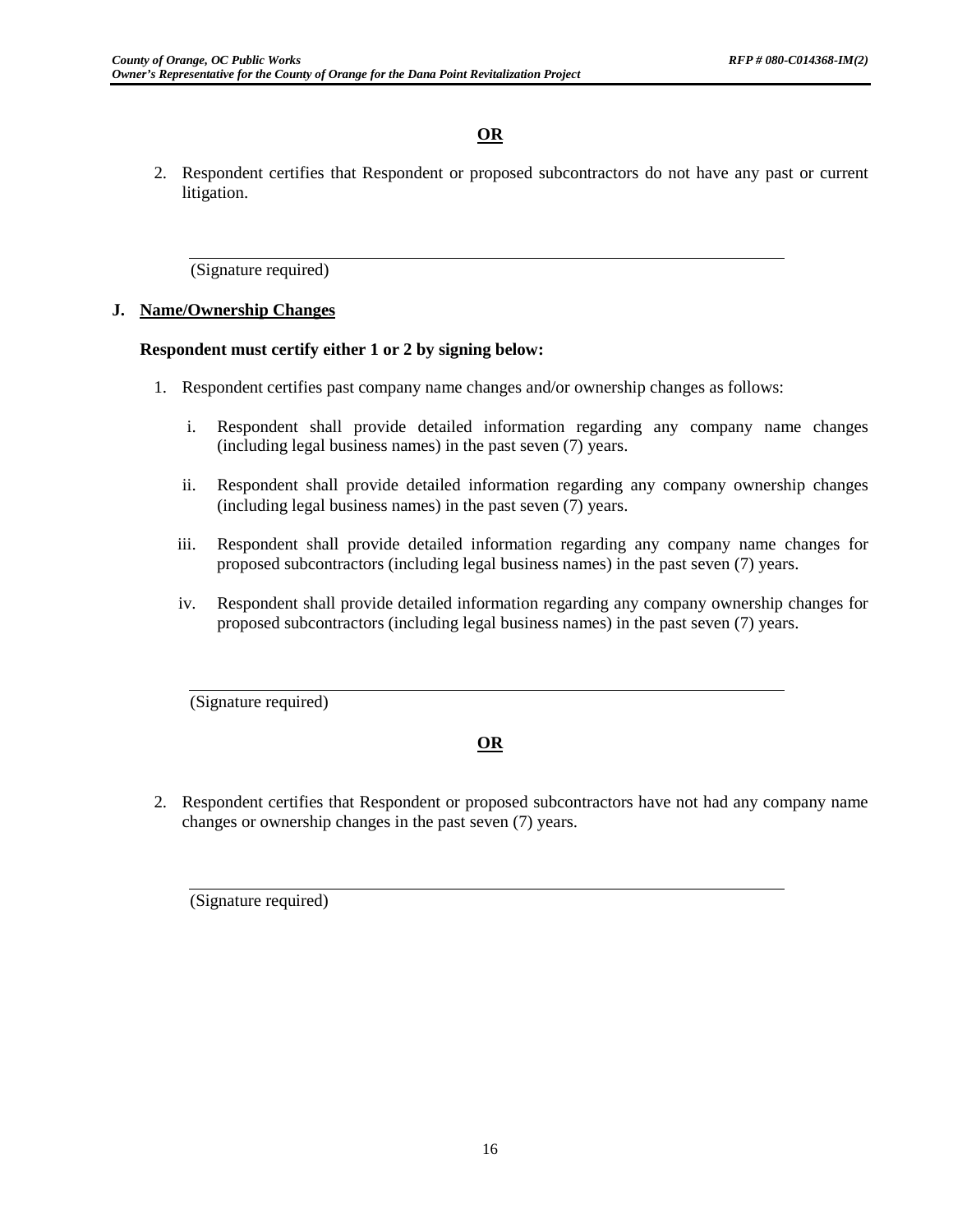# **Part 2:**

# **Company Profile**

| (Complete this form and submit as <i>Part 2</i> in the second tabbed section of Proposal.)                                                                                                                                                                             |                                 |
|------------------------------------------------------------------------------------------------------------------------------------------------------------------------------------------------------------------------------------------------------------------------|---------------------------------|
| Company Legal Name: Name Company Legal Name Company Legal Name Company Legal Name Company Company Company Company Company Company Company Company Company Company Company Company Company Company Company Company Company Comp                                         |                                 |
| Company Legal Status (corporation, partnership, sole proprietor, etc.): ____________________________                                                                                                                                                                   |                                 |
| Business Address:                                                                                                                                                                                                                                                      |                                 |
| Website Address: Note and the set of the set of the set of the set of the set of the set of the set of the set of the set of the set of the set of the set of the set of the set of the set of the set of the set of the set o                                         |                                 |
|                                                                                                                                                                                                                                                                        | Facsimile Number: (__)          |
| Email Address: No. 1996. The Contract of the Contract of the Contract of the Contract of the Contract of the Contract of the Contract of the Contract of the Contract of the Contract of the Contract of the Contract of the C                                         |                                 |
| Length of time the A-E has been in business: Length of time at current location:                                                                                                                                                                                       |                                 |
| Is your A-E a sole proprietorship doing business under a different name? ______Yes __________No<br>If yes, please indicate sole proprietor's name and the name you are doing business under:                                                                           |                                 |
| Is your A-E incorporated? Nes No                                                                                                                                                                                                                                       | If yes, State of Incorporation: |
|                                                                                                                                                                                                                                                                        |                                 |
| Regular business hours:                                                                                                                                                                                                                                                |                                 |
| Regular holidays and hours when business is closed:                                                                                                                                                                                                                    |                                 |
| Contact person in reference to this solicitation: example and the solicitation of the solicitation of the solicitation of the solicitation of the solicitation of the solicitation of the solicitation of the solicitation of                                          |                                 |
| Email Address: No. 1996. The Manual Address: No. 1997. The Manual Address: No. 1997. The Manual Address: No. 1997. The Manual Address: No. 1997. The Manual Address: No. 1997. The Manual Address: No. 1997. The Manual Addres<br>Contact person for accounts payable: | Facsimile Number: (__)          |
|                                                                                                                                                                                                                                                                        | Facsimile Number: (___)         |
| Email Address: No. 1996. The Contract of the Contract of the Contract of the Contract of the Contract of the Contract of the Contract of the Contract of the Contract of the Contract of the Contract of the Contract of the C                                         |                                 |
| Name of Project Manager: 1997 and 2008 and 2009 and 2009 and 2009 and 2009 and 2009 and 2009 and 2009 and 2009 and 2009 and 2009 and 2009 and 2009 and 2009 and 2009 and 2009 and 2009 and 2009 and 2009 and 2009 and 2009 and                                         |                                 |
|                                                                                                                                                                                                                                                                        |                                 |
| Email Address: No. 1996. Email Address:                                                                                                                                                                                                                                |                                 |
| In the event of an emergency or declared disaster, the following information is required:                                                                                                                                                                              |                                 |
| Name of contact during non-business hours:                                                                                                                                                                                                                             |                                 |
|                                                                                                                                                                                                                                                                        |                                 |
| Email Address: No. 1998                                                                                                                                                                                                                                                | Cell or Pager Number:           |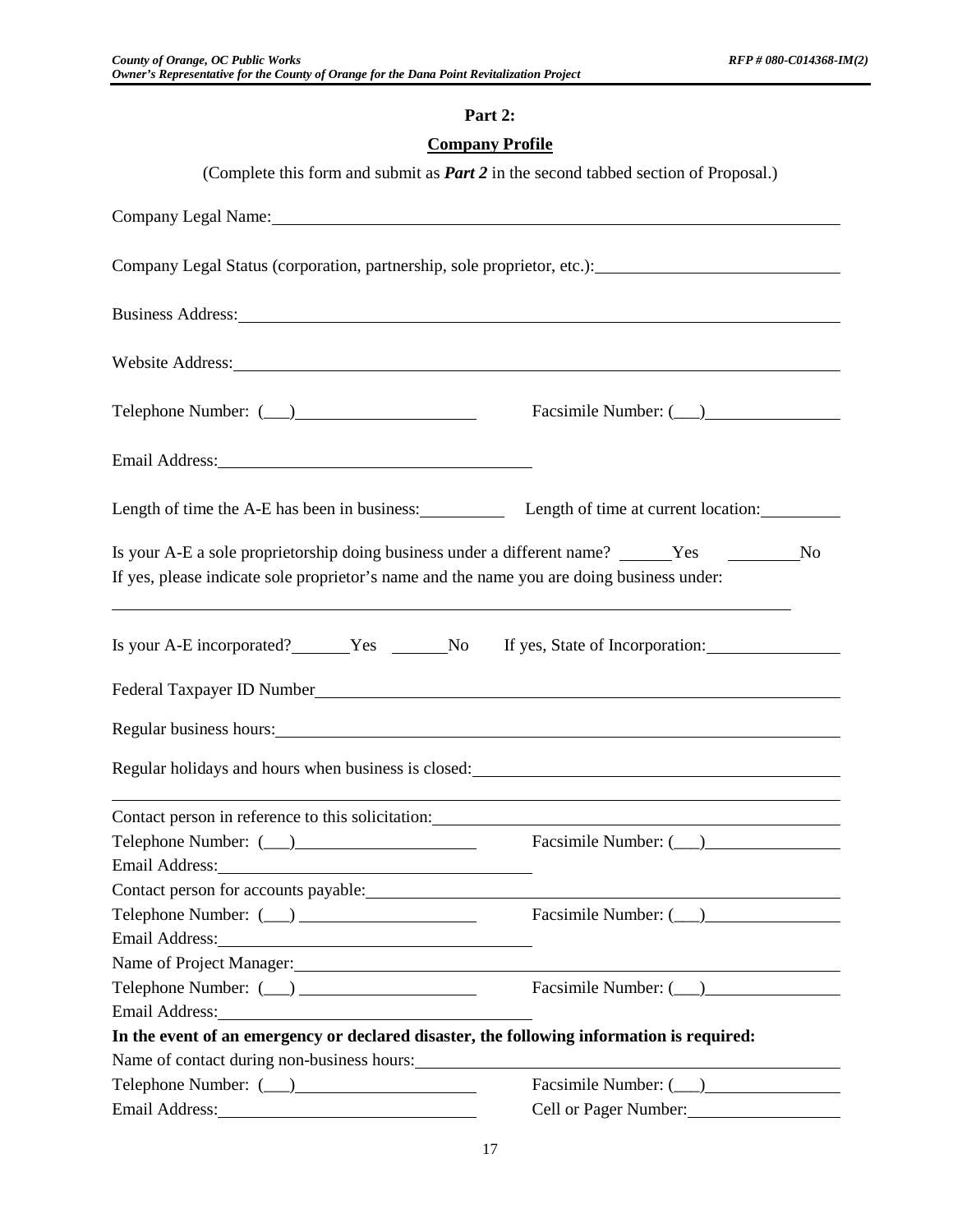# **Part 3:**

# **Respondent's Proposal**

(Complete this section and submit as *Part 3* in the third tabbed section of Proposal.)

#### **I. QUALIFICATIONS AND RELATED EXPERIENCE**

This section of the Proposal will establish the ability of Respondent company or team to satisfactorily perform the required work by reasons of experience in performing services of a similar nature, demonstrated competence in the services to be provided, strength and stability of the team, staffing capability, work load, record of meeting schedules on similar projects, and supportive client references. **As part of its response to the following, Respondent should justify how the minimum qualifications/requirements specified below have been satisfied.**

- A. Respondent shall provide:
	- 1. A brief profile of your firm, including the name, a brief history, description of your firm, types of services offered;
		- a. The year founded;
		- b. Form of the organization (corporation, partnership, sole proprietorship)
		- c. Number of employees
		- d. Size and location of offices
		- e. Staff and technical capabilities and the type of services that the Respondent is qualified to perform, including any discipline where the Respondent has special expertise.
	- 2. Evidence that the firm and its personnel and/or consultants carrying out onsite responsibilities have expertise and experience in construction project design review and evaluation, construction mobilization and supervision, bid evaluation, project scheduling, cost-benefit analysis, claims review and negotiation, and general management and administration of a construction project.
	- 3. Evidence to demonstrate that firm's personnel and/or consultants are licensed in all areas relevant to this Contract.
	- 4. A description of firm's experience providing the services described herein to other governmental agencies in California.
	- 5. A listing of three (3) Owner's Representative projects that your firm has completed in the past five (5) years. Include the following information for each project: project description and location, project schedule including start and completion dates, description of services provided, total cost of services provided, project progress reporting, schedules performance, key personnel utilized, and photos.
	- 6. A listing of three (3) public entity projects for which your firm provided Owner's Representative services. Include the following information for each project: project description and location, project schedule including start and completion dates, description of services provided, total cost of services provided, project progress reporting, schedules performance, key personnel utilized, and photos.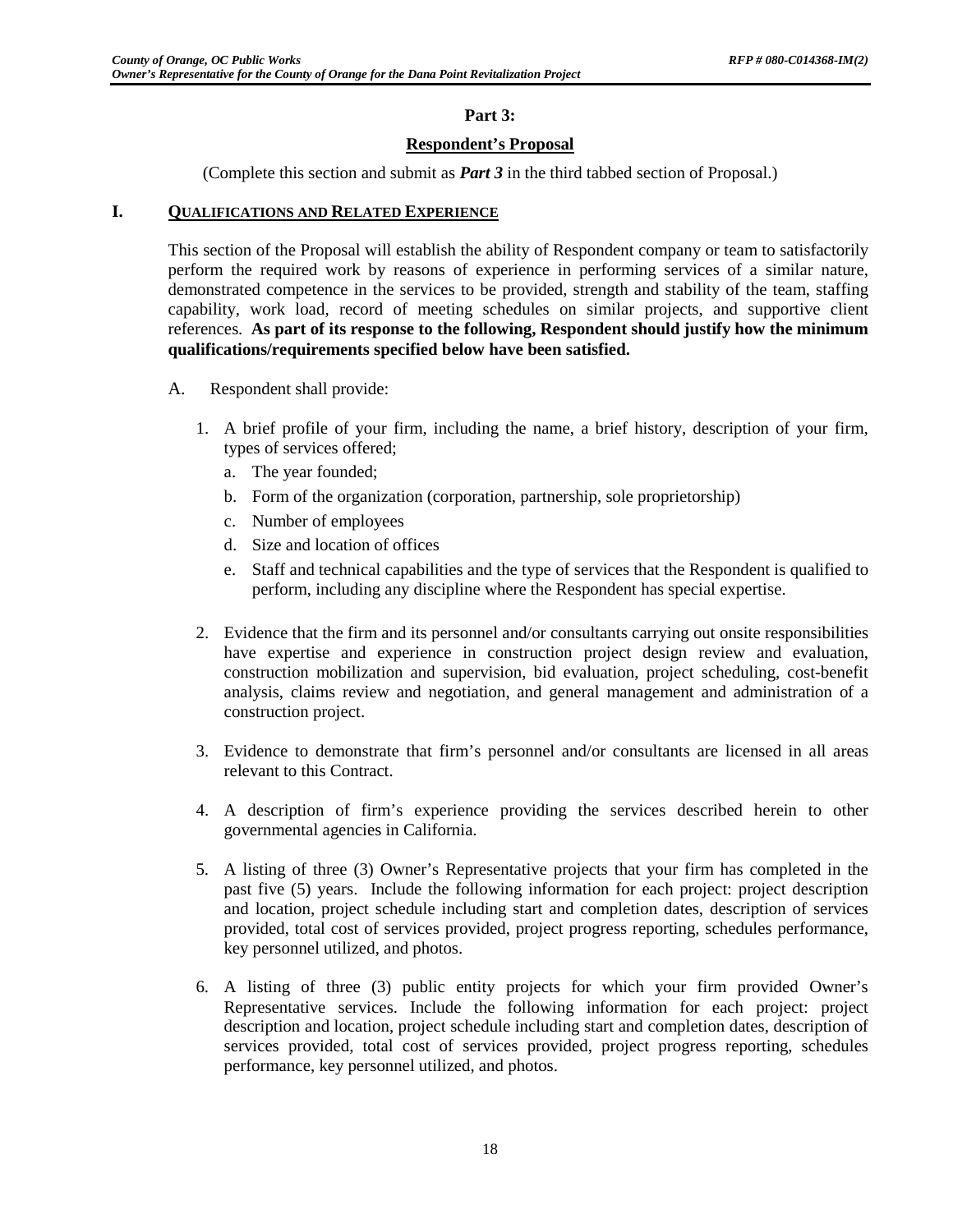7. A general description of the firm's financial condition and identify any conditions (e.g., bankruptcy, pending litigation, planned office closures, or impending merger) that may impede Respondent's ability to complete the services. Please include a copy of the firm's current financial statement.

#### **II. PROPOSED STAFFING AND PROJECT ORGANIZATION**

This section of the Proposal should establish the qualifications of the proposed staff to provide the services noted in the Scope of Work.

- A. Respondent shall:
	- 1. Complete Attachment C of the Model Contract (included in Section III- page 48, of this Request for Proposals) and submit hereinto:
		- a. Provide the names of Owner's Representative and key staff who may be assigned to the Project, including resumes, licenses and certifications held by those individuals, years of related experience, and length of time with the firm.
		- b. Identify subcontractors (if any) that will be assigned to perform services listed in the Scope of Services, by company name, address, contact person, telephone number and project function. *Please note that the aggregate money value of the sub-contractors work for any A-E Contract with the County shall not constitute more than forty-nine percent (49%) of the total work under the A-E Contract.*
	- 2. Include names, titles and current resumes of proposed key personnel (Owner's Representative, team leaders) detailing their technical expertise which qualifies them for proposed work, experience directly related to proposed work (identify similar projects), function and responsibility related to proposed work, qualifications licenses/certifications. This key personnel information shall be sufficient to provide confirmation that the firm has adequate staff and the ability to assist in projects as needed.

#### **III. WORK PLAN/PROJECT APPROACH**

Respondent shall provide a brief narrative that addresses the services noted in the Scope of Work and demonstrates the Respondent's understanding of County's needs and requirements.

- A. Respondent shall:
	- 1. Describe the Respondent's understanding of the County's needs and the proposed approach for effectively providing the services specified within the Scope of Services.
	- 2. Provide proposed methods of approaching/completing the Project, including identification/acknowledgement of general issues and the necessary resources/solutions to accomplish the required services.
	- 3. Any recommended changes or additions to the scope of work that would serve better serve the County's goals.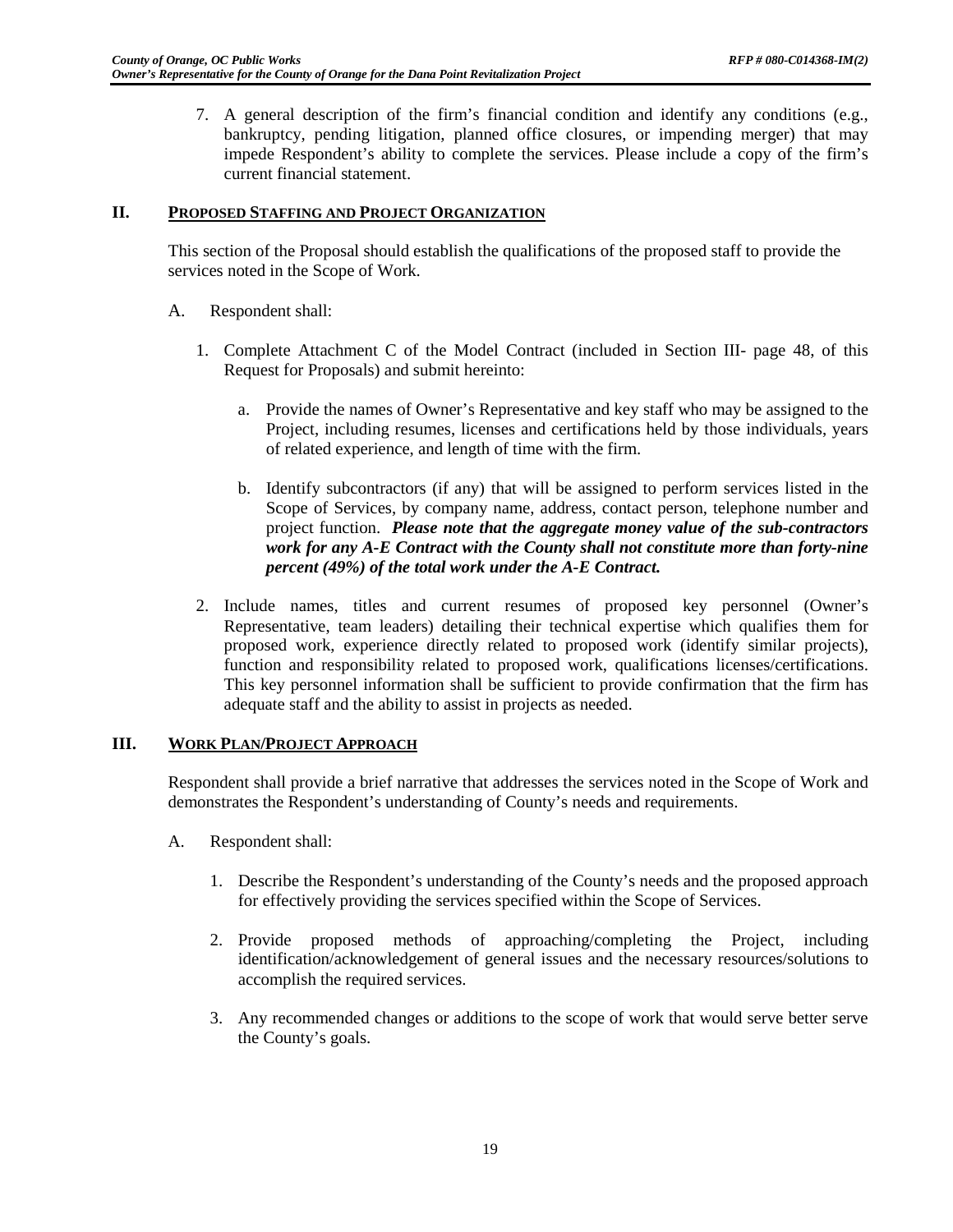4. Provide an Organization chart of the proposed team with specific staff assignments, roles, and responsibilities defined for the Owner's Representative, project administrators, and principal in charge.

# **IV. FEE SCHEDULE**

- A. Without quoting a fee, briefly describe the proposed fee structure for this project and explain the benefits of using this structure. The proposed fee structure may include:
	- 1. a lump sum fee proposal, or
	- 2. an hourly/time and material fee proposal, or
	- 3. a percentage of Project costs proposal, or
	- 4. any other fee proposal for the services noted in the Scope of Services
- B. The County reserves the right to negotiate any fee structure deemed appropriate at the time a contract is negotiated, even if the County's desired fee structure deviates from that which was proposed by any given Respondent.

# **V. ADDITIONAL INFORMATION**

- A. Provide a **minimum of five (5) references** for the services cited as related experience. If available, such references should be representatives of California jurisdictions to which the Respondent is currently providing, or has provided, services within the last five (5) years. Only one reference may be used for projects completed for the County of Orange. Reference information should be provided as listed below. *DO NOT provide reference letters at this time.* 
	- 1. Client Name
	- 2. Address
	- 3. Contact information (name, phone no., email)
	- 4. Project Name/Description
	- 5. Date of Project
- B. Respondent shall describe additional relevant information concerning the services offered in this RFP that it considers important in evaluating its services.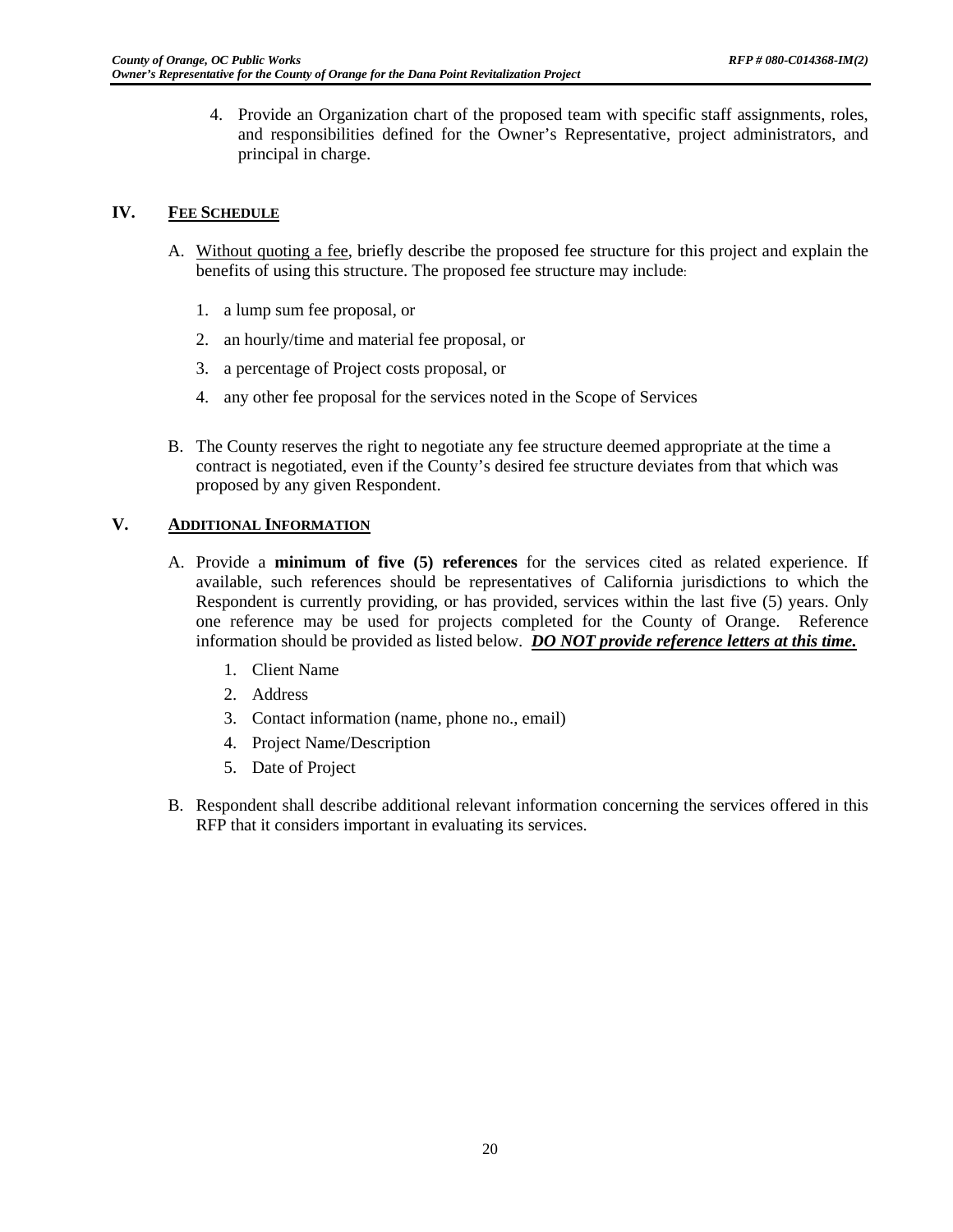**SECTION III**

**MODEL CONTRACT**

**CEO REAL ESTATE OWNER'S REPRESENTATIVE TO THE COUNTY OF ORANGE FOR THE DANA POINT REVITALIZATION PROJECT**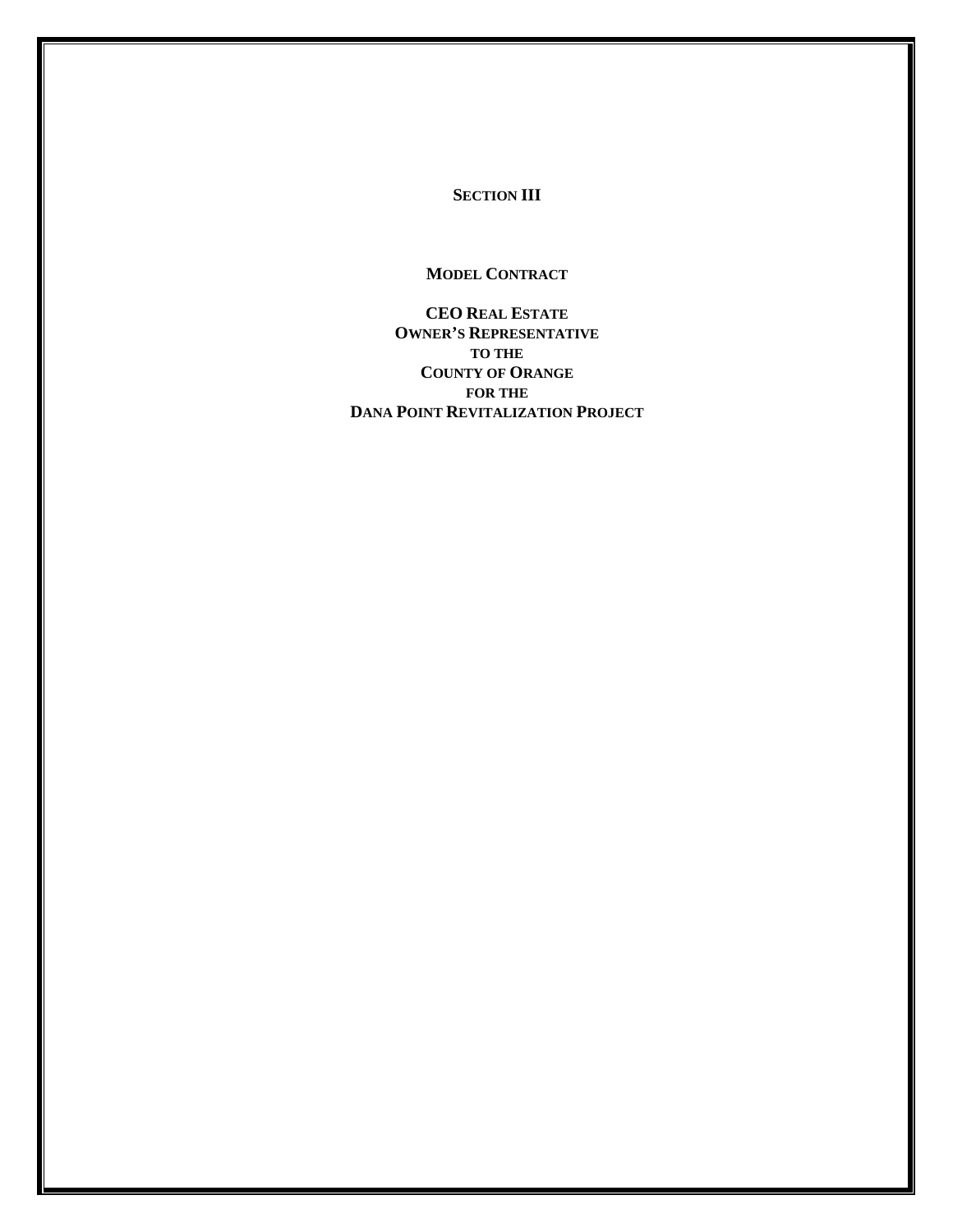# **SECTION III: MODEL CONTRACT**

# **MODEL CONTRACT**

| .,<br>.,<br>r. |  |
|----------------|--|
|                |  |

|                                     | $21-22$ |
|-------------------------------------|---------|
|                                     | 23-38   |
| <b>ARTICLES</b>                     |         |
| <b>General Terms and Conditions</b> |         |

# **ARTICLES**

#### **General Terms and Conditions**

| 1.1  |  |
|------|--|
| 1.2  |  |
| 1.3  |  |
| 1.4  |  |
| 1.5  |  |
| 2.1  |  |
| 2.2  |  |
| 2.3  |  |
| 2.4  |  |
| 2.5  |  |
| 2.6  |  |
| 3.   |  |
| 4.   |  |
| 4.3  |  |
| 4.4  |  |
| 4.5  |  |
| 5.1  |  |
| 5.2  |  |
| 5.3  |  |
| 5.4  |  |
| 6.1  |  |
| 6.2  |  |
|      |  |
| 6.3  |  |
| 6.4  |  |
| 6.5  |  |
| 6.6  |  |
| 6.7  |  |
| 6.8  |  |
| 6.9  |  |
| 6.10 |  |
| 6.11 |  |
|      |  |
|      |  |
|      |  |
|      |  |
|      |  |
|      |  |
|      |  |
|      |  |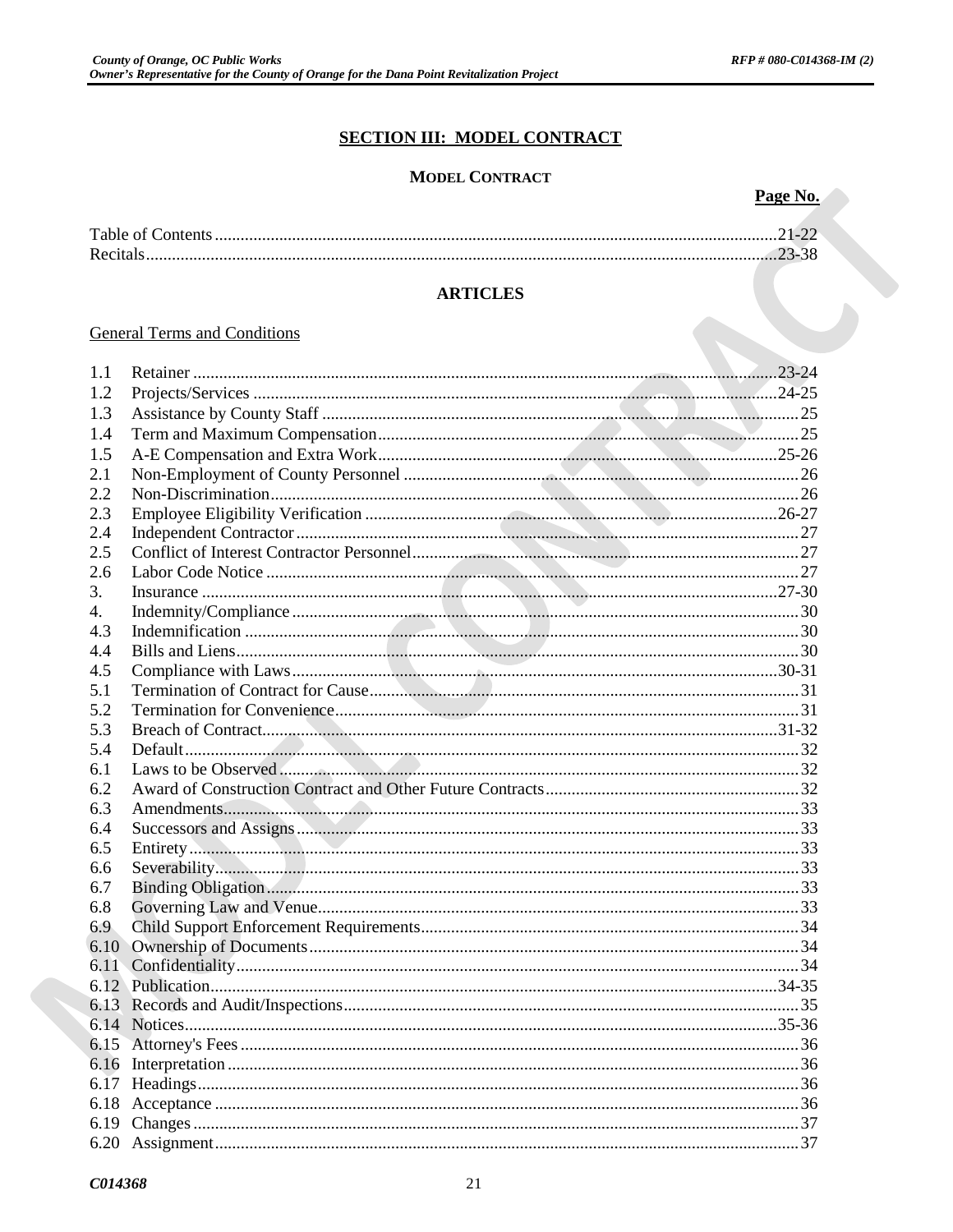# **Attachments**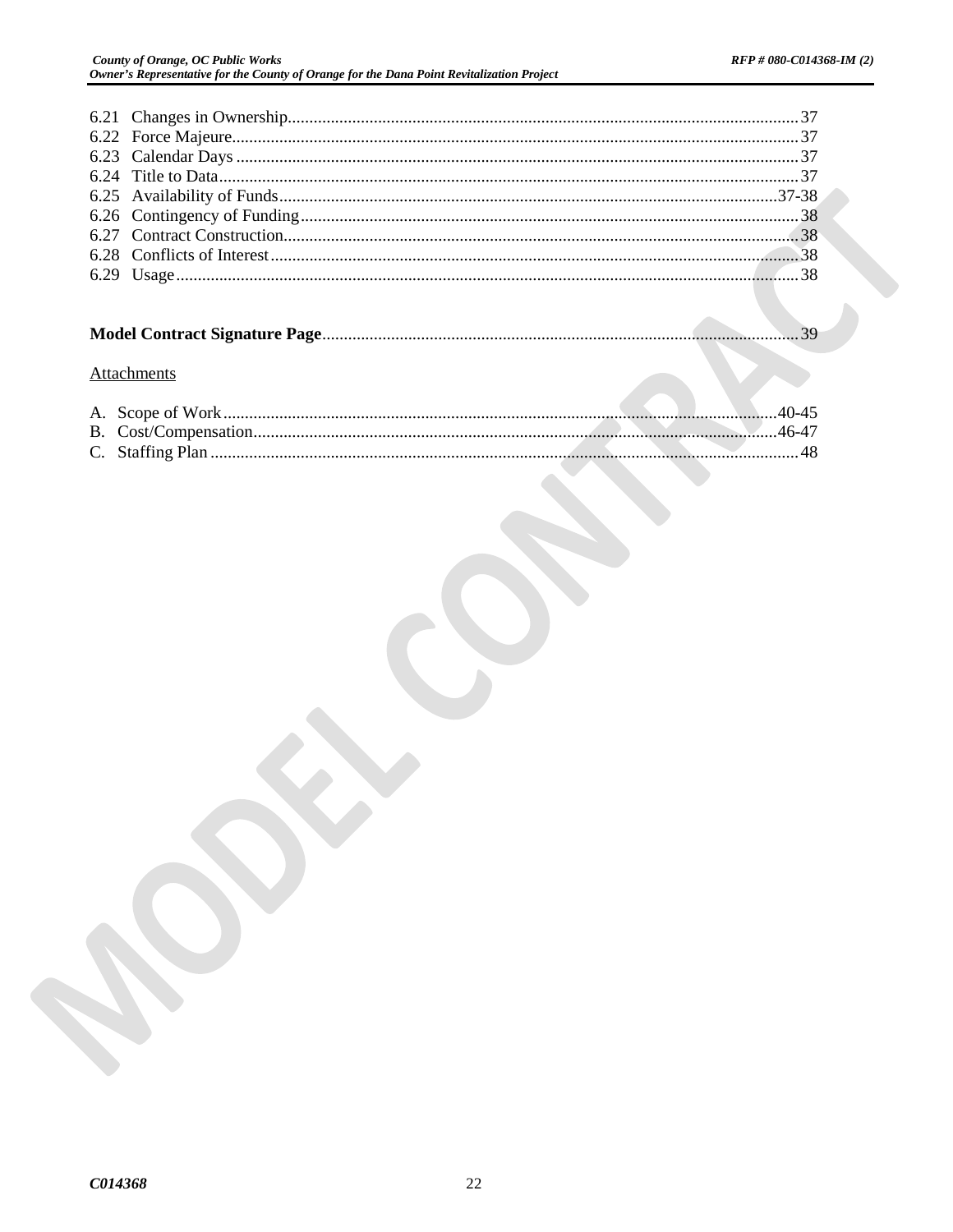# **MODEL CONTRACT**

**THIS CONTRACT**, hereinafter referred to as "CONTRACT" for purposes of identification hereby

numbered «CONTRACT<sub>\_</sub>», and dated \_\_\_\_\_\_\_\_ day of \_\_\_\_\_\_\_\_\_\_\_\_\_\_\_\_\_\_\_\_\_\_\_\_\_\_\_ is

**BY AND BETWEEN**

County of Orange, a political subdivision of the State of California, hereinafter referred to as "COUNTY"

**AND** «COMPANY»*,* a «STofINC» Corporation, hereinafter referred to as "A-E",

which are sometimes individually referred to as "PARTY" or collectively referred to as "PARTIES".

# **RECITALS**

**WHEREAS**, COUNTY requires professional services to accomplish projects and/or services ("PROJECTS/SERVICES") as described in «CONTRACT\_» Scope of Work for «PROJ\_NAME»*,* hereinafter referred to as "Attachment A," attached hereto and incorporated herein by reference; and

**WHEREAS**, A-E is a firm whose principals are, as required by law, registered by the State of California for the practice of specialized A-E services per the attached Scope of Work.

**NOW, THEREFORE, IT IS AGREED** by and between the parties hereto as follows:

# **1. GENERAL**

#### **1.1. Retainer**

- **1.1.1.** COUNTY does hereby retain A-E to perform the PROJECTS/SERVICES as required by this CONTRACT.
- **1.1.2.** A professional, duly registered in the State of California, who shall be assigned to PROJECTS/SERVICES and whose services are offered by A-E and accepted by COUNTY is **«AE\_CONTACTCERTS»***.*
- **1.1.3.** A-E may employ special consultants/contractors for the accomplishment of the PROJECTS/SERVICES specified; and, it is agreed that only the following firms or independent consultants/contractors are to be employed to provide these PROJECTS/SERVICES, and that the aggregate money value of their PROJECTS/SERVICES shall not constitute more than forty-nine percent (49%) of the total amount of PROJECTS/SERVICES required under this CONTRACT:

a. N/A or TBD

**1.1.4.** Consultants/contractors may be substituted and/or added by mutual agreement of A-E and the Director, County of Orange, OC Public Works or his designee, hereinafter referred to as "DIRECTOR".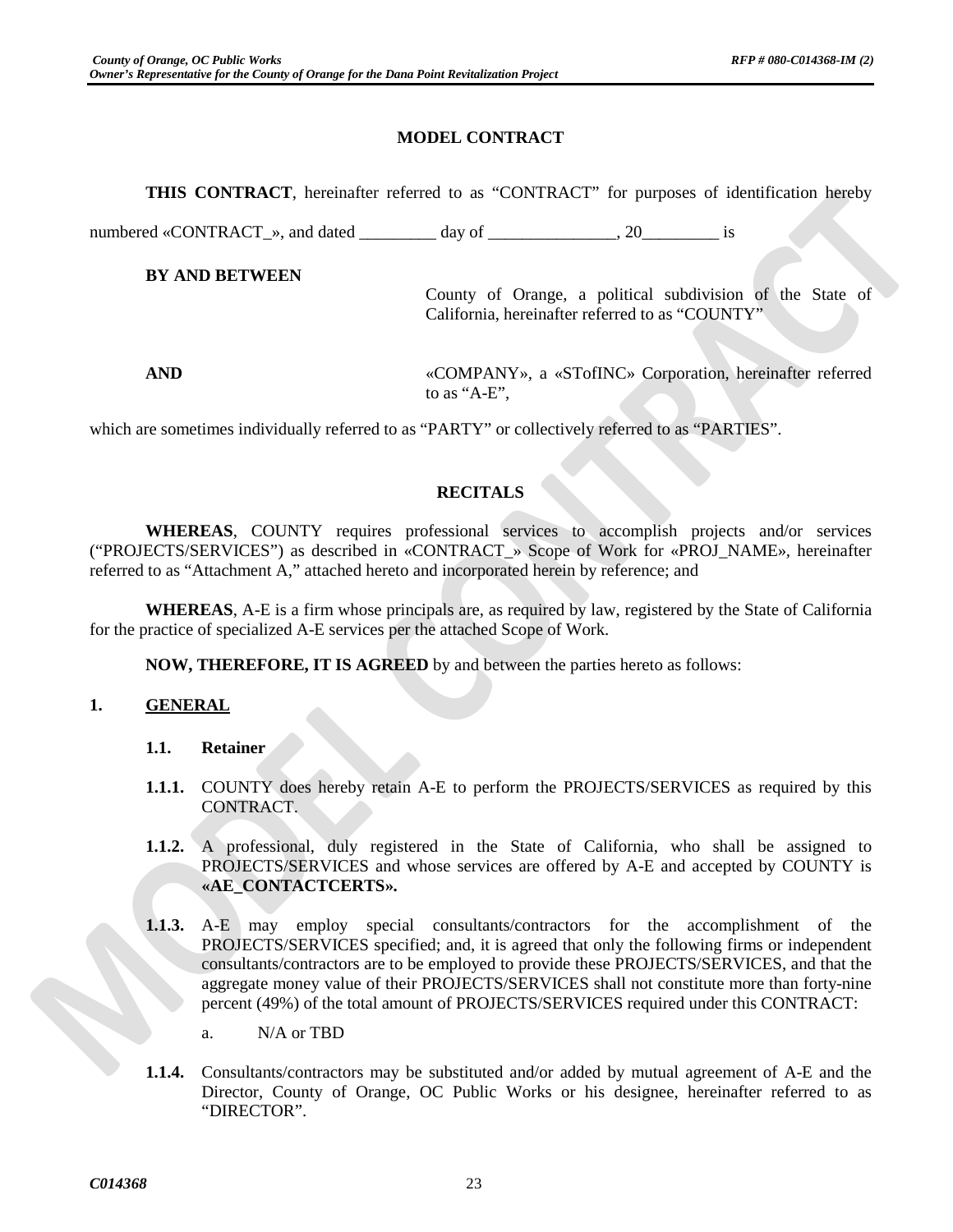**1.1.5.** A-E's employment of independent consultants/contractors shall not relieve A-E from the performance of its own responsibilities pursuant to this CONTRACT. However, all consultants/contractors independently contracting with COUNTY shall be independently liable to COUNTY for the performance of the work pursuant to their agreements, and A-E shall have no liability for work by contractors independently contracting with COUNTY.

# **1.2. Projects/Services**

- **1.2.1.** Description of PROJECTS/SERVICES
	- a. PROJECT/SERVICES to be performed by A-E shall consist of the work as specified herein and as required in Attachment A. If in the event Attachment A shall be in conflict with any provision of this CONTRACT, the wording as set forth in Attachment A shall prevail.
	- b. A-E shall be responsible for submitting all PROJECTS/SERVICES to COUNTY in a form which has been thoroughly reviewed and checked for completeness, accuracy and consistency by the registered professional named in Section 1.1.2 herein; and, any PROJECTS/SERVICES not meeting this requirement will be returned to A-E prior to review by COUNTY.
- **1.2.2.** Design Criteria and Standards

All PROJECTS/SERVICES shall be performed in accordance with instructions, criteria and standards set forth by the DIRECTOR.

- **1.2.3.** Scheduling
	- a) Concurrently with the work of the CONTRACT, A-E shall prepare a progress work schedule and within five (5) working days from the date of receipt of individual assignments from COUNTY, A-E shall submit to COUNTY two (2) copies of a progress work schedule which shall delineate dates of commencement and completion of the various phases of PROJECTS/SERVICES assignments. A-E schedule shall include required COUNTY review period(s) set forth herein. An approved copy of the progress schedule will be returned to A-E.
	- b) A-E shall allow at least five (5) working days for COUNTY review of progress work schedule. In planning work A-E should anticipate and allow ten (10) working days for COUNTY review of each submittal required in Attachment A.
	- c) A-E shall meet "on an "as-needed" basis as determined by DIRECTOR or at least once every four (4) weeks with COUNTY to review progress of work, adherence to progress schedule, coordination of work, scheduling of seminars, if needed, and to resolve any problems that may develop.
	- d) Within five (5) working days of each meeting, A-E shall prepare a brief memorandum summarizing the results of the meeting and shall submit it to COUNTY for concurrence.
	- e) A-E shall complete all the work of PROJECTS/SERVICES and obtain all approvals by the COUNTY within the time frame indicated in Attachment A except A-E shall not be responsible for any delay beyond the control of A-E.
	- f) In the event A-E fails to complete the work and obtain the approval of DIRECTOR in the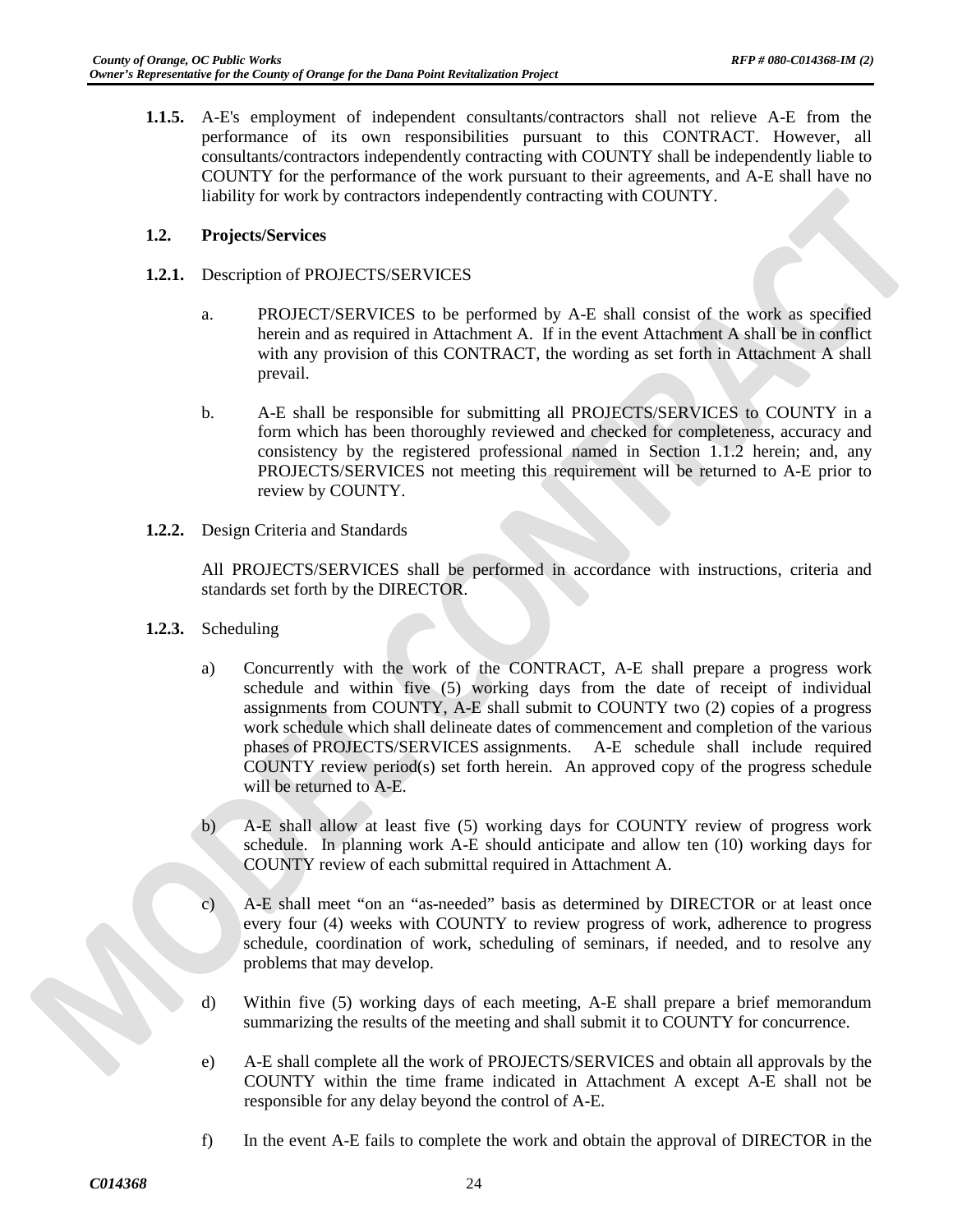time allowed, COUNTY shall have the option of completing the work by its own forces or by contract with another firm. The time allowed for A-E to complete the PROJECTS/SERVICES pursuant to this CONTRACT shall be extended for delay caused by COUNTY in completing its work pursuant to this CONTRACT which delay exceeds the agreed COUNTY review and/or approval time periods.

# **1.3. Assistance by COUNTY STAFF**

- **1.3.1.** COUNTY shall assign an appropriate staff member to work with A-E in connection with the work of this CONTRACT. Said staff member's duties will consist of the giving of advice and consultations, assisting A-E in negotiations with other public agencies and private parties, miscellaneous items which in the judgment of A-E or COUNTY's staff warrant attention, and all other duties as may be described in Attachment A.
- **1.3.2.** All of the above activities, however, shall be the primary responsibility of A-E to schedule, initiate and carry through to completion.

# **1.4. Term and Maximum Compensation**

**1.4.1.** The term of this CONTRACT is for TBD (TBD) years, commencing upon Board approval, with a maximum allowable compensation of TBD (\$TBD), except as permitted in Paragraph 1.5 below.

#### **1.5. A-E Compensation and Extra Work**

- **1.5.1.** For the PROJECTS/SERVICES authorized under this CONTRACT, A-E shall be compensated in accordance with the following:
- **1.5.2.** For completion and approval of all PROJECTS/SERVICES where "Extra Work" (defined as changes in approved portions of the PROJECT/SERVICES required by and ordered in writing by DIRECTOR which changes constitute a change in or departure from said approved portions of PROJECTS/SERVICES) is not authorized, compensation including reimbursables shall be described and payable as stipulated in Fee Schedule, herein after referred to as "Attachment B", attached hereto and incorporated herein by reference.
- **1.5.3.** Where extra work is authorized for PROJECTS/SERVICES:
	- a) The amount for Extra Work shall be determined using Attachment B. Extra Work shall be required by and ordered in writing by DIRECTOR. If this CONTRACT is not approved by the Board of Supervisors, any change that increases the cumulative CONTRACT price beyond \$100,000 must be approved by the Board. Increases in the CONTRACT amount for services within the existing scope of work may be granted by the DIRECTOR where the amount does not exceed 25 percent of the existing CONTRACT price or \$100,000, whichever is less.
	- b) A-E's billing for the Extra Work shall include but not be limited to names of A-E's staff employed in the Extra Work, classification of employees and number of hours worked.
- **1.5.4.** For partial completion of work of PROJECTS/SERVICES followed by default on part of A-E:
	- a) For failure to complete and secure approval of the first required submittal, there shall be no compensation.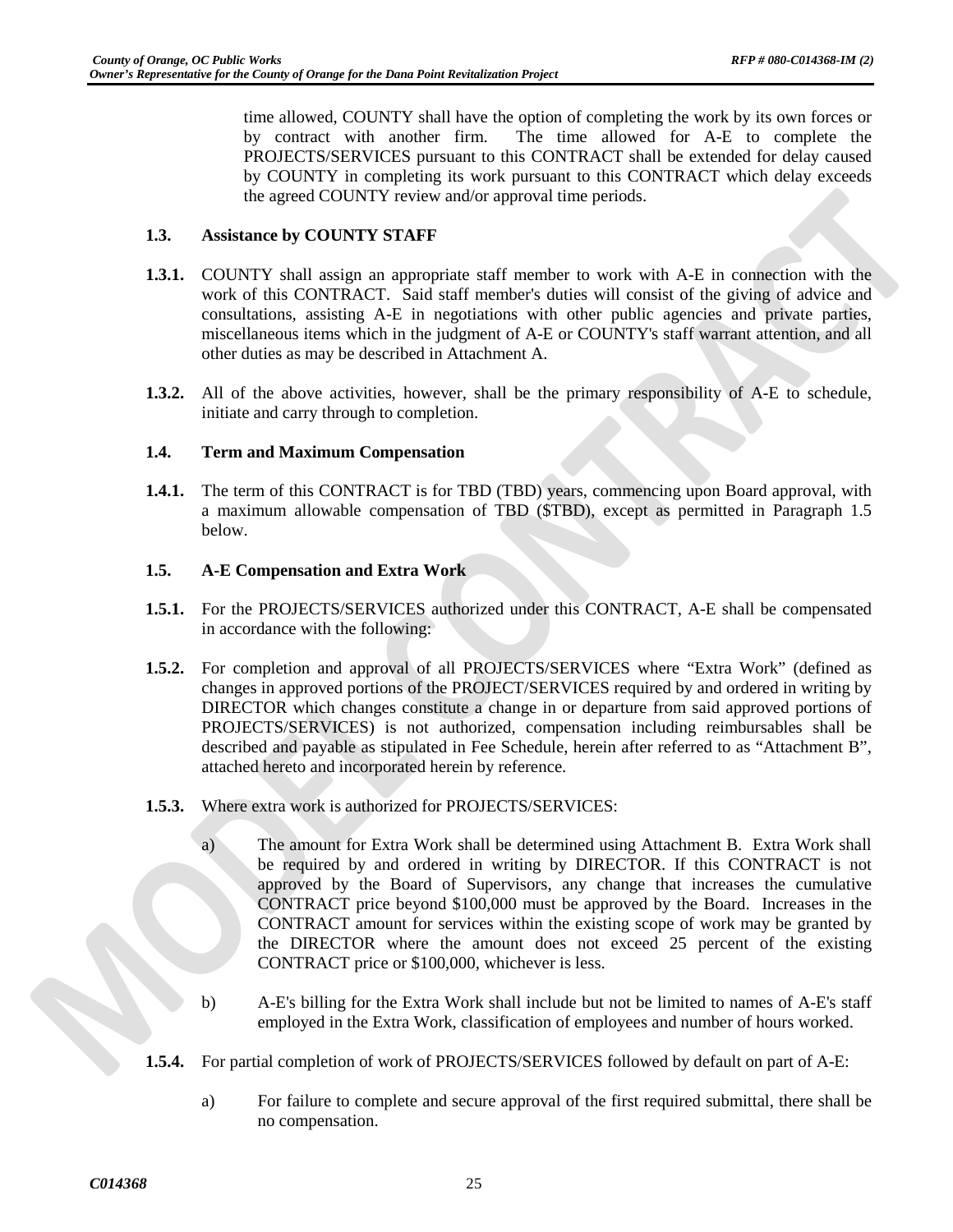b) For failure to complete and secure approval of other authorized phases, A-E shall, upon completion of PROJECTS/SERVICES by others, be entitled to receive compensation based on approved work of PROJECTS/SERVICES not to exceed the amounts specified in Attachment A for that particular submittal, plus the reasonable value as determined by COUNTY of the non-approved work; provided, however, that if the cost to COUNTY to complete the CONTRACT exceeds the amount specified herein, A-E shall be liable to COUNTY for such excess costs attributable to A-E's breach of the CONTRACT.

# **2. LABOR**

# **2.1 Non-Employment of COUNTY Personnel**

- **2.1.1** A-E agrees that it will neither negotiate, offer, or give employment to any full-time, regular employee of COUNTY in professional classifications of the same skills required for the performance of this CONTRACT who is involved in this Project in a participatory status during the life of this CONTRACT regardless of the assignments said employee may be given or the days or hours employee may work.
- **2.1.2** Nothing in this CONTRACT shall be deemed to make A-E, or any of A-E's employees or agents, agents or employees of the COUNTY. A-E shall be an independent contractor and shall have responsibility for and control over the details and means for performing the work, provided that A-E is in compliance with the terms of this CONTRACT. Anything in the CONTRACT which may appear to give COUNTY the right to direct A-E as to the details of the performance of the work or to exercise a measure of control over A-E shall mean that A-E shall follow the desires of COUNTY, only in the results of the work.

# **2.2 Non-Discrimination**

- **2.2.1** In the performance of this CONTRACT, A-E agrees that it will comply with the requirements of the California Labor Code and not engage nor permit any subcontractors to engage in discrimination in employment of persons because of the race, religious creed, color, national origin, ancestry, physical disability, mental disability, medical condition, marital status, or sex of such persons.
- **2.2.2** A-E acknowledges that a violation of this provision shall subject A-E to all the penalties imposed for a violation of the California Labor Code.

# **2.3 Employee Eligibility Verification**

**2.3.1** A-E warrants that it fully complies with all Federal and State statutes and regulations regarding the employment of aliens, and others and that all its employees performing work under this CONTRACT meet the citizenship or alien status requirement set forth in Federal statutes and regulations. A-E shall obtain, from all employees performing work hereunder, all verification and other documentation of employment eligibility status required by Federal or State statutes and regulations, including but not limited to, the Immigration Reform and Control Act of 1986, 8 U.S.C. § 1324 et seq., as they currently exist and as they may be hereafter amended. A-E shall retain all such documentation for all covered employees for the period prescribed by the law.

# **2.4 Independent Contractor**

**2.4.1** As referenced in Section 2.1.2 of this CONTRACT, A-E shall be considered an independent contractor.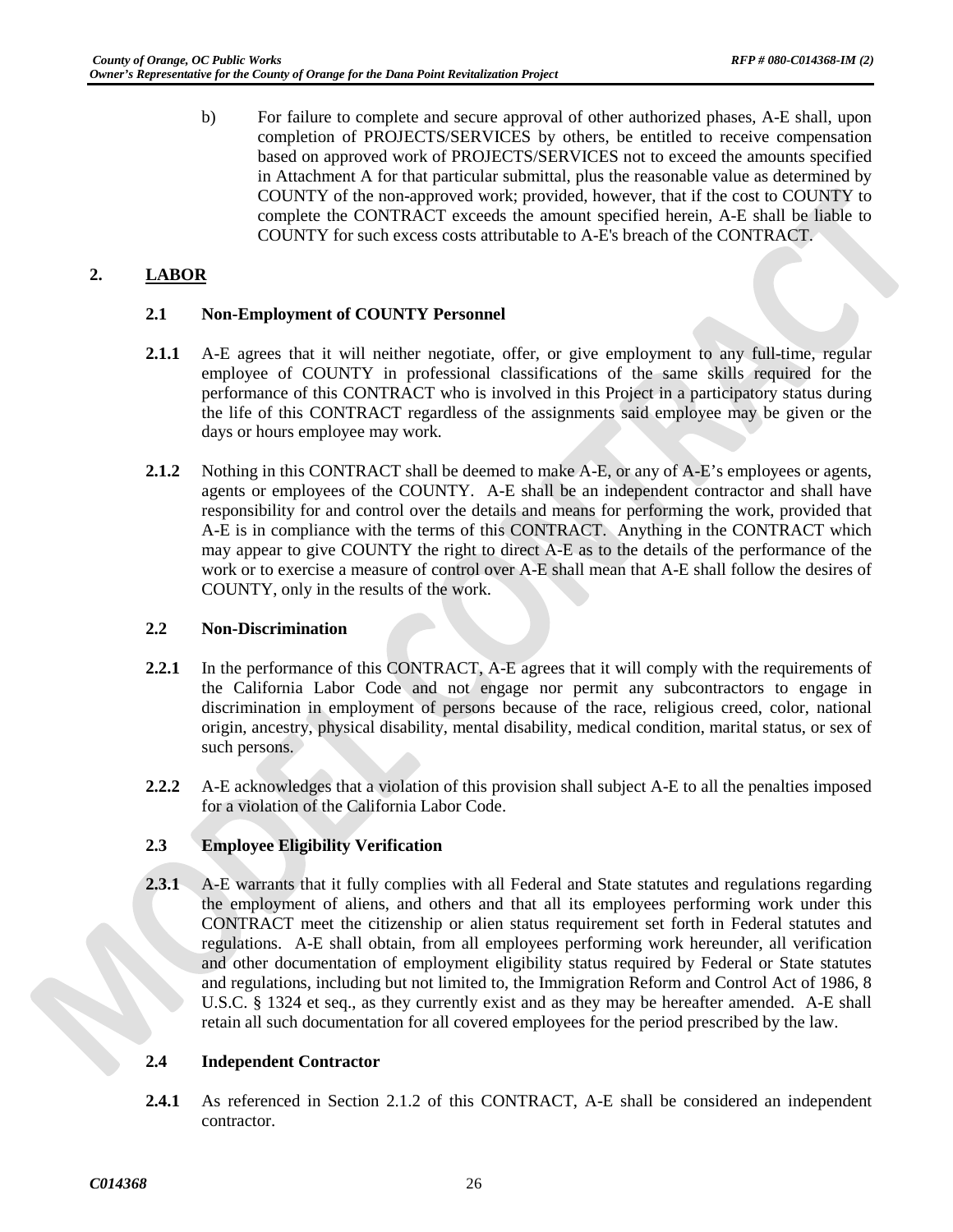**2.4.2** Neither A-E, its employees nor anyone working under A-E shall qualify for workers' compensation or other fringe benefits of any kind through COUNTY.

# **2.5 Conflict of Interest Contractor Personnel**

- **2.5.1** The A-E shall exercise reasonable care and diligence to prevent any actions or conditions that could result in a conflict with the best interests of the COUNTY. This obligation shall apply to the A-E; the A-E's employees, agents, and relatives; sub-tier contractors; and third parties associated with accomplishing work and PROJECTS/SERVICES hereunder.
- **2.5.2** A-E's efforts shall include, but not be limited to establishing precautions to prevent its employees or agents from: making, receiving, providing or offering gifts, entertainment, payments, loans or other considerations which could be deemed to appear to influence individuals to act contrary to the best interests of the COUNTY.

#### **2.6. Labor Code Notice**

**2.6.1** All A-E and subcontractors must comply with the requirements of California Labor Code 1770 et seq. if the work performed is considered a "public works" under California Labor Code 1720 et seq. A-E is encouraged to contact the California Department of Industrial Relations for clarification if the A-E is unsure if some or any of the work performed under this CONTRACT qualifies as "public works".

# **3. INSURANCE**

- **3.1.1** Prior to the provision of services under this CONTRACT, the A-E agrees to purchase all required insurance at A-E's expense, including all endorsements required herein, necessary to satisfy the COUNTY that the insurance provisions of this CONTRACT have been complied with. A-E agrees to keep such insurance coverage, Certificates of Insurance, and endorsements on deposit with the COUNTY during the entire term of this CONTRACT. In addition, all subcontractors performing work on behalf of A-E pursuant to this CONTRACT shall obtain insurance subject to the same terms and conditions as set forth herein for A-E.
- **3.1.2** A-E shall ensure that all subcontractors performing work on behalf of A-E pursuant to this CONTRACT shall be covered under A-E's insurance as an Additional Insured or maintain insurance subject to the same terms and conditions as set forth herein for A-E. A-E shall not allow subcontractors to work if subcontractors have less than the level of coverage required by COUNTY from A-E under this CONTRACT. It is the obligation of A-E to provide notice of the insurance requirements to every subcontractor and to receive proof of insurance prior to allowing any subcontractor to begin work. Such proof of insurance must be maintained by A-E through the entirety of this CONTRACT for inspection by COUNTY representative(s) at any reasonable time.
- **3.1.3** All self-insured retentions (SIRs) shall be clearly stated on the Certificate of Insurance. Any selfinsured retention (SIR) in an amount in excess of Fifty Thousand Dollars (\$50,000) shall specifically be approved by the County's Risk Manager, or designee, upon review of A-E's current audited financial report. If A-E's SIR is approved, A-E, in addition to, and without limitation of, any other indemnity provision(s) in this CONTRACT, agrees to all of the following:
	- 1. In addition to the duty to indemnify and hold the COUNTY harmless against any and all liability, claim, demand or suit resulting from A-E's, its agents, employee's or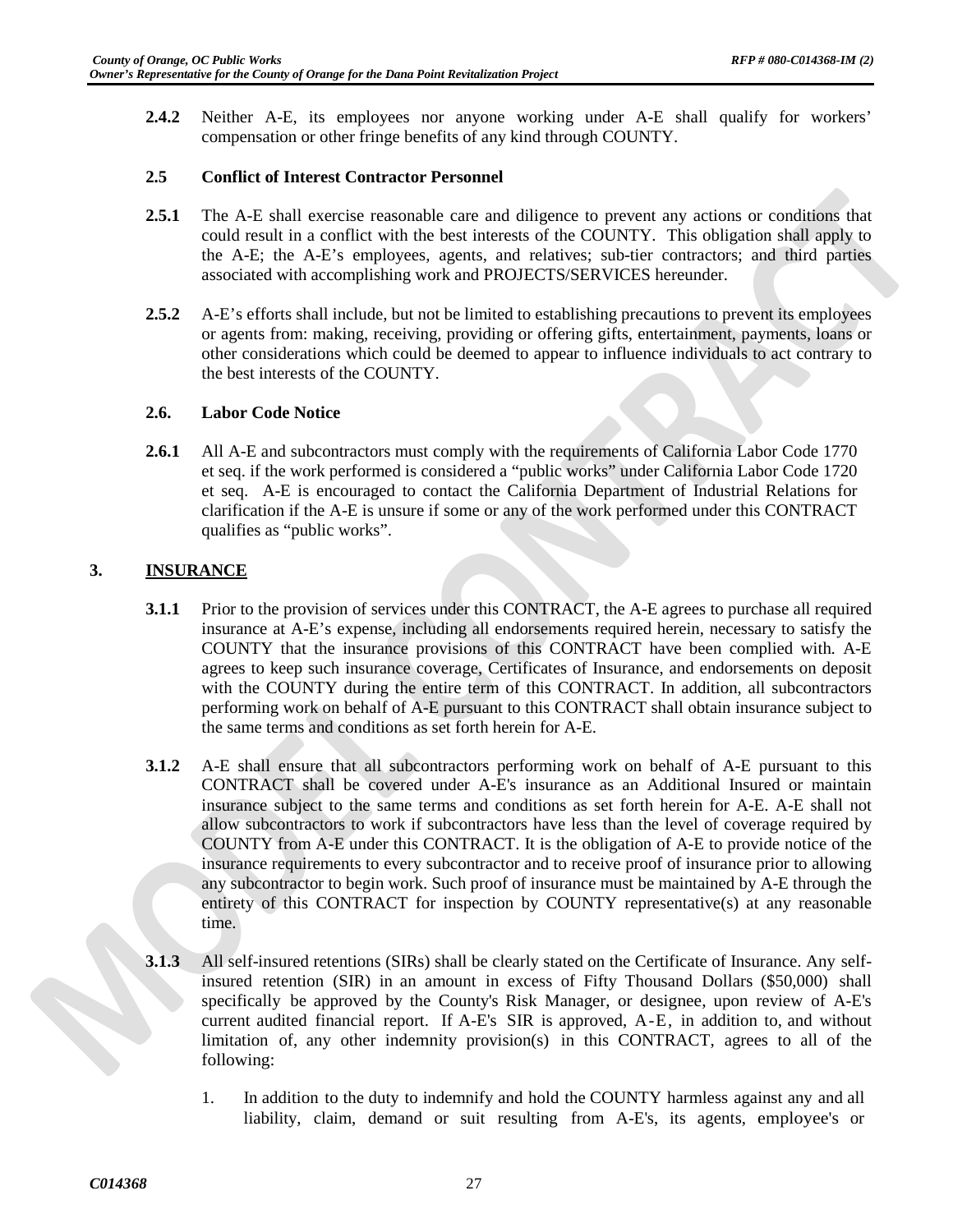subcontractor's performance of this CONTRACT, A-E shall defend the COUNTY at its sole cost and expense with counsel approved by Board of Supervisors against same; and

- 2. A-E's duty to defend, as stated above, shall be absolute and irrespective of any duty to indemnify or hold harmless; and
- 3. The provisions of California Civil Code Section 2860 shall apply to any and all actions to which the duty to defend stated above applies, and the A-E's SIR provision shall be interpreted as though the A-E was an insurer and the COUNTY was the insured.
- **3.1.4** If the A-E fails to maintain insurance acceptable to the COUNTY for the full term of this CONTRACT, the COUNTY may terminate this CONTRACT.
	- A. Qualified Insurer
		- 1. The policy or policies of insurance must be issued by an insurer with a minimum rating of A- (Secure A.M. Best's Rating) and VIII (Financial Size Category as determined by the most current edition of the **Best's Key Rating Guide/Property-Casualty/United States or ambest.com).** It is preferred, but not mandatory, that the insurer be licensed to do business in the state of California (California Admitted Carrier).

If the insurance carrier does not have an A.M. Best Rating of A-/VIII, the CEO/Office of Risk Management retains the right to approve or reject a carrier after a review of the company's performance and financial ratings.

2. The policy or policies of insurance maintained by the A-E shall provide the minimum limits and coverage as set forth below:

| Coverage                                    | Minimum Limits               |  |  |  |
|---------------------------------------------|------------------------------|--|--|--|
| <b>Commercial General Liability</b>         | $$1,000,000$ per occurrence  |  |  |  |
|                                             | \$2,000,000 aggregate        |  |  |  |
| Automobile Liability including converge for | \$1,000,000 per occurrence   |  |  |  |
| owned, non-owned and hired vehicles         |                              |  |  |  |
| Workers' Compensation                       | Statutory                    |  |  |  |
| <b>Employers' Liability Insurance</b>       | \$1,000,000 per occurrence   |  |  |  |
| Professional Liability                      | $$1,000,000$ per claims made |  |  |  |
|                                             | or per occurrence            |  |  |  |
|                                             | \$2,000,000 aggregate        |  |  |  |

- B. Required Coverage Forms
	- 1. The Commercial General Liability coverage shall be written on Insurance Services Office (ISO) form CG 00 01, or a substitute form providing liability coverage as broad.
	- 2. The Business Auto Liability coverage shall be written on ISO form CA 00 01, CA 00 05, CA 00 12, CA 00 20, or a substitute form providing liability coverage as broad.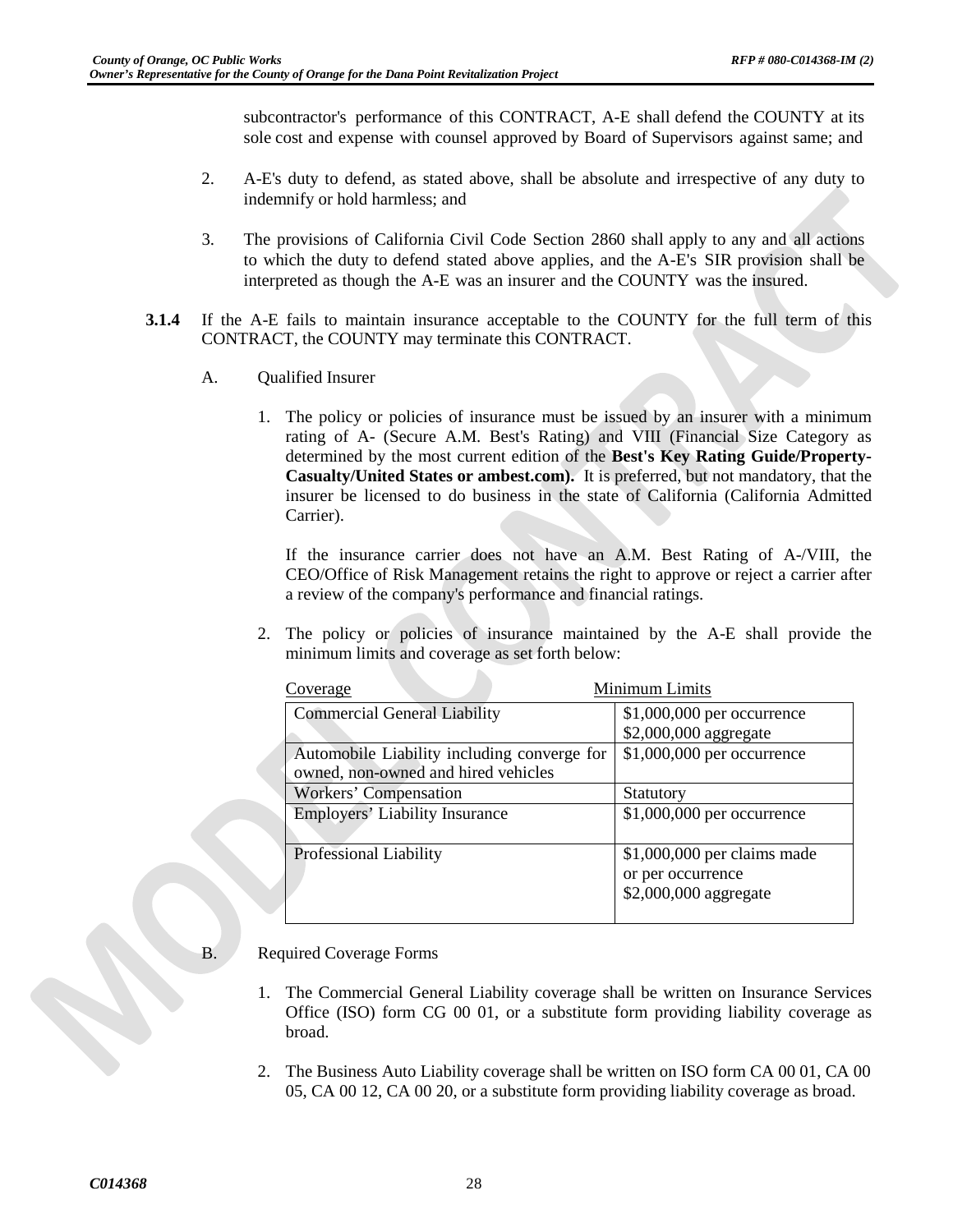- C. Required Endorsements
	- 1. The Commercial General Liability policy shall contain the following endorsements, which shall accompany the Certificate of Insurance:
		- a. An Additional Insured endorsement using ISO form CG 2010 or CG 2033 or a form at least as broad naming the *County of Orange, its elected and appointed officials, officers, employees and agents* as Additional Insureds, or provide blanket coverage, which will state *As Required By Written Contract***.**
		- b. A primary non-contributing endorsement using ISO Form CG 20 01 0413, or a form at least as broad evidencing that the A-E's insurance is primary and any insurance or self-insurance maintained by the County of Orange shall be excess and non-contributing.
	- 2. The Workers' Compensation policy shall contain a waiver of subrogation endorsement waiving all rights of subrogation against **the** *County of Orange, its elected and appointed officials, officers, employees and agents*, or provide blanket coverage, which will state *AS REQUIRED BY WRITTEN CONTRACT.*
	- 3. All insurance policies required by this CONTRACT shall waive all rights of subrogation against the County of Orange, its elected and appointed officials, officers, employees and agents when acting within the scope of their appointment or employment.
	- 4. A-E shall notify COUNTY in writing within thirty (30) days of any policy cancellation and ten (10) days for non-payment of premium and provide a copy of the cancellation notice to COUNTY. Failure to provide written notice of cancellation may constitute a material breach of the CONTRACT, upon which the COUNTY may suspend or terminate this CONTRACT.
	- 5. If A-E's Professional Liability policy is a "claims made" policy, A-E shall agree to maintain professional liability coverage for two (2) years following completion of CONTRACT.
	- 6. The Commercial General Liability policy shall contain a severability of interests clause (standard in the ISO CG 001 policy).
	- 7. Insurance certificates should be forwarded to the agency/department address listed on the solicitation.
	- 8. If the A-E fails to provide the insurance certificates and endorsements within seven (7) days of notification by CEO/Purchasing or the agency/department purchasing division, award may be made to the next qualified vendor.
	- 9. COUNTY expressly retains the right to require A-E to increase or decrease insurance of any of the above insurance types throughout the term of this CONTRACT. Any increase or decrease in insurance will be as deemed by County of Orange Risk Manager as appropriate to adequately protect COUNTY.
	- 10. COUNTY shall notify A-E in writing of changes in the insurance requirements. If A-E does not deposit copies of acceptable Certificates of Insurance and endorsements with COUNTY incorporating such changes within thirty (30) days of receipt of such notice, this CONTRACT may be in breach without further notice to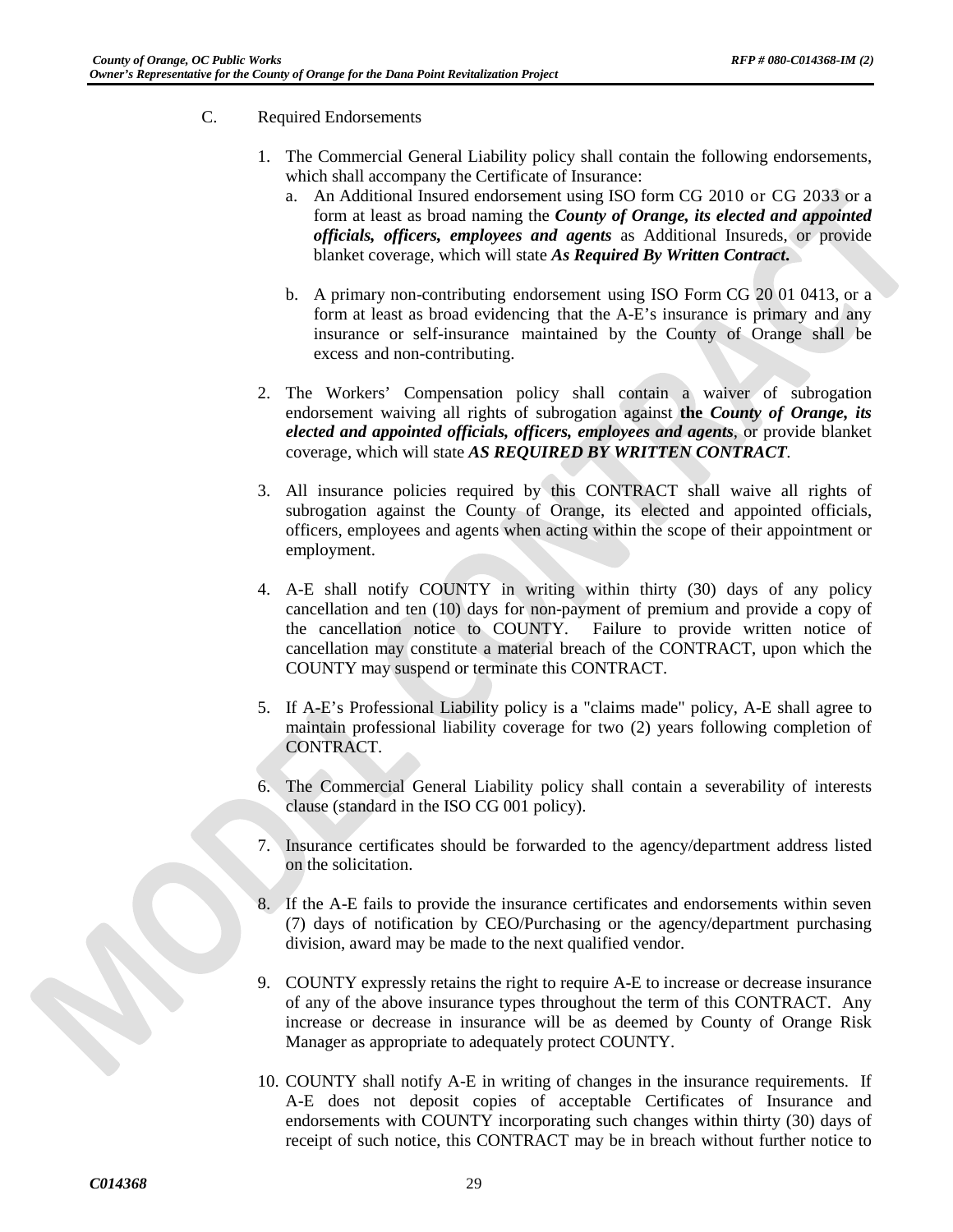A-E, and COUNTY shall be entitled to all legal remedies.

11. The procuring of such required policy or policies of insurance shall not be construed to limit A-E's liability hereunder nor to fulfill the indemnification provisions and requirements of this CONTRACT, nor act in any way to reduce the policy coverage and limits available from the insurer.

# **4. INDEMNITY/COMPLIANCE**

- **4.1 A-E shall indemnify, defend with counsel approved in writing by COUNTY, and hold harmless, the COUNTY, its agents, officers, and employees from employer sanctions and any other liability which may be assessed against A-E or the COUNTY or both in connection with any alleged violation of any Federal or State statutes or regulations pertaining to the eligibility for employment of any persons performing work under this CONTRACT.**
- **4.2** All PROJECTS/SERVICES submitted by A-E shall be complete and shall be carefully checked prior to submission. A-E understands that COUNTY's checking is discretionary, and A-E shall not assume that COUNTY will discover errors and/or omissions. If COUNTY discovers any errors or omissions prior to approving A-E's PROJECTS/SERVICES, the PROJECTS/SERVICES will be returned to A-E for correction. Should COUNTY or others discover errors or omissions in the work submitted by A-E after COUNTY's approval thereof, COUNTY's approval of A-E's PROJECTS/SERVICES shall not be used as a defense by A-E.

#### **4.3 Indemnification**

**4.3.1 A-E agrees to, indemnify, defend with counsel approved in writing by COUNTY, and hold COUNTY, the County of Orange ("COUNTY"), their elected and appointed officials, officers, employees, agents and those special districts and agencies which COUNTY'S Board of Supervisors acts as the governing Board ("COUNTY INDEMNITEES") harmless from any claims, demands or liability of any kind or nature, including but not limited to personal injury or property damage, arising out of, pertaining to, or relating to the negligence, recklessness, or willful misconduct of the A-E. If judgment is entered against A-E and COUNTY by a court of competent jurisdiction because of the concurrent active negligence of A-E and COUNTY or COUNTY INDEMNITEES, A-E and COUNTY agree that liability will be apportioned as determined by the court. Neither party shall request a jury apportionment. Notwithstanding anything stated above, nothing contained herein shall relieve A-E of any insurance requirements or obligations created elsewhere in this CONTRACT.**

# **4.4 Bills and Liens**

**4.4.1** A-E shall pay promptly all indebtedness for labor, materials and equipment used in performance of the work. A-E shall not permit any lien or charge to attach to the work or the premises, **but if any does so attach, A-E shall promptly procure its release and, in accordance with the requirements of the indemnification paragraph above, indemnify, defend, and hold COUNTY harmless and be responsible for payment of all costs, damages, penalties and expenses arising from or related thereto.**

#### **4.5 Compliance with Laws**

**4.5.1** A-E represents and agrees that services to be provided under this CONTRACT shall fully comply, at A-E's expense, with all standards, laws, statutes, restrictions, ordinances,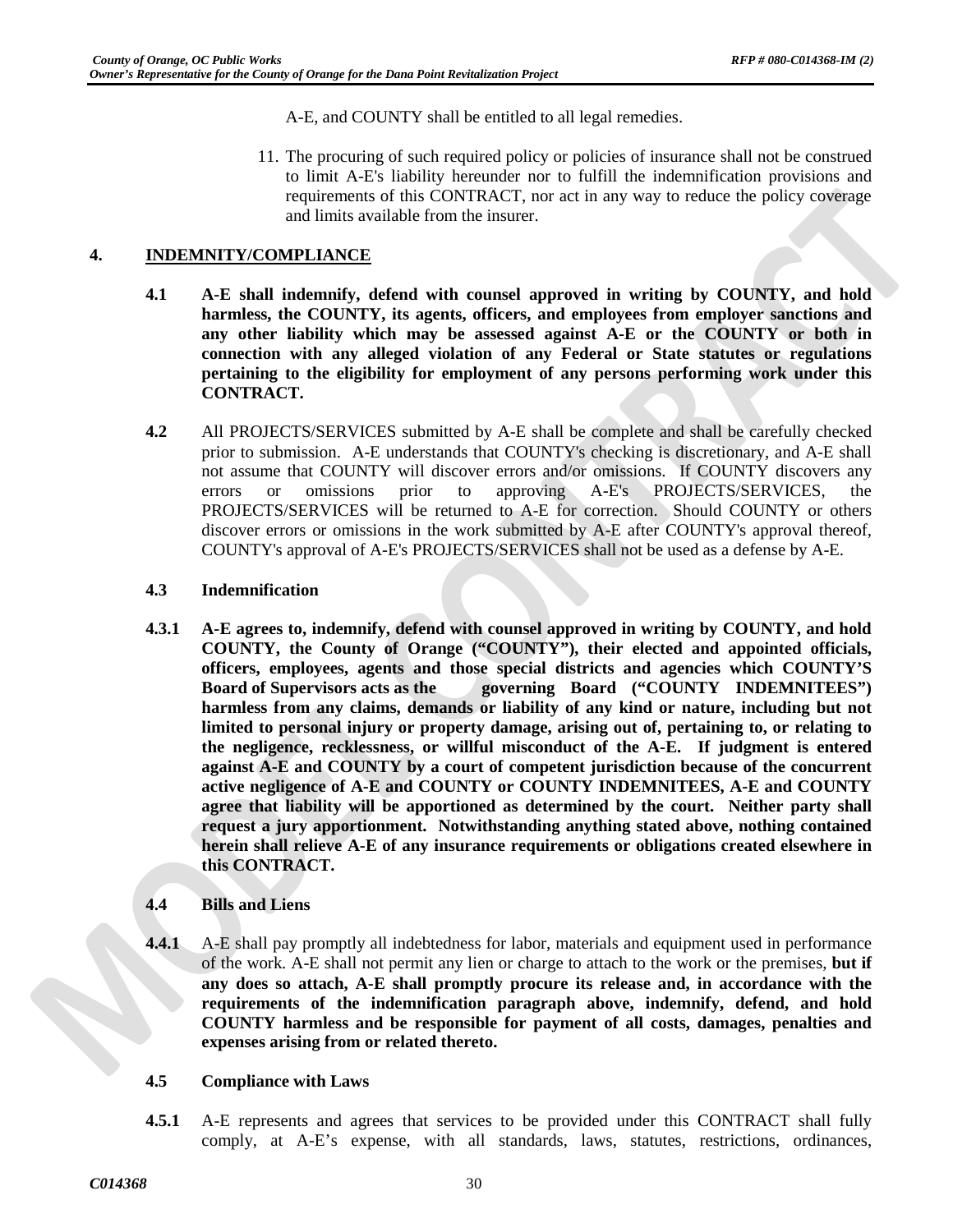requirements, and regulations (collectively "laws"), including, but not limited to those issued by COUNTY in its governmental capacity and all other laws applicable to the PROJECTS/SERVICES at the time PROJECTS/SERVICES are provided to and accepted by COUNTY.

**4.5.2** A-E acknowledges that COUNTY is relying on A-E for such compliance, and pursuant to the requirements of the indemnification paragraph above, **A-E agrees that it shall defend, indemnify and hold COUNTY and COUNTY INDEMNITEES harmless from all liability, damages, costs and expenses arising from or related to a violation of such laws.**

# **5. TERMINATION**

#### **5.1 Termination of Contract for Cause**

- **5.1.1** If A-E breaches any of the covenants or conditions of this CONTRACT, COUNTY shall have the right to terminate this CONTRACT upon ten (10) days written notice prior to the effective day of termination.
- **5.1.2** A-E shall have the opportunity to cure the alleged breach prior to termination.
- **5.1.3** In the event the alleged breach is not cured by A-E prior to termination, all work performed by A-E pursuant to this CONTRACT, which work has been reduced to plans or other documents, shall be made available to COUNTY.

# **5.2 Termination for Convenience**

- **5.2.1** Notwithstanding any other provision of the CONTRACT, COUNTY may at any time, and without cause, terminate this CONTRACT in whole or in part, upon not less than seven (7) calendar days' written notice to the A-E. Such termination shall be effected by delivery to the A-E of a notice of termination specifying the effective date of the termination and the extent of the Work to be terminated.
- **5.2.2** A-E shall immediately stop work in accordance with the notice and comply with any other direction as may be specified in the notice or as provided subsequently by COUNTY.
- **5.2.3** COUNTY shall pay the A-E for the Work completed prior to the effective date of the termination, and such payment shall be the A-E's sole remedy under this CONTRACT.
- **5.2.4** Under no circumstances will A-E be entitled to anticipatory or unearned profits, consequential damages, or other damages of any sort as a result of a termination or partial termination under this Paragraph.
- **5.2.5** A-E shall insert in all subcontracts that the subcontractor shall stop work on the date of and to the extent specified in a notice of termination, and shall require subcontractors to insert the same condition in any lower tier subcontracts.

# **5.3 Breach of Contract**

- **5.3.1** The failure of the A-E to comply with any of the provisions, covenants or conditions of this CONTRACT shall be a material breach of this CONTRACT. In such event, in addition to any other remedies available at law, in equity, or otherwise specified in this CONTRACT, the COUNTY may:
	- a) afford the A-E written notice of the breach and ten (10) calendar days or such shorter time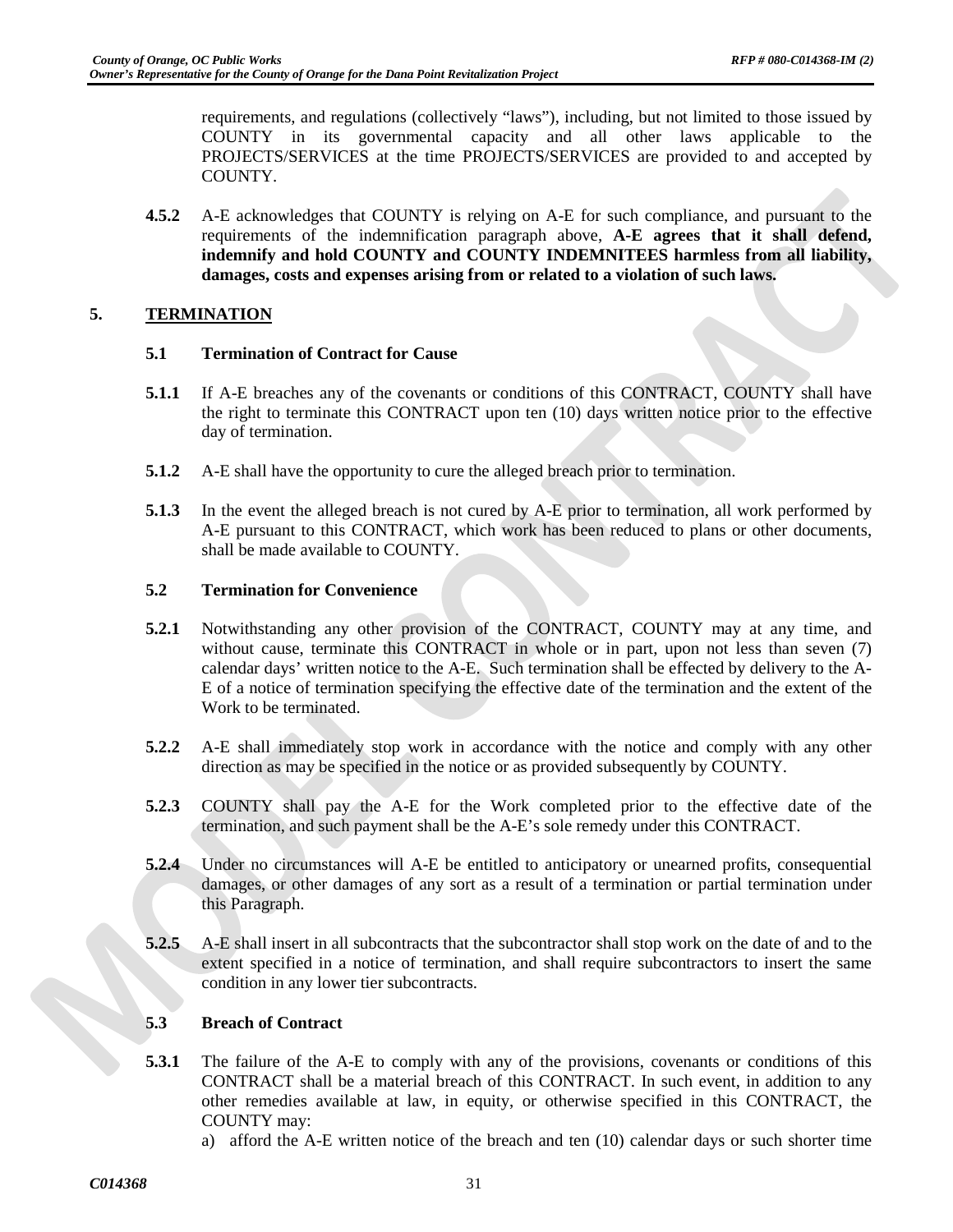that may be specified in this CONTRACT within which to cure the breach;

- b) discontinue payment to the A-E for and during the period in which the A-E is in breach; and
- c) offset those monies disallowed pursuant to the above, against any monies billed by the A-E but yet unpaid by the COUNTY.

# **5.4 Default**

- **5.4.1** In the event any equipment or service furnished by the A-E in the performance of this CONTRACT should fail to conform to the specifications therein within one (1) calendar year from the COUNTY's acceptance of the equipment or service, or any performance period specifically specified within the specifications or CONTRACT, whichever is greater, the COUNTY may reject same, and it shall become the duty of the A-E to reclaim and remove the items without expense to the COUNTY and to immediately replace all such rejected equipment or service with others conforming to such specifications, provided that should the A-E fail, neglect or refuse to do so within one hundred and twenty (120) calendar days, the COUNTY shall have the right to purchase on the open market a corresponding quantity of any such equipment or service and to deduct from any monies due or that may thereafter become due to the A-E the difference between the price specified in this CONTRACT and the actual cost to the COUNTY.
- **5.4.2** In the event the A-E shall fail to make prompt delivery as specified of any equipment or service, the same conditions as to the rights of the COUNTY to purchase on the open market and to reimbursement set forth above shall apply, except as otherwise provided in this CONTRACT.
- **5.4.3** In the event of the cancellation of this CONTRACT, either in whole or in part, by reason of the default or breach by the A-E, any loss or damage sustained by the COUNTY in procuring any equipment or service which the A-E agreed to supply under this CONTRACT shall be borne and paid for by the A-E.
- **5.4.4** Default shall include failure to carry out any of the requirements of this CONTRACT, including, but not limited to not providing enough properly skilled workers or proper materials, persistently disregarding laws and or ordinances, not proceeding with the PROJECTS/SERVICES as agreed to herein, or otherwise substantially violating any provision of this CONTRACT.
- **5.4.5** Upon termination of the CONTRACT with A-E, the COUNTY may begin negotiations with a third-party A-E to provide goods and/or PROJECTS/SERVICES as specified in this CONTRACT.
- **5.4.6** The right of either party to terminate this CONTRACT hereunder shall not be affected in any way by its waiver of or failure to take action with respect to any previous default.

# **6. MISCELLANEOUS**

# **6.1 Laws to be Observed**

**6.1.1** A-E is assumed to be familiar with and, at all times, shall observe and comply with all federal, state and local laws, ordinances and regulations in any manner affecting the conduct of the PROJECTS/SERVICES.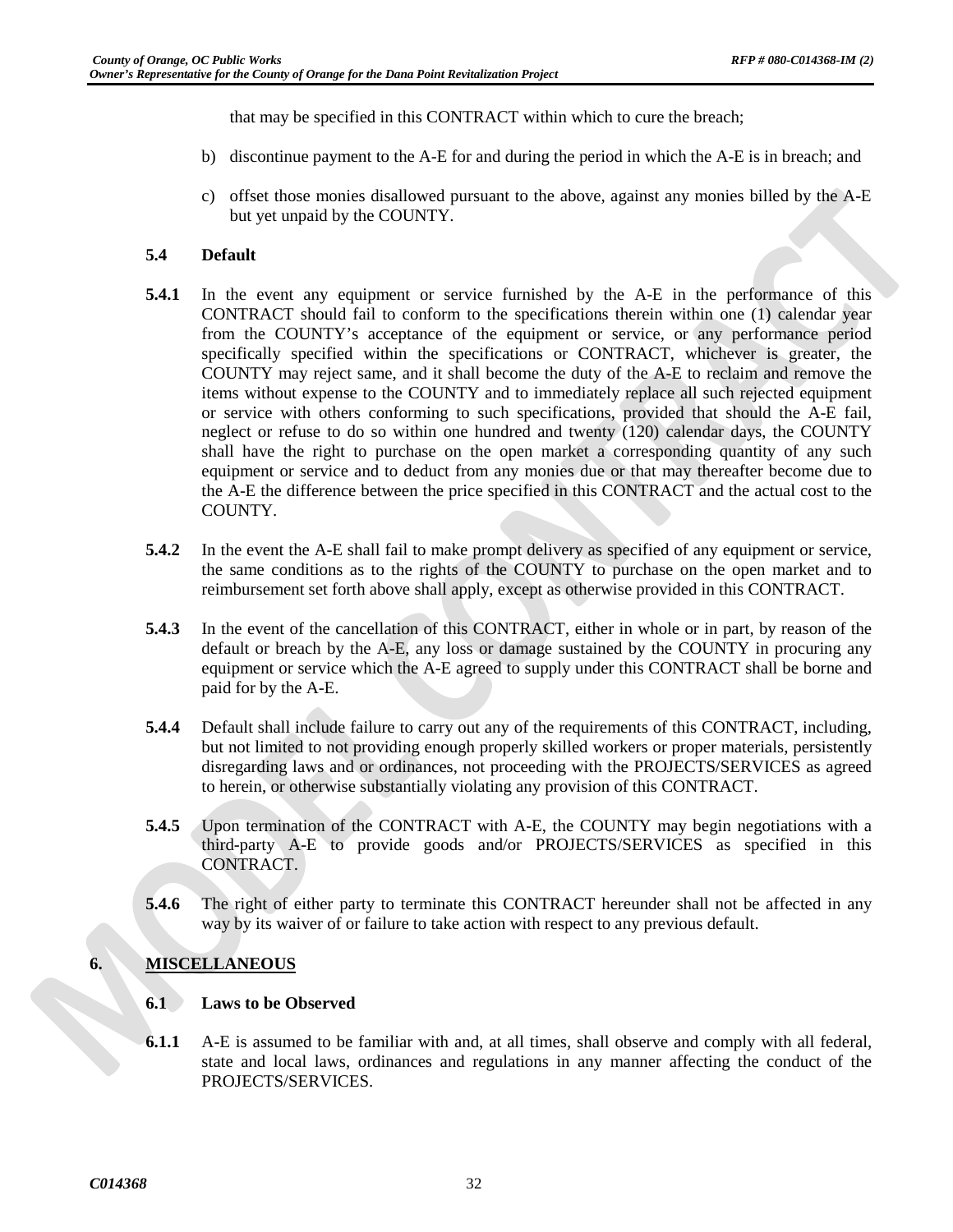#### **6.2 Award of Construction Contract and Other Future Contracts**

**6.2.1** A-E is hereby informed that provisions of the Public Contract Code, the Political Reform Act of 1974, other statutes, regulations, and COUNTY policy prohibit, as an impermissible conflict of interest, the award of a contract for the construction of the project(s) on which A-E performed architectural-engineering services under this A-E CONTRACT. A-E is hereby informed that these statutes and regulations could also prohibit the award to A-E of design or other contracts on future phases related to tasks performed by A-E under this CONTRACT. This prohibition applies also to a subcontractor of or parent company of the firm that performed architecturalengineering tasks under this CONTRACT.

#### **6.3 Amendments**

**6.3.1** No alteration or variation of the terms of this CONTRACT shall be valid unless made in writing and signed by the parties; no oral understanding or agreement not incorporated herein shall be binding on either of the parties; and no exceptions, alternatives, substitutes or revisions are valid or binding on COUNTY unless authorized by COUNTY in writing.

# **6.4 Successors and Assigns**

**6.4.1** The terms and provisions of this CONTRACT shall be binding upon and inure to the benefit of the parties hereto and their successors and assigns.

# **6.5 Entirety**

**6.5.1** This CONTRACT contains the entire agreement between the parties with respect to the matters provided for herein.

#### **6.6 Severability**

**6.6.1** If any part of this CONTRACT is held, determined, or adjudicated to be illegal, void, or unenforceable by a court of competent jurisdiction, the remainder of this CONTRACT shall be given effect to the fullest extent reasonably possible.

# **6.7 Binding Obligation**

**6.7.1** The PARTIES to this CONTRACT represent and warrant that this CONTRACT has been duly authorized and executed and constitutes the legally binding obligation of their respective organization or entity enforceable in accordance with its terms.

# **6.8 Governing Law and Venue**

- **6.8.1** This CONTRACT has been negotiated and executed in the State of California and shall be governed by and construed under the laws of the State of California. In the event of any legal action to enforce or interpret this CONTRACT, the sole and exclusive venue shall be a court of competent jurisdiction located in Orange County, California, and the PARTIES hereto agree to and do hereby submit to the jurisdiction of such court, notwithstanding Code of Civil Procedure, Section 394.
- **6.8.2** The PARTIES specifically agree that by soliciting and entering into and performing PROJECTS/SERVICES under this CONTRACT, the A-E shall be deemed to constitute doing business within Orange County from the time of solicitation of work, through the period when all PROJECTS/SERVICES under this CONTRACT is completed, and continuing until the expiration of any applicable limitations period.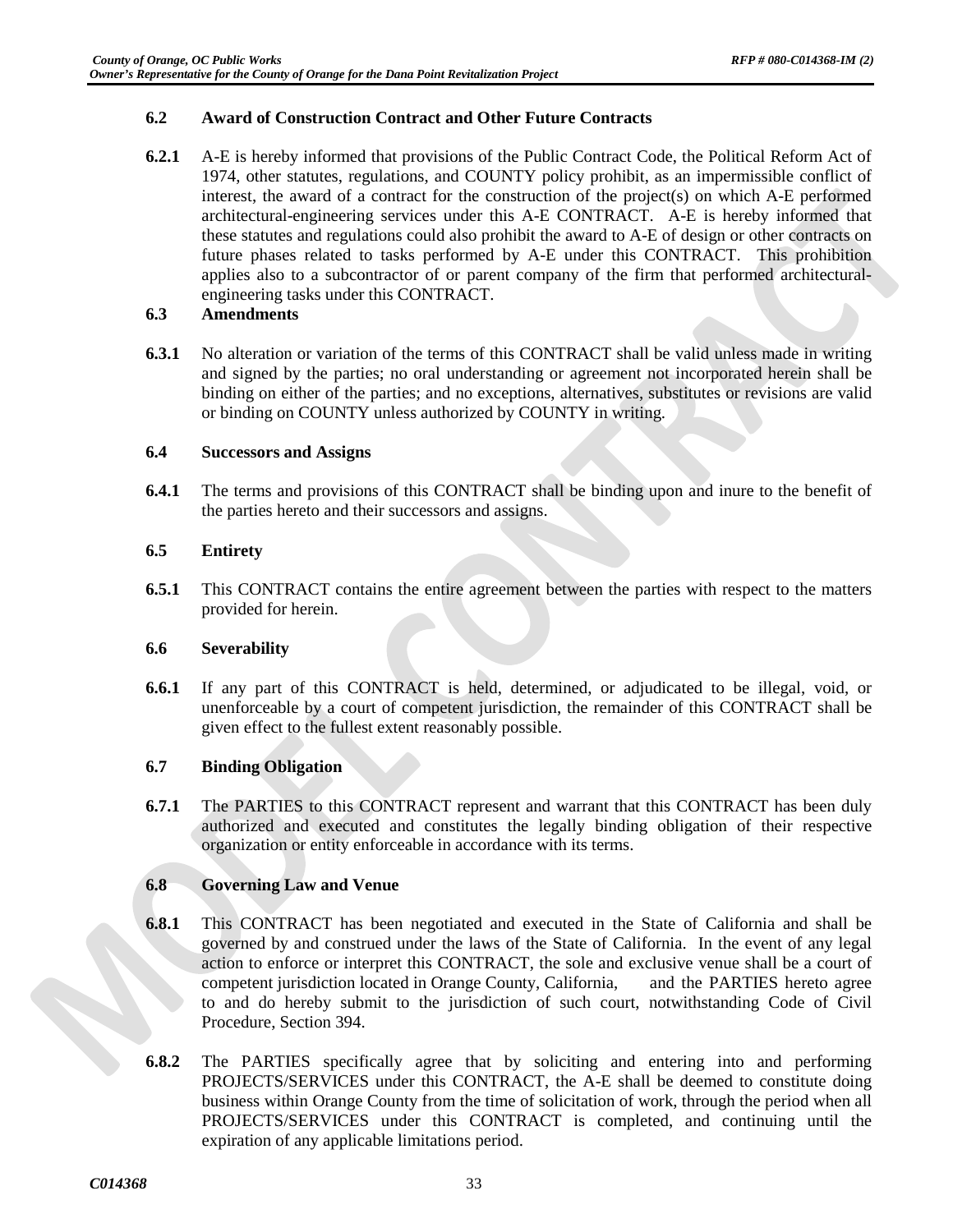#### **6.9 Child Support Enforcement Requirements**

- **6.9.1** To comply with child support enforcement requirements of the COUNTY, within thirty (30) days of notification of selection for award of PROJECTS/SERVICES, A-E may be asked to complete and furnish to DIRECTOR the information required in County of Orange Child Support Enforcement Contract Certification.
- **6.9.2** It is expressly understood that this data will be transmitted by COUNTY to governmental agencies charged with the establishment and enforcement of child support orders and for no other purposes.

#### **6.10 Ownership of Documents**

- **6.10.1** All data, including but not limited to letters, reports, files, plans, drawings, specifications, proposals, sketches, diagrams and calculations, prepared by A-E and/or anyone acting under the supervision of A-E pursuant to this CONTRACT, shall become the property of COUNTY upon preparation by A-E and may be used by the COUNTY as it may require without additional cost to the COUNTY.
- **6.10.2** COUNTY shall not be limited in any way to its use thereof at any time, including the release of this data to third parties. A-E shall be held harmless for release of such data as may be prepared or created under this CONTRACT to any third party. If A-E and/or anyone acting under the supervision of A-E should later desire to use any of the data prepared in connection with this CONTRACT, A-E shall first obtain the written approval of COUNTY.

#### **6.11 Confidentiality**

- **6.11.1** All ideas, memoranda, specifications, plans, procedures, drawings, descriptions, and all written or other information submitted to A-E in connection with the performance of this CONTRACT shall be held confidential by A-E and/or anyone acting under the supervision of A-E and shall not, without the prior written consent of COUNTY, be used for any purposes other than the performance of the PROJECTS/SERVICES described in Attachment A, nor be disclosed to any person, partnership, company, corporation or agency, not connected with the performance of the PROJECTS/SERVICES.
- **6.11.2** Nothing furnished to A-E which is generally known among counties in Southern California shall be deemed confidential.
- **6.11.3** A-E and/or anyone acting under the supervision of A-E shall not use COUNTY name or insignia, photographs of the work, or any other publicity pertaining to the work in any magazine, trade paper, newspaper, or other medium without the express written consent of COUNTY.

#### **6.12 Publication**

- **6.12.1** No copies of sketches, schedules, written documents, computer based data, photographs, maps or graphs, including graphic art work, resulting from performance or prepared in connection with this CONTRACT, are to be released by A-E and/or anyone acting under the supervision of A-E to any person, partnership, company, corporation, or agency, without prior written approval by the COUNTY, except as necessary for the performance of the services of this CONTRACT. All press contacts, including graphic display information to be published in newspapers, magazines, etc., are to be administered only after COUNTY approval.
- **6.12.2** The A-E agrees that it will not issue any news releases or make any contact with the media in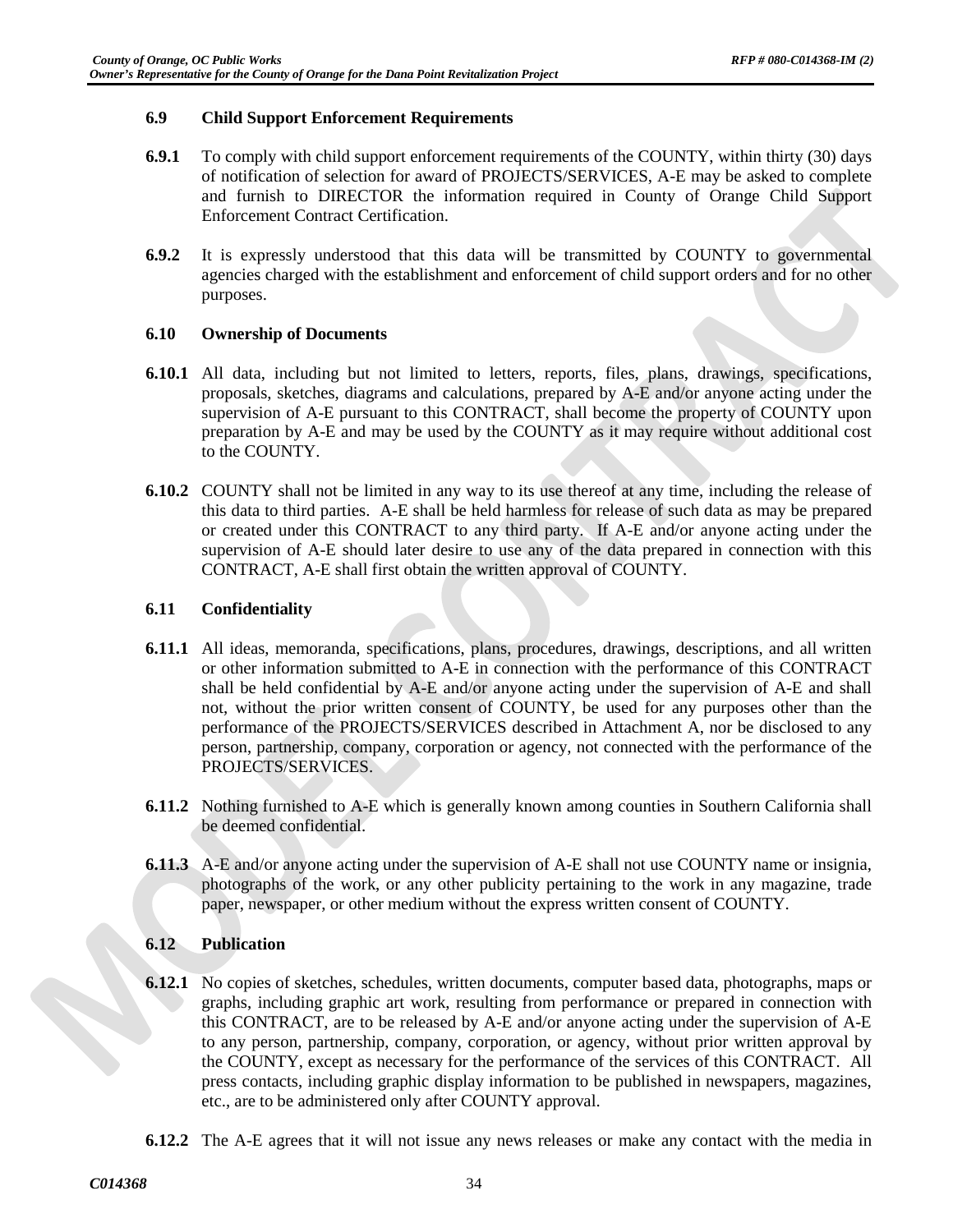connection with either the award of this CONTRACT or any subsequent amendment of, or effort under this CONTRACT. A-E must first obtain review and approval of said media contact from the COUNTY through the COUNTY'S Project Manager. Any requests for interviews or information received by the media should be referred directly to the COUNTY. A-E's are not authorized to serve as a media spokespersons for COUNTY projects without first obtaining permission from the COUNTY Project Manager.

#### **6.13 Records and Audit/Inspections**

- **6.13.1** A-E shall keep an accurate record of time expended by A-E and/or consultants employed by A-E in the performance of this CONTRACT.
- **6.13.2** Within ten (10) days of COUNTY's written request, A-E shall allow COUNTY or authorized State or Federal agencies or any duly authorized representative to have the right to access, examine, audit, excerpt, copy or transcribe any pertinent transaction, activity, time cards or other records relating to this CONTRACT.
- **6.13.3** A-E shall keep such material, including all pertinent cost accounting, financial records and proprietary data for a period of three (3) years after termination or completion of the CONTRACT or until resolution of any claim or dispute between the PARTIES, whichever is later.
- **6.13.4** Should A-E cease to exist as a legal entity, records pertaining to this CONTRACT shall be forwarded within a reasonable period of time not to exceed sixty (60) days to its successor in interest or surviving entity in a merger or acquisition, or, in the event of liquidation, to COUNTY.

#### **6.14 Notices**

- **6.14.1** Any and all notices, requests, demands and other communications contemplated, called for, permitted, or required to be given hereunder shall be in writing, except through the course of the PARTIES' project managers' routine exchange of information and cooperation during the PROJECTS/SERVICES.
- **6.14.2** Any written communications shall be deemed to have been duly given upon actual in-person delivery, if delivery is by direct hand, or upon delivery on the actual day of receipt, or no greater than four (4) calendar days after being mailed by U. S. certified or registered mail, return receipt requested, postage prepaid, whichever occurs first. The date of mailing shall count as the first day.
- **6.14.3** All communications shall be addressed to the appropriate party at the address stated herein or such other address as the parties hereto may designate by written notice from time to time in the manner aforesaid.

For A-E:

«COMPANY» «ADDRESS» «CITY\_STATE\_ZIP» Attn: «CONTACT» Phone: «PHONE» E-mail: «EMAIL»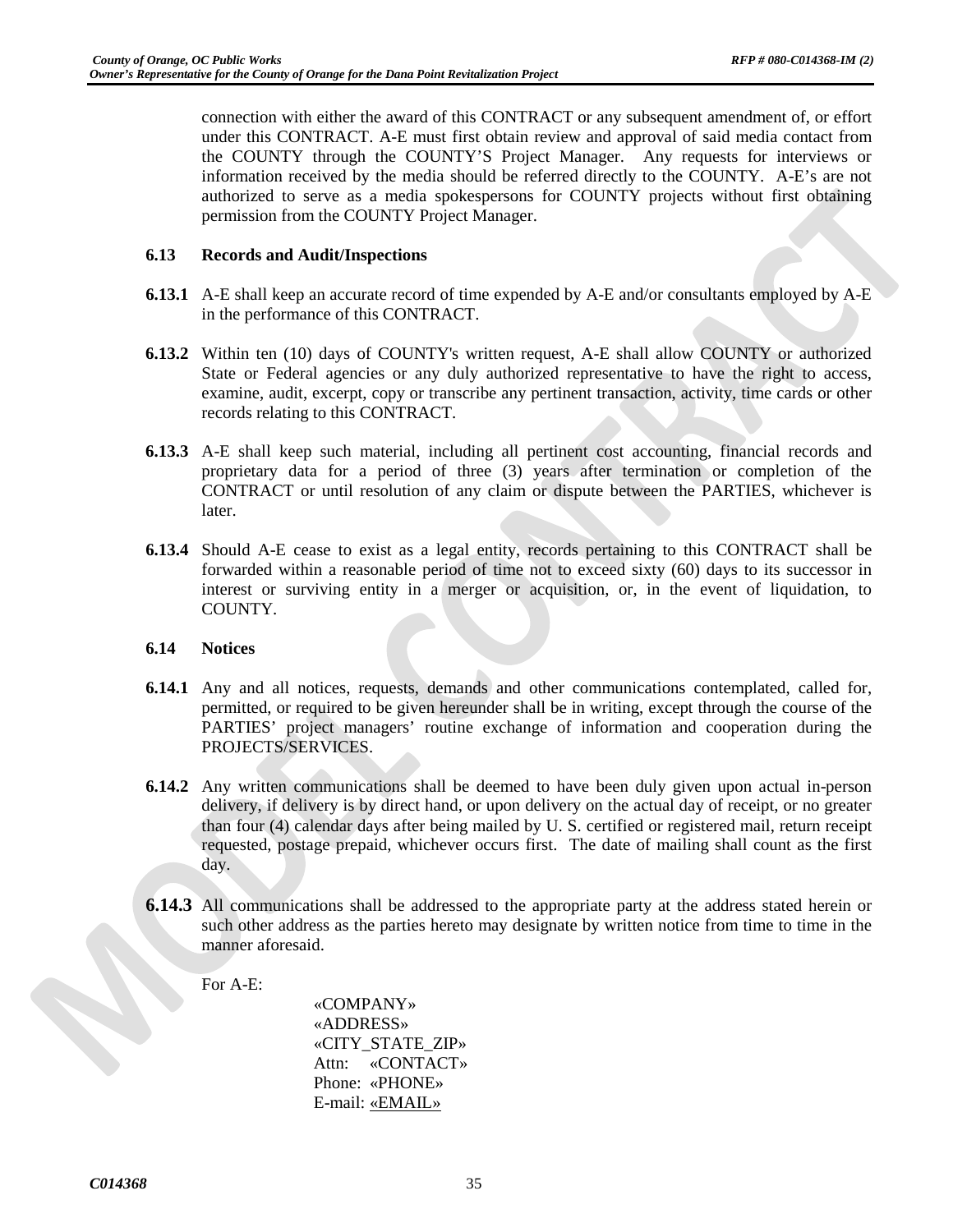For COUNTY: «COMPANY» «ADDRESS» «CITY\_STATE\_ZIP» Attn: «CONTACT» Phone: «PHONE» E-mail: «EMAIL» cc: OC Public Works Procurement Services 300 N. Flower St., Suite 838 Santa Ana, CA 92703 Attn: Isela Martinez Phone: «PHONE» E-mail: [Isela.Martinez@ocpw.ocgov.com](mailto:angela.shim@ocpw.ocgov.com)

# **6.15 Attorney's Fees**

**6.15.1** In any action or proceeding to enforce or interpret any provision of this CONTRACT, or where any provision hereof is validly asserted as a defense, each party shall bear its own attorney's fees, costs and expenses.

#### **6.16 Interpretation**

- **6.16.1** CONTRACT has been negotiated at arm's length and between persons sophisticated and knowledgeable in the matters dealt with in this CONTRACT.
- **6.16.2** In addition, each PARTY has been represented by experienced and knowledgeable independent legal counsel of their own choosing, or has knowingly declined to seek such counsel despite having the opportunity to do so.
- **6.16.3** Each PARTY further acknowledges that they have not been influenced to any extent whatsoever in executing this CONTRACT by any other PARTY hereto or by any person representing them, or both.
- **6.16.4** Accordingly, any rule of law (including California Civil Code Section 1654) or legal decision that would require interpretation of any ambiguities in this CONTRACT against the PARTY that has drafted it is not applicable and is waived.
- **6.16.5** The provisions of this CONTRACT shall be interpreted in a reasonable manner to affect the purpose of the PARTIES and this CONTRACT.

#### **6.17 Headings**

**6.17.1** The various headings and numbers herein, the grouping of provisions of this CONTRACT into separate clauses and paragraphs, and the organization hereof are for the purpose of convenience only and shall not limit or otherwise affect the meaning hereof.

#### **6.18 Acceptance**

**6.18.1** Unless otherwise agreed to in writing by COUNTY acceptance shall not be deemed complete unless in writing and until all the services have actually been received, inspected, and tested to the satisfaction of COUNTY.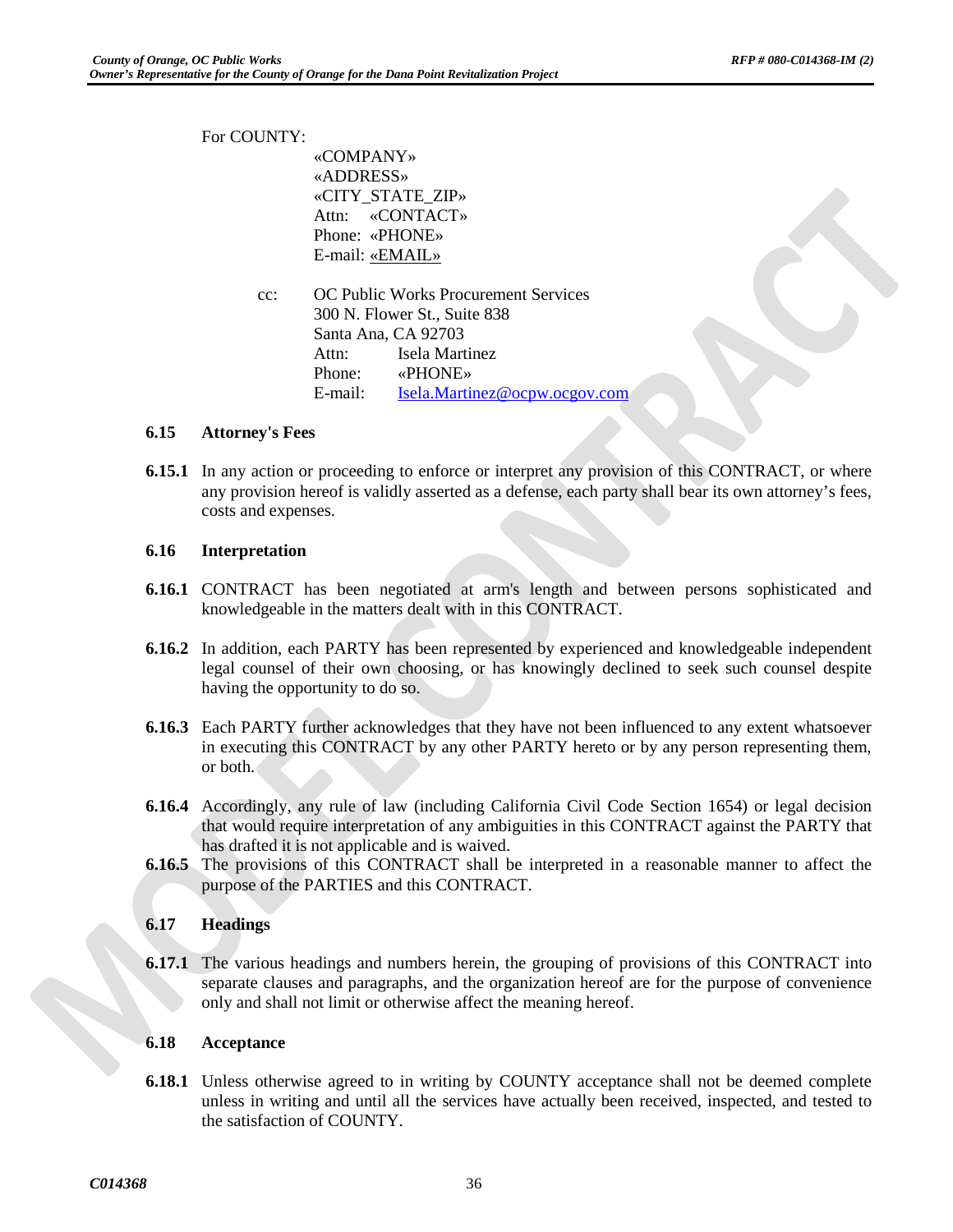#### **6.19 Changes**

**6.19.1** A-E shall make no changes in the work or perform any additional work without the COUNTY'S specific written approval.

#### **6.20 Assignment**

**6.20.1** The terms, covenants, and conditions contained herein shall apply to and bind the heirs, successors, executors, administrators and assigns of the parties. Furthermore, neither the performance of this CONTRACT nor any portion thereof may be assigned or sub-contracted by A-E, by any means whatsoever including but not limited to acquisition by merger, without the express written consent of COUNTY. Any attempt by A-E to assign or sub-contract the performance or any portion thereof of this CONTRACT without the express written consent of COUNTY shall be invalid and shall constitute a breach of this CONTRACT.

# **6.21 Changes in Ownership**

**6.21.1** A-E agrees that if there is a change or transfer in ownership, including but not limited to merger by acquisition, of A-E's business prior to completion of this CONTRACT, the new owners shall be required under terms of sale or other transfer to assume A-E's duties and obligations contained in this CONTRACT and to obtain the written approval of COUNTY of such merger or acquisition, and complete the obligations and duties contained in the CONTRACT to the satisfaction of COUNTY. A-E agrees to pay, or credit toward future work, COUNTY's costs associated with processing the merger or acquisition.

#### **6.22 Force Majeure**

**6.22.1** A-E shall not be assessed with damages or unsatisfactory performance penalties during any delay beyond the time named for the performance of this CONTRACT caused by any act of God, war, civil disorder, employment strike or other cause beyond its reasonable control, provided A-E gives written notice of the cause of the delay to COUNTY within thirty-six (36) hours of the start of the delay and A-E avails himself of any available remedies.

# **6.23 Calendar Days**

**6.23.1** Any reference to the word "day" or "days" herein means calendar day or calendar days, respectively, unless otherwise expressly provided.

# **6.24 Title to Data**

- **6.24.1** All materials, documents, data or information obtained from the COUNTY data files or any COUNTY medium furnished to the A-E in the performance of this CONTRACT, will at all times remain the property of the COUNTY. Such data or information may not be used or copied for direct or indirect use by the A-E after completion or termination of this CONTRACT without the express written consent of the COUNTY.
- **6.24.2** All materials, documents, data or information, including copies furnished by COUNTY and loaned to A-E for his temporary use, must be returned to the COUNTY at the end of this CONTRACT unless otherwise specified by the DIRECTOR.

#### **6.25 Availability of Funds**

**6.25.1** The obligation of COUNTY is subject to the availability of funds appropriated for this purpose,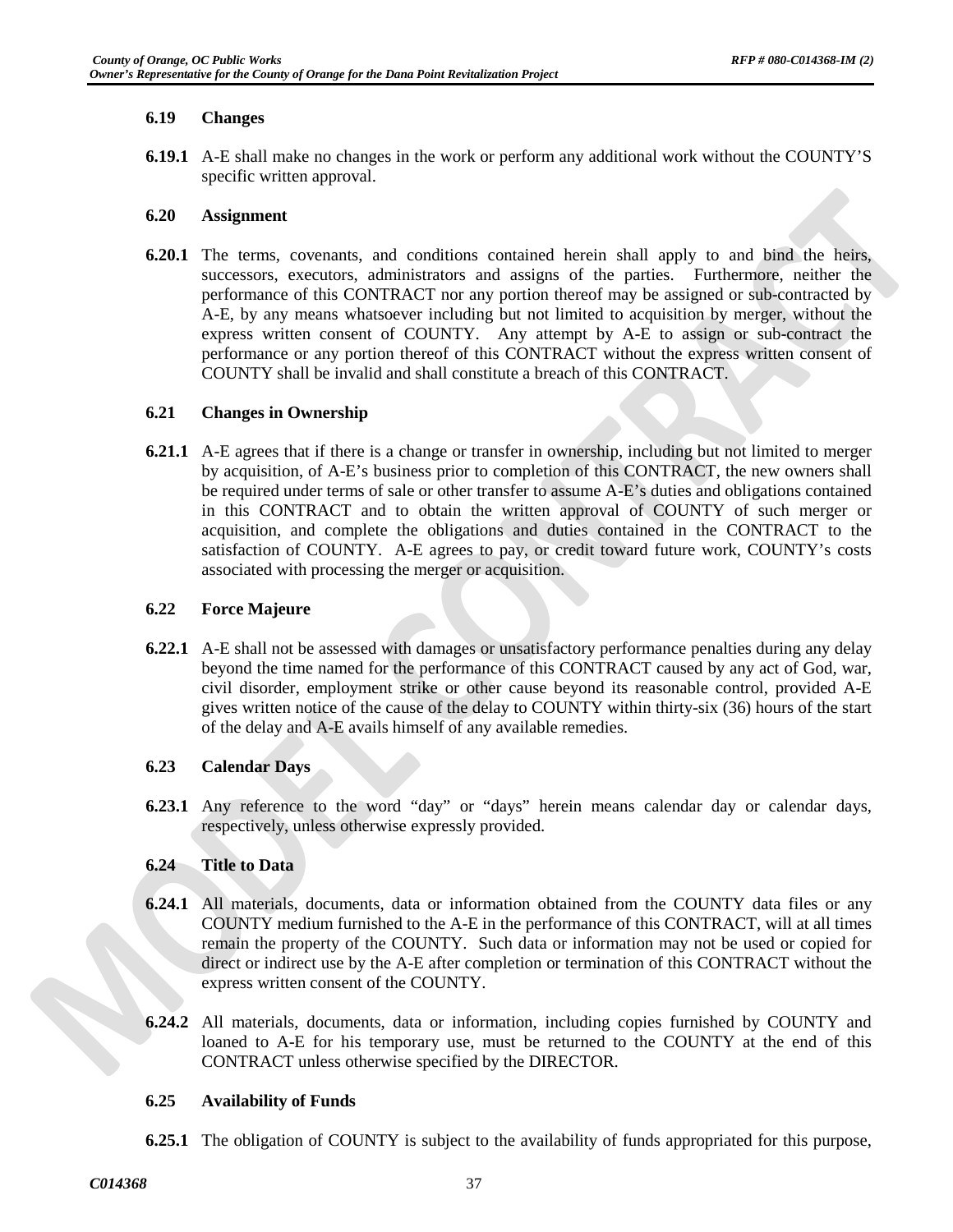and nothing herein shall be construed as obligating the COUNTY to expend or as involving the COUNTY in any contract or other obligation for future payment of money in excess of appropriations authorized by law.

#### **6.26 Contingency of Funding**

**6.26.1** A-E acknowledges that funding or portions of funding for this CONTRACT may also be contingent upon receipt of funds from, and/or appropriation of funds by, the State of California or other funding sources to COUNTY. If such funding and/or appropriations are not forthcoming, or otherwise limited, COUNTY may immediately terminate or modify this CONTRACT without penalty.

#### **6.27 Contract Construction**

**6.27.1** The parties acknowledge that each party and its counsel have reviewed this CONTRACT and that the normal rule of construction to the effect that any ambiguities are to be resolved against the drafting party shall not be employed in the interpretation of this CONTRACT or any amendment or exhibits hereto.

#### **6.28 Conflicts of Interest**

- **6.28.1** A-E or its employees may be subject to the provisions of the California Political Reform Act of 1974 (the "Act"), which (1) requires such persons to disclose any financial interest that may be materially affected by services provided under this CONTRACT, (2) prohibits such persons from making, or participating in making, decisions that could reasonably affect such interest; and (3) may require the filing a Statement of Economic Interest (Form 700).
- **6.28.2** If subject to the Act, A-E shall conform to all requirements of the Act. Failure to do so shall constitute a material breach and is grounds for immediate termination of this Agreement by County. Pursuant to Section 4.3 "Indemnification", A-E shall indemnify and hold harmless County for any and all claims for damages resulting from Contractor's violation of this Section.

#### **6.29 Usage**

**6.29.1** No guarantee is given by the COUNTY to A-E regarding usage of this CONTRACT. The A-E agrees to supply services requested, as needed by the County of Orange, at prices listed in the CONTRACT, regardless of quantity requested.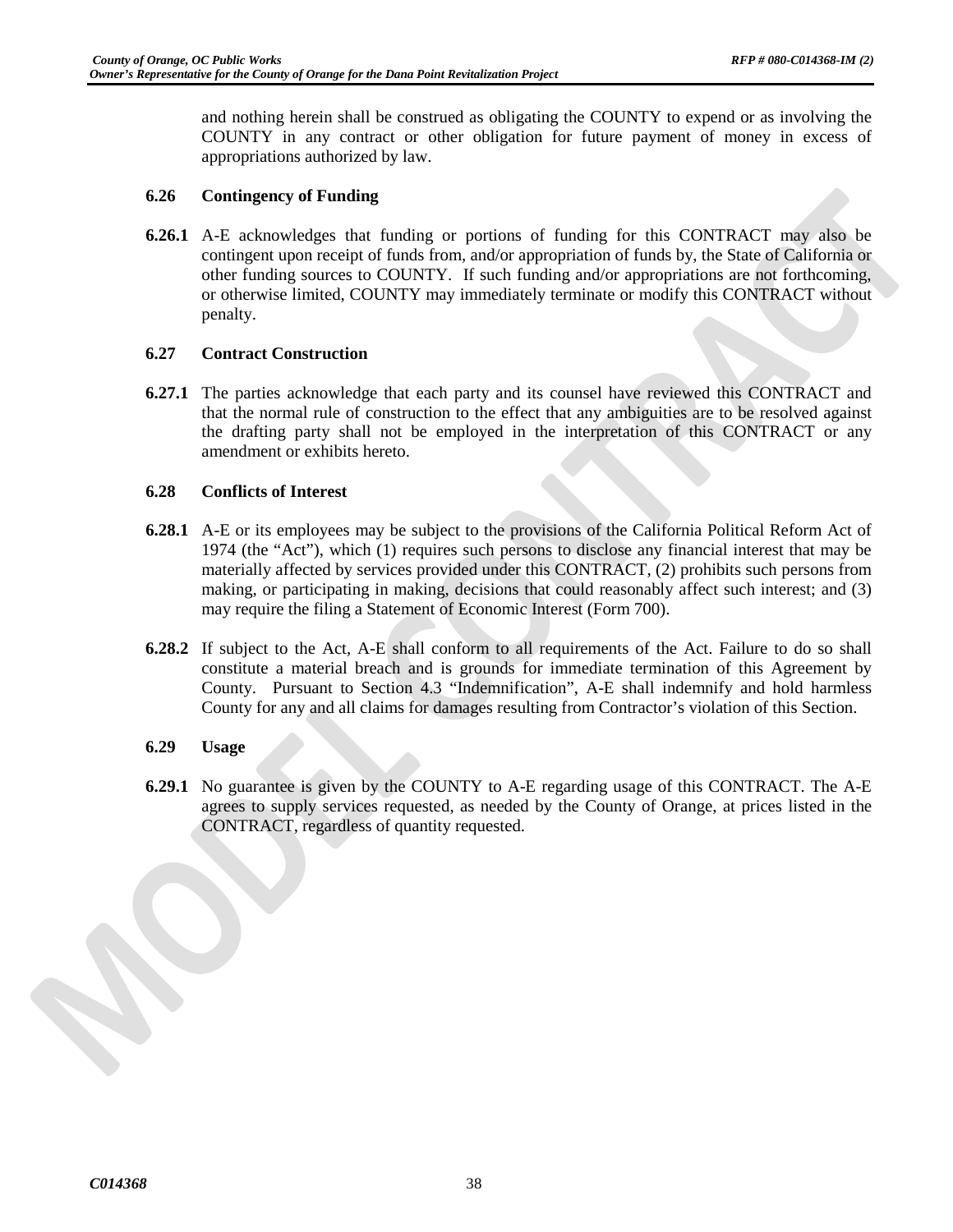**IN WITNESS WHEREOF**, the PARTIES hereto have executed this CONTRACT on the dates opposite their respective signatures:

|                                          | «COMPANY»,<br>a «STofINC» Corporation,                                                                             |
|------------------------------------------|--------------------------------------------------------------------------------------------------------------------|
|                                          |                                                                                                                    |
| Date:                                    | By: $\qquad \qquad$                                                                                                |
|                                          | Signature                                                                                                          |
|                                          | Print Name & Title                                                                                                 |
| Board, President or any Vice President.) | (If a corporation, the document must be signed by two corporate officers. The $Ist$ must be either Chairman of the |
|                                          | By:                                                                                                                |
|                                          | Signature                                                                                                          |
|                                          |                                                                                                                    |
|                                          | Print Name & Title                                                                                                 |
| Officer, or any Assistant Treasurer)     | (If a corporation, the 2nd signature must be either the Secretary, an Assistant Secretary, the Chief Financial     |
|                                          | <b>COUNTY OF ORANGE,</b><br>a political subdivision of the State of California                                     |
|                                          |                                                                                                                    |
|                                          | Print                                                                                                              |
|                                          | Name:                                                                                                              |
|                                          |                                                                                                                    |
|                                          | Title: The Commission of the Commission of the Commission of the Commission of the Commission of the Commission    |
|                                          |                                                                                                                    |
| <b>APPROVED AS TO FORM</b>               |                                                                                                                    |
| Office of the County Counsel             |                                                                                                                    |
| Orange County, California                |                                                                                                                    |
| $\mathbf{By:}\_$<br>Deputy               |                                                                                                                    |
|                                          |                                                                                                                    |
|                                          |                                                                                                                    |
|                                          |                                                                                                                    |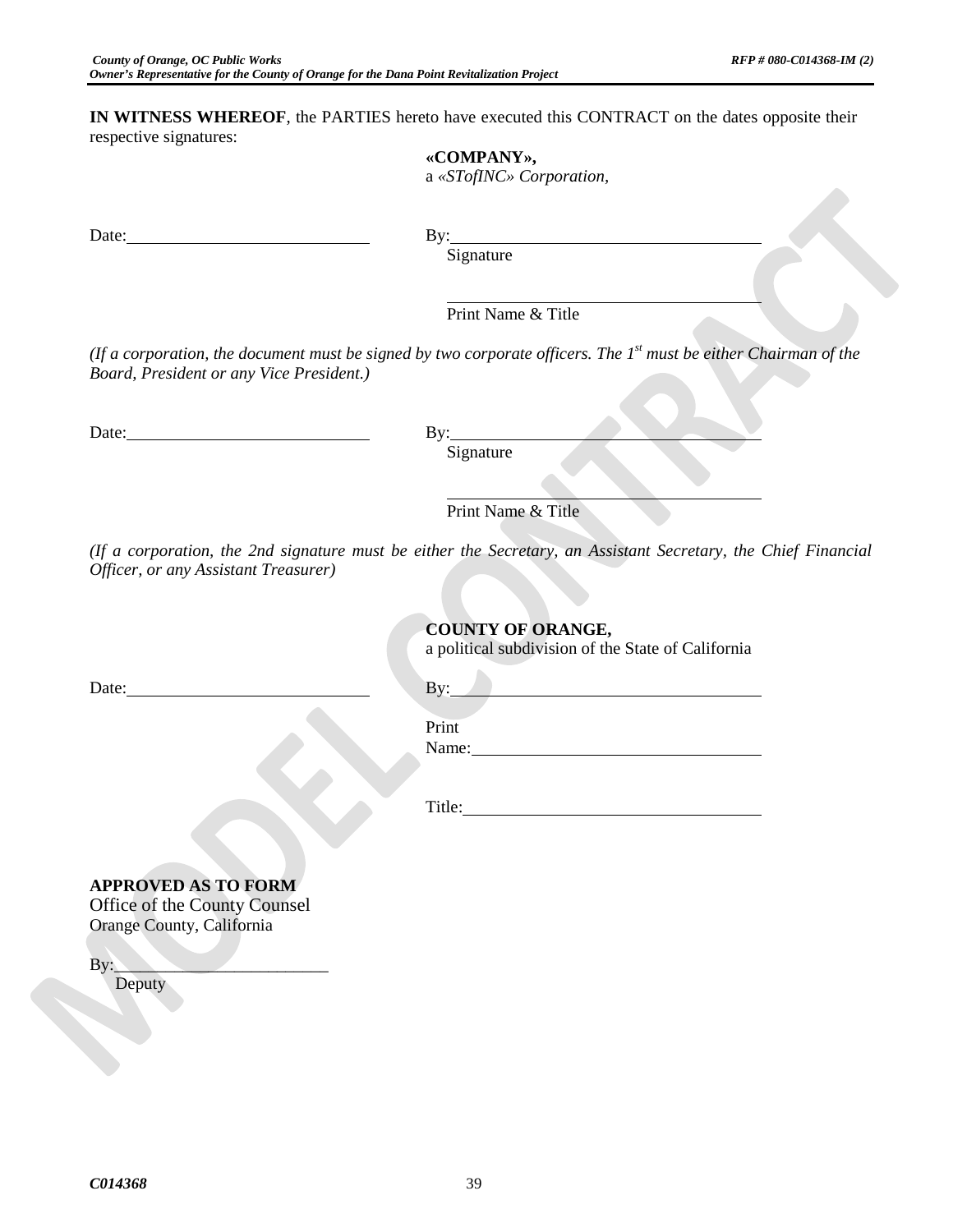#### **ATTACHMENT A SCOPE OF SERVICES**

# **A. BACKGROUND**

The Harbor is a 276.8-acre marine oriented recreational facility that provides year-round activities for boaters, fisherman, local residents, tourists, and the general public. The configuration of the Harbor has three major components: the cove area adjacent to the bluffs (81.5 acres); the island area, connected by a bridge to the cove area (25.6 acres); and the marina areas in the water (169.7 acres).

The main infrastructure components of the Harbor (outer breakwater, the island, and quay walls) were originally constructed in 1969. Other components were completed over the next few years. Many areas within the Harbor were developed, constructed and operated by private entities under long-term (30-year) ground lease agreements until about 15 years ago. As these leases expired, the County took control of most of these areas. In some cases, the original developer stayed on to operate and maintain these areas under an operating agreement. A few areas remain under long-term lease agreements.

The County is proposing to revitalize and redevelop portions of the Harbor by entering into a Public-Private Partnership (through a master ground lease) with a real estate development team ("Development Team") with sufficient experience, financial resources, and personnel to design, permit, fund, construct, renovate, market, operate, manage, and maintain portions of the Harbor, both on land and in the water. As a part of this process, the County will require that certain areas of the Harbor be demolished and reconstructed or refurbished consistent with the Dana Point Harbor Revitalization Plan ("DPH Revitalization Plan").

The DPH Revitalization Plan is a consensus plan, which was developed through extensive community outreach, public hearings, agency reviews, and approvals. It provides extensive descriptions of planned future landside and waterside improvements in the Harbor and is described in its entirety in the Dana Point Harbor Revitalization Plan and District Regulations.

The current entitlements related to implementing the DPH Revitalization Plan include:

- DPH Revitalization Final Environmental Impact Report 591
- DPH Revitalization FEIR 591 Addendum
- DPH Marina Improvement Project (Waterside) SEIR 613
- DPH Revitalization Plan & District Regulations (Local Coastal Program)
- DPH Revitalization Commercial Core Project Coastal Development Permit CDP 13-0018
- DPH Revitalization Commercial Core Project Phase 1 Intersection and Roadway Improvement Plans

The County is in the process of selecting a Development Team through a two-step solicitation process. The first step consisted of releasing a Request for Qualifications to solicit Statements of Qualifications ("SOQ"). (RFQ: [http://ocdph.com/revitalization/rfq\)](http://ocdph.com/revitalization/rfq). As a result of this solicitation, three SOQs were received, evaluated, scored and ranked. Based on the rankings, a short-list of qualified Development Teams was developed, and each was invited to participate in step-two, the Request for Proposals ("Development RFP"). On October 19, 2016 the Development RFP was released to the short-list of qualified development teams with a due date of May 4, 2017.

(RFP[:http://ocparks.com/beaches/dana/news/details?NewsID=4158&TargetID=67\)](http://ocparks.com/beaches/dana/news/details?NewsID=4158&TargetID=67)

Based on a careful review and thorough consideration of the responses to the Development RFP, it is anticipated that the County will choose a Development Team to negotiate the terms of an option and longterm lease (respectively, "Option" and "Lease"), which will allow the selected Development Team to execute a project consistent with the DPH Revitalization Plan. The selected Development Team's proposal to plan,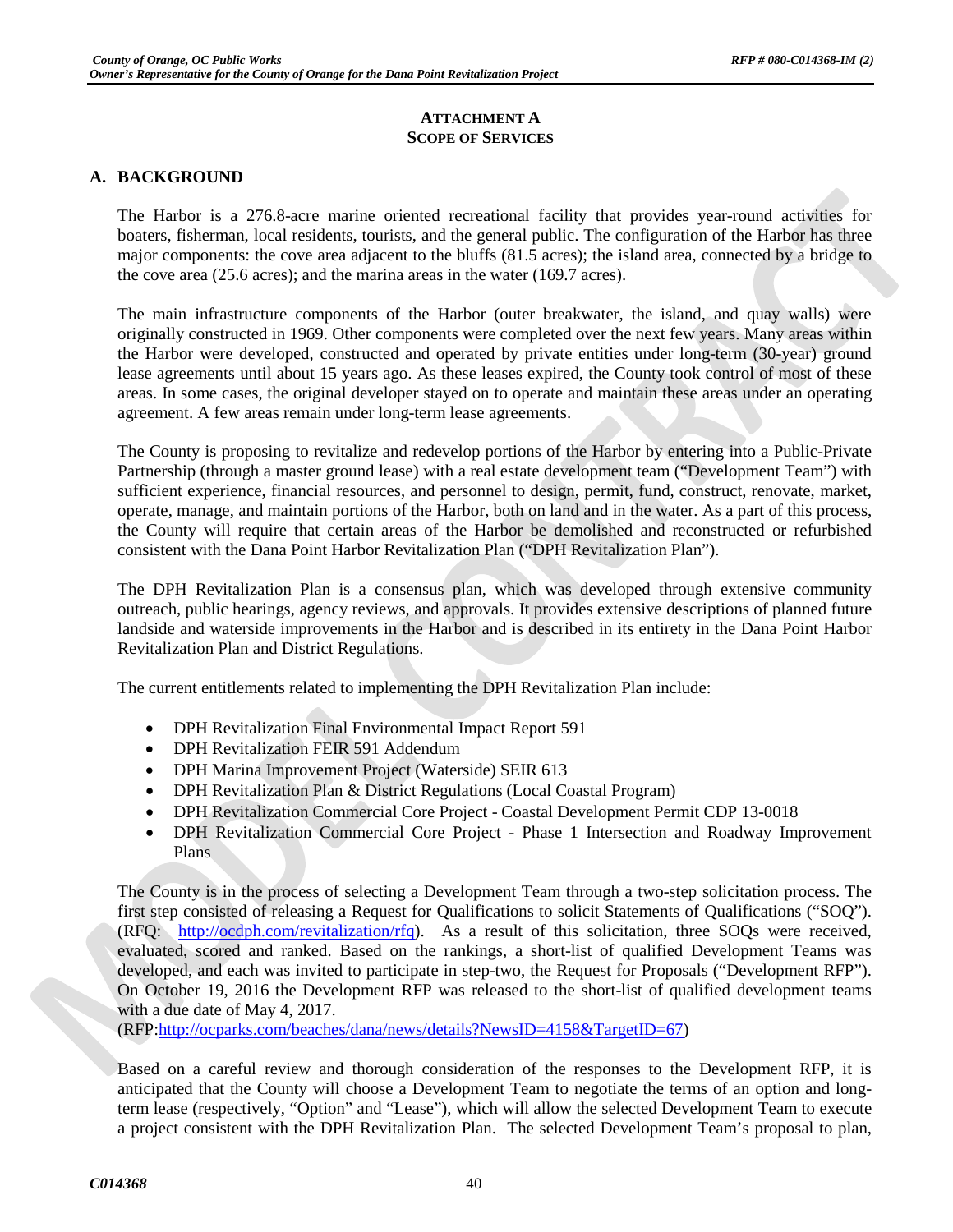entitle, design, permit, fund, construct, lease, manage, and operate the Harbor will be the Dana Point Harbor Revitalization Project (the "DPH Revitalization Project" or "Project").

# **B. PREMISE**

It is anticipated that the following project areas\* will become the responsibility of the Lessee Development Team.

- **1. Commercial Core** (Land: 29.25 acres/Water: 3.7 acres) includes:
	- i. Rentable Space
		- a. Restaurant 51,323 sq. ft.
		- b. Retail 26,600 sq. ft.
		- c. Office  $-2,000$  sq. ft.
	- ii. Dry Boat Storage 516 surface spaces
	- iii. Boat Launch Ramp 334 spaces for vehicle with trailers
- **2. Hotel** (3.5 Acres) includes**:** 
	- i. 136 Rooms
	- ii. Function/Meeting 2,000 sq. ft.
	- iii. Fitness/Health Center 450 sq. ft.
- **3. Marinas** (2,409 Boat Slips, 42 Guest Boat Slips) include:
	- i. West Basin Marina
		- a. Land: 8.6 acres/Water: 27.5 acres
		- b. 982 Boat Slips
		- c. 42 Guest Boat Slips
	- ii. East Basin Marina
		- a. Land: 11.9 acres/Water: 42.2 acres
		- b. 1,427 Boat Slips
- **4. Parking**
	- i. 3,962 Parking Spaces

# **5. Landscaping/Common Area Amenities**

- i. Island landscaping and public park amenities (e.g. shelters and restrooms)
- ii. Puerto Place landscaping and public park amenities

#### **6. Direct County Tenant Leases**

- i. Dana Point Fuel Docks
- ii. Dana Point Shipyard
- iii. Dana Point Yacht Club
- iv. Dolphin Safari
- v. Pacific Asian Enterprises dba Nordhavn Yachts

# *\*Refer to Exhibit 1 for the locations of the project areas.*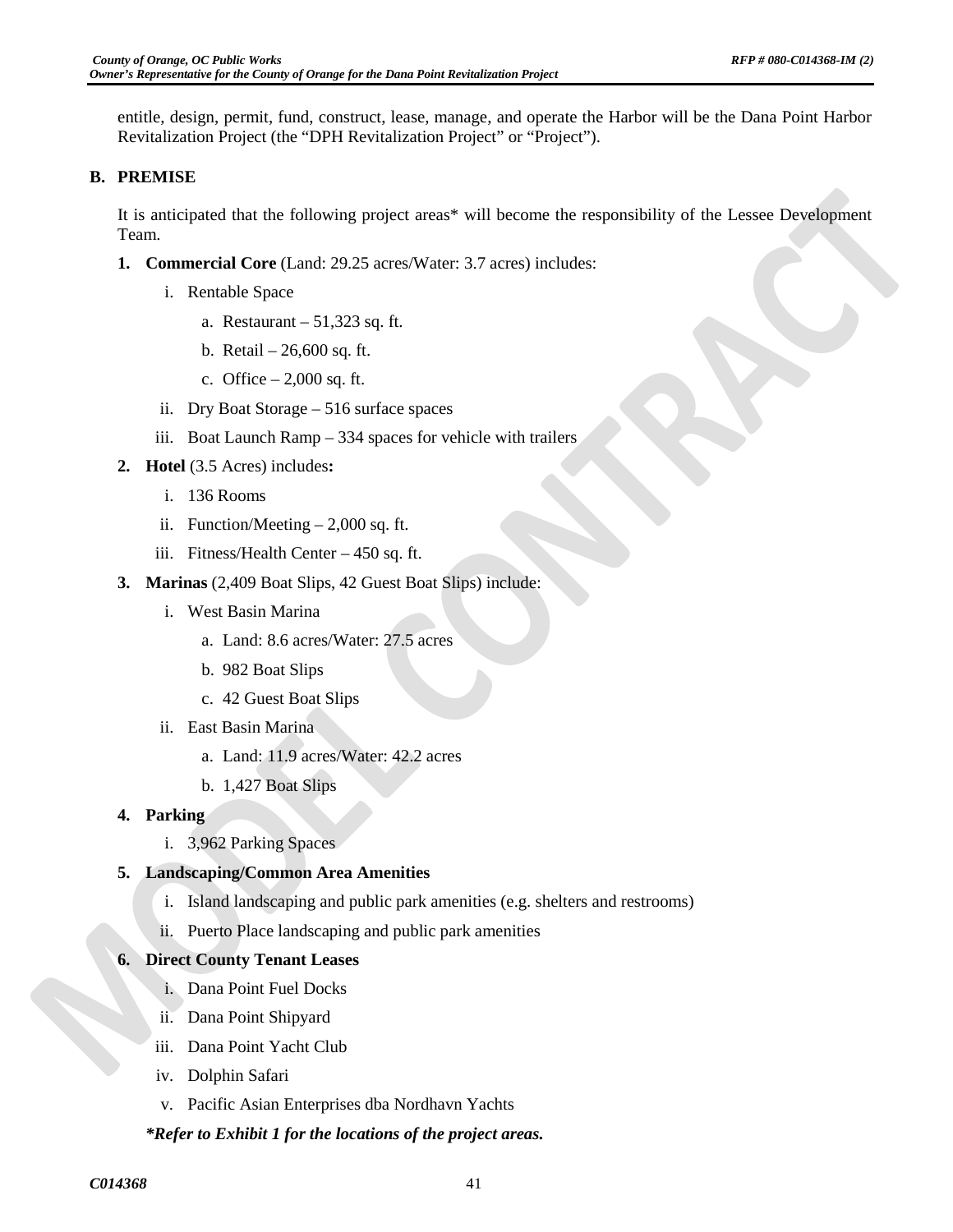# **C. SCOPE OF REPRESENTATIVE SERVICES**

The County is interested in working with a qualified firm that has the expertise to provide the Representative Services, as described below, for the DPH Revitalization Project.

The owner's representative/project manager/construction monitor ("Owner's Representative") shall serve as the County's designated representative for the DPH Revitalization Project and provide Representative Services for all construction phase activities, as well as, the document submission, procurement, commissioning, and closeout processes of the Project. The Owner's Representative Services shall include optimizing the use of available funds, managing an on-time construction schedule, avoiding delays and disputes, and various administrative duties. More specifically, the Owner's Representative Services shall include the following phases or "tasks":

#### **Task 1 - Pre-Selection Support**

- 1) Assist with Option and Lease negotiations
- 2) Assist with project related meetings, as directed by County

# **Task 2 - Overall Project Management**

- 1) Monitor Development Team's compliance with the terms and conditions of the Option and Lease(s)
- 2) Develop and manage project-specific procedures for communications, administration, document management, issue and resolution tracking, and warranty callback management
- 3) Facilitate communication between County, the, Development Team and the various Harbor stakeholders
- 4) Provide on-site management, as directed by County
- 5) All major project cost estimates must be reviewed by an independent third-party cost estimating firm managed by the Owner's Representative and approved by the County.
- 6) Throughout the course of the Project, advise and make recommendations for improving efficiencies, identify savings opportunities, or provide service improvements
- 7) Meetings
	- a. Coordinate and conduct or attend, as required, Project related meetings including all preproposal and procurement meetings, pre-construction meetings, construction meetings, and closeout/punch list meetings
	- b. Maintain all meeting notes and action items with follow-up
	- c. Other duties related to these scheduled meetings, as assigned by the County

#### **Task 3 - Design Review / Regulatory Agency Coordination**

- 1) Oversee design services to ensure compatibility with governing agency requirements, coordinate code compliance design review, and ensure compliance with the Project schedule
- 2) Assist with design cost reviews and advise the County on value engineering and/or cost reduction opportunities
- 3) Review construction documents for constructability, completeness, and Lease and permit compliance
- 4) Coordinate regulatory reviews
- 5) Review and recommend A/E payment requests and contract modifications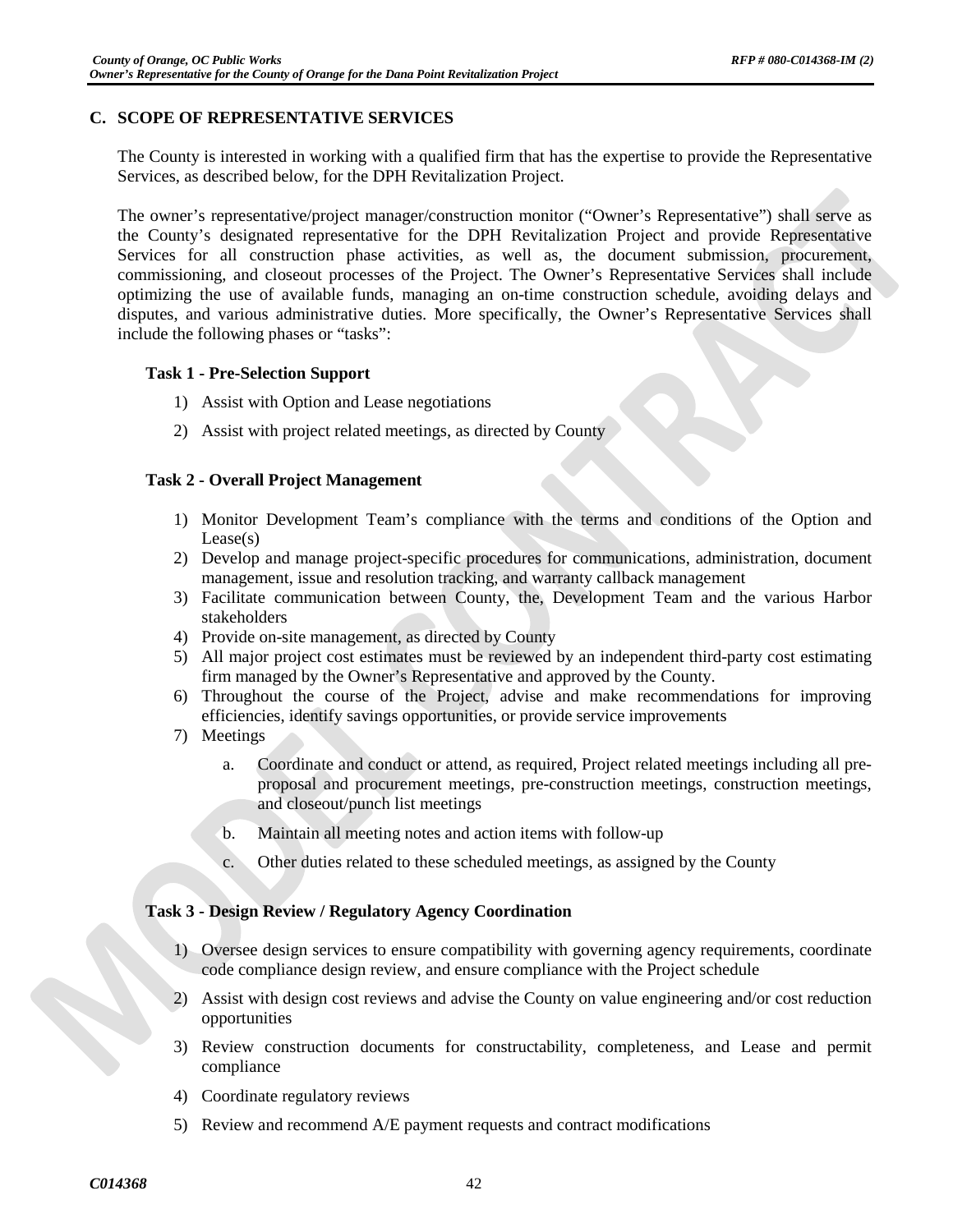#### **Task 4 - Construction Phase Oversight**

- 1) Coordinate the activities and services of the Development Team and other consultants to ensure compliance with Project scope and the Lease
- 2) Provide construction monitoring and quality control, contract compliance, budget and schedule monitoring, submittal and shop drawing reviews, track information requests and responses, coordinate inspections, and prepare monthly progress report
- 3) Oversee public bidding and buyout of subcontractor scopes of work per California Public Contract Code
- 4) Monitor compliance with the Final Environmental Impact Report Mitigation Monitoring and Reporting Program
- 5) Review contractor payment requests
- 6) Ensure Development Team compliance with safety plan

#### **Task 5 - Recordkeeping**

- 1) Keep and maintain records showing the progress of and changes in the Project during its construction
- 2) Keep a record of all proposal requests from the architect, change order Proposals from the general contractor, and executed change orders
- 3) Maintain copies of the following:
	- a. All project related contract documents (addenda, contracts, drawings, specifications, change orders, proposed change orders, request for clarification, construction change authorizations, A/E's supplemental instructions, etc.)
	- b. Names and contact information for contractors, sub-contractors, and principal suppliers
	- c. Shop drawings
	- d. Supplementary drawings
	- e. Samples and product data
	- f. County's purchases, including material and equipment
	- g. Color boards, schedules and samples
	- h. Correspondence and reports of site conferences
	- i. Contractor's Applications For Payment
	- j. Running list of discrepancies/deficiencies and dates
	- k. Running list of unresolved issues
	- l. A/E punch lists with date of issue indicated on each
	- m. Any other documents & revisions resulting from issues concerning the contract or work
	- n. Maintenance and operating manuals and instructions when received from Contractor
	- o. All meeting minutes
	- p. Weekly reports

#### **Task 6 - Scheduling Reviews / Recommendations**

1) Review the Development Team's detailed schedule and advise the County on the progress and/or construction scheduling issues. Monitor the schedule, notify the County of any slippage in critical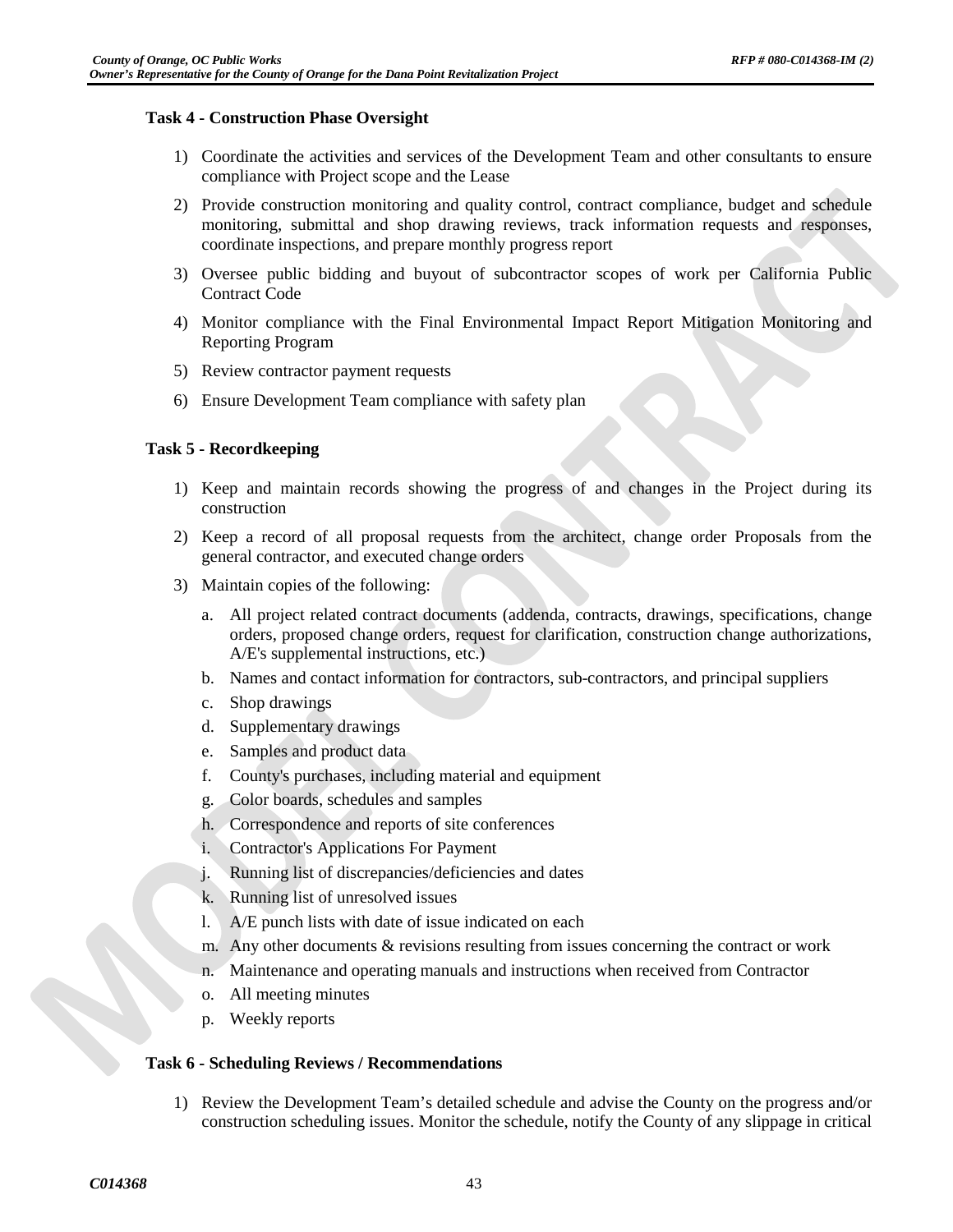path time, make recommendations on accepting the Development Team's proposed schedule recovery plan, and maintain an annotated copy of the schedule that reflects actual progress

- 2) Maintain a copy of the Project schedule, which shows work to date, and any changes made in the schedule. Where a schedule shows early/late start and finish dates for various activities, note actual dates of each occurrence. Make recommendations to the County as appropriate
- 3) Confirm that changes required by approved change orders are incorporated in the work at a time deemed appropriate by the Development Team, and are reflected in the Development Team's progress schedule

#### **Task 7 - Budget Oversight and Review of Payments**

- 1) Report on project cost, making recommendations for budget adherence
- 2) Provide Project budget and variance reporting
- 3) Verify invoices for on-site tests/site visits of independent testing entities
- 4) Review applications for payment & certificates of payment issued by the A/E. Advise the County whether they accurately represent progress of the work and values of each line item in the schedule of values. Verify that stated quantities of stored materials are accurate. Based on such review and verification, make recommendations to the County

#### **Task 8 - Post-Construction Services**

- 1) Coordinate post-construction activities including testing/commissioning of all major components and systems
- 2) Verify Project is ready for substantial completion inspection prior to actual inspection
- 3) Conduct substantial completion inspection and prepare "punch list"
- 4) Conduct final inspection
- 5) Ensure all required warranties, guarantees, operating manuals, spare parts, and training documentation are submitted and provided to the County

#### **Task 9 – Scope / Schedule / Budget Change Management**

- 1) Review change orders and evaluate
- 2) Assist with identification of appropriate changes in scope
- 3) Assist with validating impact of changes including cost and time impacts to the project
- 4) Manage documentation of changes
- 5) Verify all change orders are complete
- 6) Monitor Development Team's as‐built drawings

#### **Task 10 - Project Closeout and Warranty Phase**

- 1) Provide/manage/coordinate closeout activities including status reports, record document preparation, building commissioning, and warranty management
- 2) Assist with the transition from construction to an operational facility, including document management and retention, equipment and service data, operational and maintenance procedures
- 3) Provide warranty services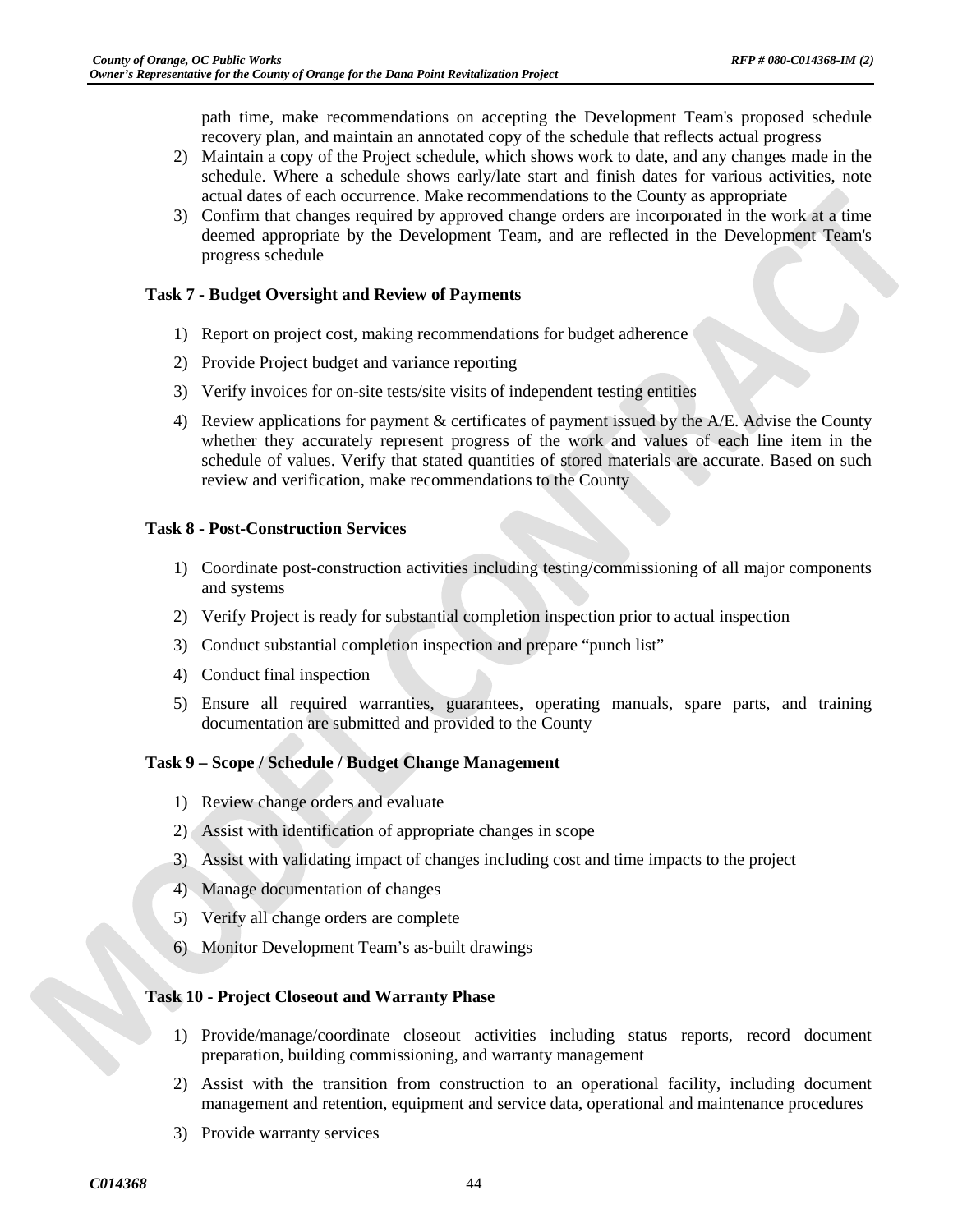# **D. LIMITATIONS OF AUTHORITY**

The Owner's Representative shall report to the Chief Real Estate Officer, or other designated County official, and serve as a liaison to the Development Team and all Project consultants. The Owner's Representative will act only with such authority as specifically delegated by the County. The Owner's Representative will have no authority to commit the County to work, costs, or schedule modifications.

# **E. NO GUARANTEE OF WORK / AUTHORIZATION OF TASKS**

The contract for services resulting from the RFP process will be for a capacity contract to provide the basic services detailed above. The capacity contract does not guarantee work at the initial stage, but rather establishes a not-to-exceed dollar capacity that may be utilized throughout the approved contract time period. Each of the "tasks" above will require authorization from the County prior to initiation of the defined services. The County will not be responsible for services performed without authorization. The County also reserves the right to self-perform any of these services, or tasks, based upon the availability and expertise of County resources.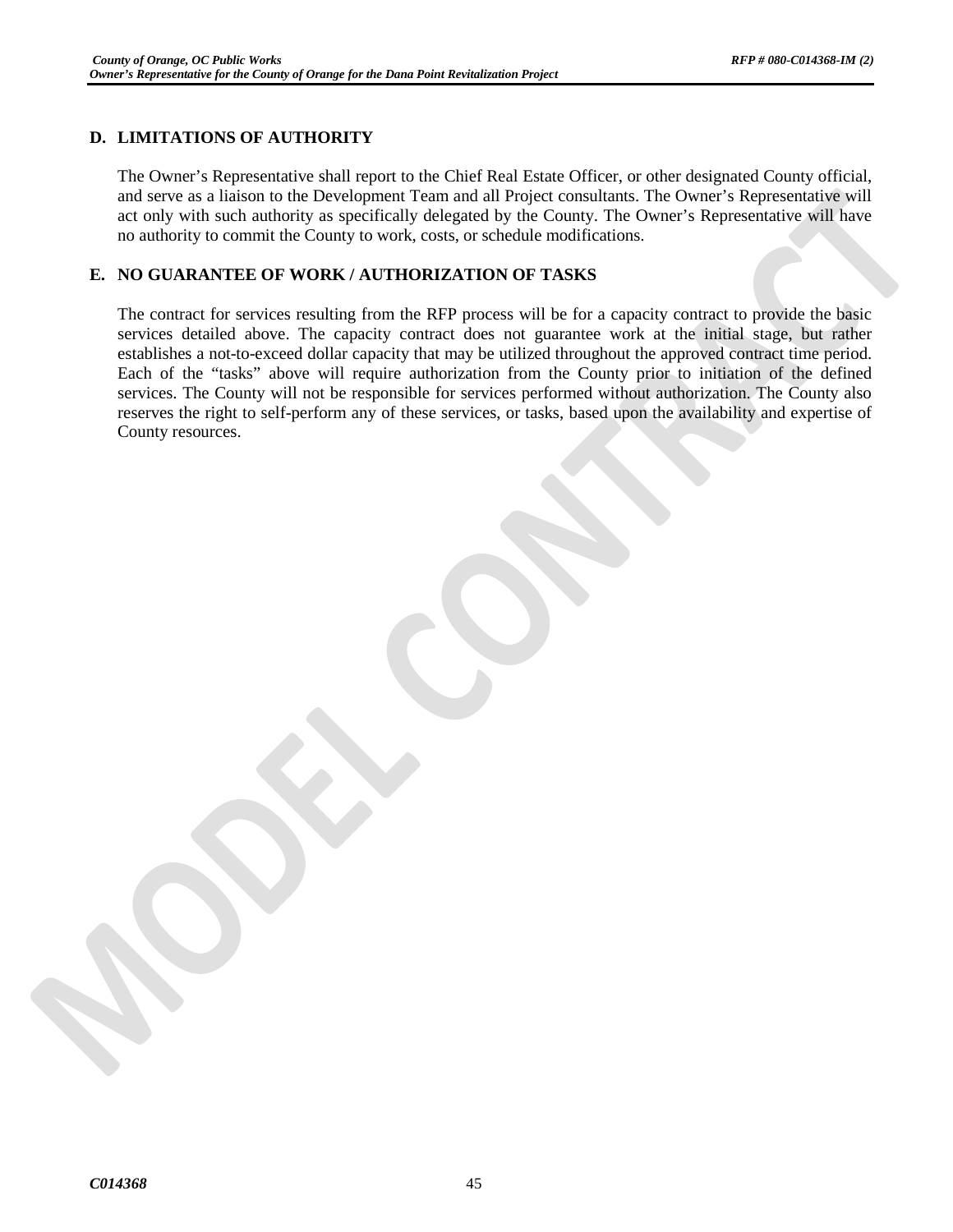# **ATTACHMENT B COST/COMPENSATION**

**I. COMPENSATION**: This is a fixed-fee usage CONTRACT between COUNTY and A-E for «PROJ\_NAME» as set forth in Attachment A, "Scope of Work".

A-E agrees to accept the specified compensation as set forth in this CONTRACT as full remuneration for performing all services and furnishing all staffing, labor, vehicles, equipment, tools, materials, overhead, travel, etc. required, for any reasonably unforeseen difficulties which may arise or be encountered in the execution of the services until acceptance, for risks connected with the services, and for performance by A-E of all its duties and obligations hereunder. A-E shall only be compensated as set forth herein below for work performed in accordance with the Scope of Work. **COUNTY shall have no obligation to pay any sum in excess of the Total CONTRACT Amount specified herein below unless authorized by amendment in accordance with Paragraphs 6.3 and 6.19 of the COUNTY CONTRACT Terms and Conditions.**

**II. PRICING:** Payment shall be made in accordance with the provisions of this CONTRACT.

**<<TBD>>** *(to be inserted upon negotiations)*

**Total CONTRACT Amount Shall Not Exceed: \$TBD** *(to be inserted upon negotiations)*

- **III. PRICE INCREASES/DECREASES:** No price increases will be permitted during the term of this CONTRACT. All price decreases will automatically be extended to COUNTY.
- **IV. FIRM DISCOUNT AND PRICING STRUCTURE:** A-E guarantees that prices quoted are equal to or less than prices quoted to any other local, State or Federal government entity for services of equal or lesser scope. A-E agrees that no price increases shall be passed along to COUNTY during the term of this CONTRACT not otherwise specified and provided for within this CONTRACT.
- **V. A-E'S EXPENSE:** A-E will be responsible for all costs related to photo copying, telephone communications and fax communications while on COUNTY sites during the performance of work and services under this CONTRACT.
- **VI. REIMBURSABLE ITEMS:** Reimbursable items are non-salary items that are not included in the Scope of Work but necessary for completion of the work and must be authorized in advance by the COUNTY Project Manager. A-E may be entitled to reimbursement for the following, upon prior approval by COUNTY:
	- 1) The actual costs of special equipment to be rented, leased or purchased by A-E for use exclusively in the performance of the Scope of Services, to the extent such rental, lease, purchase and costs have been approved in writing by the COUNTY Project Manager.
	- 2) Printing expenses paid to outside contractors; to the extent such contractors and reproduction rates have been approved by the COUNTY Project Manager.
	- 3) Other actual costs and/or payments specifically approved and authorized in writing by the COUNTY Project Manager and actually incurred by A-E in performance of this CONTRACT.
	- 4) Travel costs shall only be reimbursed if approved in advance in writing by COUNTY Project Manager and are subject to the following restrictions:
		- a) Reimbursement of mileage for the business use of a personal vehicle during the conduct of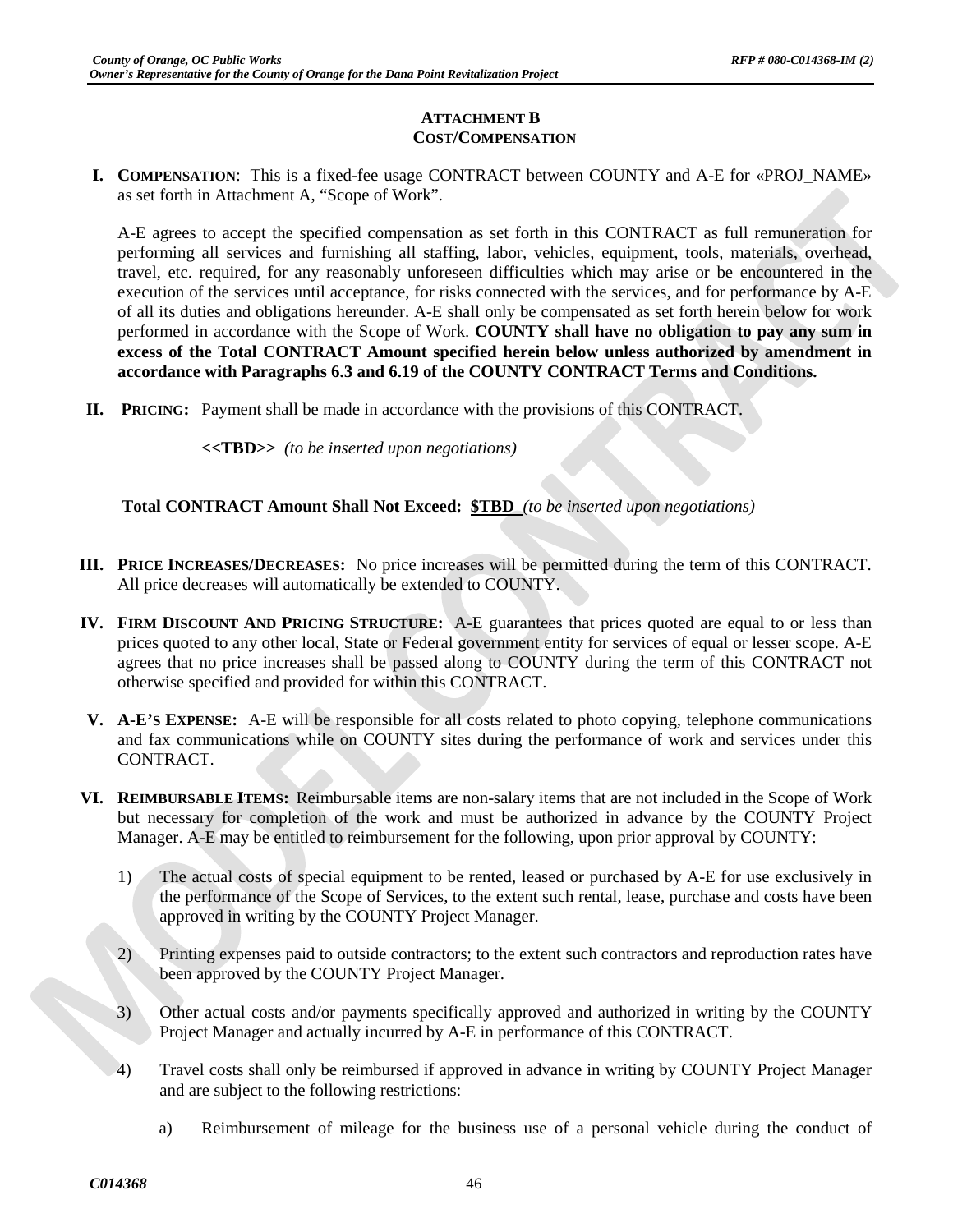business within the Scope of Services of this CONTRACT shall be based on the Internal Revenue Service Standard Mileage Rate in effect at the time. Mileage between the A-E's "Home Based" office location and COUNTY location, as well as mileage within COUNTY property will not be reimbursed.

- b) Cost of "Home Based" Xerox copies, faxes, and other supplies and materials associated with them will not be reimbursed.
- c) Cost of cellular phones, cell phone usage plans and usage minutes, and other mobile communication devices will not be reimbursed.

All reimbursable expenses must be itemized on A-E invoice(s) and documented with receipts. Receipts for reimbursable expenses must be submitted with all A-E invoices. Invoices for reimbursable expenses without back-up receipts will not be paid. A-E is responsible for submitting reimbursable invoices in a format that is acceptable to the COUNTY. Reimbursable items shall be charged at cost. Any third-party or subcontractor services shall also be charged at cost; no mark-ups will be allowed.

**VII. PAYMENT TERMS:** Invoices are to be submitted in monthly arrears, after services have been completed, to the address specified below. Payment will be net thirty (30) days after receipt of an invoice in a format acceptable to the COUNTY, as applicable. Invoices shall be verified and approved by COUNTY and subject to routine processing requirements. The responsibility for providing an acceptable invoice to COUNTY for payment rests with A-E. Incomplete or incorrect invoices are not acceptable and will be returned to the A-E for correction.

Billing shall cover services and/or goods not previously invoiced. The A-E shall reimburse the COUNTY for any monies paid to the A-E for goods or services not provided or when goods or services do not meet the CONTRACT requirements.

Payments made by COUNTY shall not preclude the right of COUNTY from thereafter disputing any items or services involved or billed under this CONTRACT and shall not be construed as acceptance of any part of the goods or services.

- **VIII. INVOICING INSTRUCTIONS:** The A-E will provide an invoice on the A-E's letterhead. Each invoice will have a unique number and will include the following information:
	- A. A-E's name and address
	- B. A-E's remittance address, if different from (A), above
	- C. Name of COUNTY agency/department
	- D. Delivery/service address
	- E. CONTRACT number
	- F. Service Date
	- G. Description of Services
	- H. Total
	- I. Taxpayer ID number

Invoices and support documentation are to be forwarded to:

TBA

A-E has the option of receiving payment directly to their bank account via an Electronic Fund Transfer (EFT) process in lieu of a check payment. Payment made via EFT will also receive Electronic Remittance Advice with the payment details via email. An email address will need to be provided to the COUNTY via an EFT Authorization Form. To request a form, please contact the DPA.